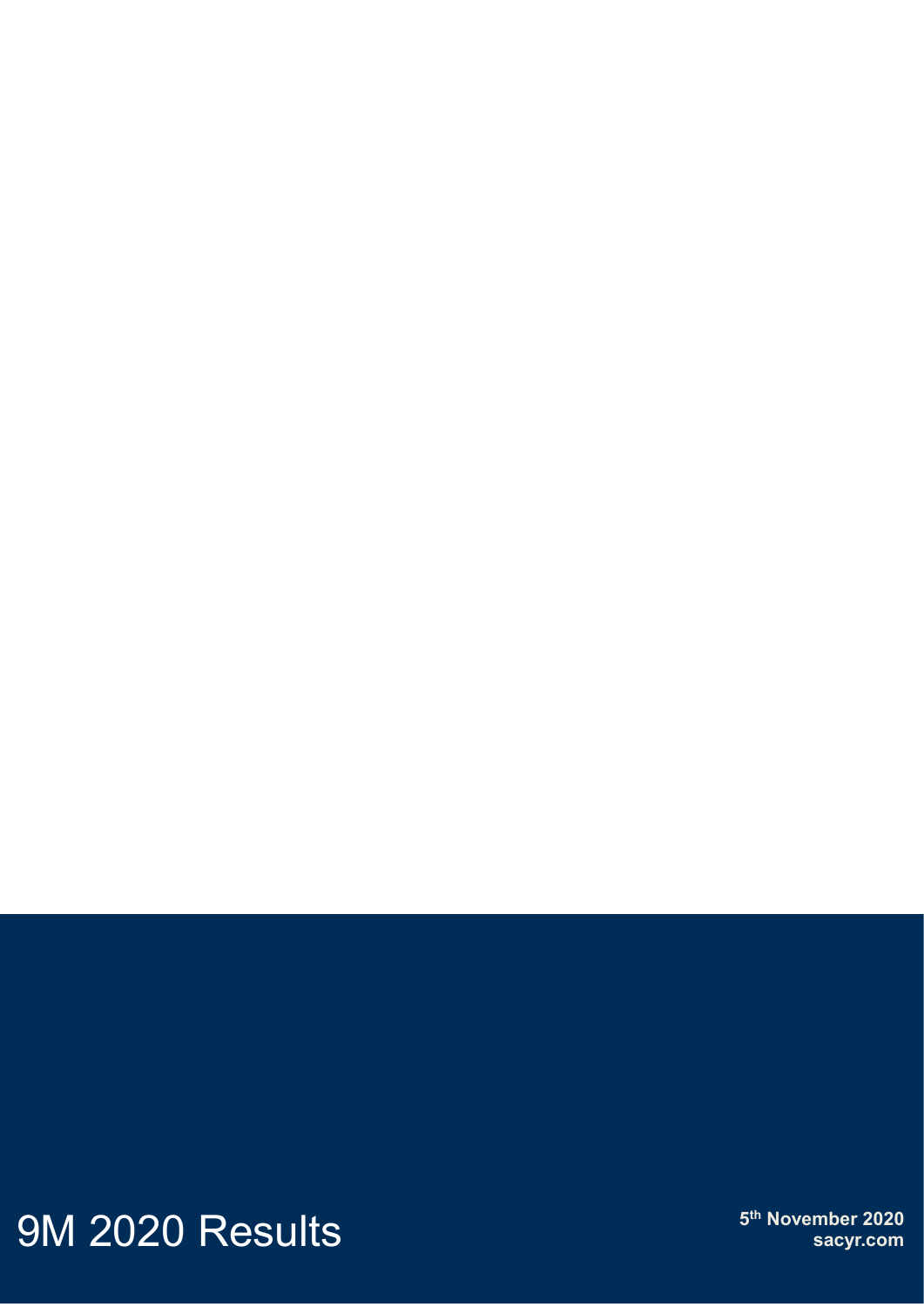### **SACYF**

### **Index**

| T.   | Highlights: January - September 2020 | $\overline{2}$  |
|------|--------------------------------------|-----------------|
| Ш.   | <b>Income Statement</b>              | 8               |
| III. | <b>Backlog</b>                       | 12 <sup>°</sup> |
| IV.  | <b>Consolidated Balance Sheet</b>    | 15              |
|      | V. Performance by Business Areas     | 18              |
| VI.  | <b>Boosting Sustainability</b>       | 29              |
|      | <b>VII.</b> Share Performance        | 32              |
|      | <b>VIII.</b> Significant Holdings    | 32              |
| IX.  | Annexes                              | 33              |

#### **Notes**

The interim financial information contained herein is prepared in accordance with International Financial Reporting Standards (IFRSs). This is unaudited information and, therefore, may be modified in the future. This document does not constitute an offer, invitation or recommendation to buy, sell or exchange shares or to make any kind of investment. Sacyr does not assume any kind of liability for damage or losses arising from any use of this document or its contents.

In order to comply with the European Securities and Markets Authority (ESMA) Guidelines (2015/1415) on Alternative Performance Measures, the Appendix included at the end of this document details the most important APMs used in its preparation. Sacyr considers that this additional information facilitates the comparability, reliability and understanding of its financial information.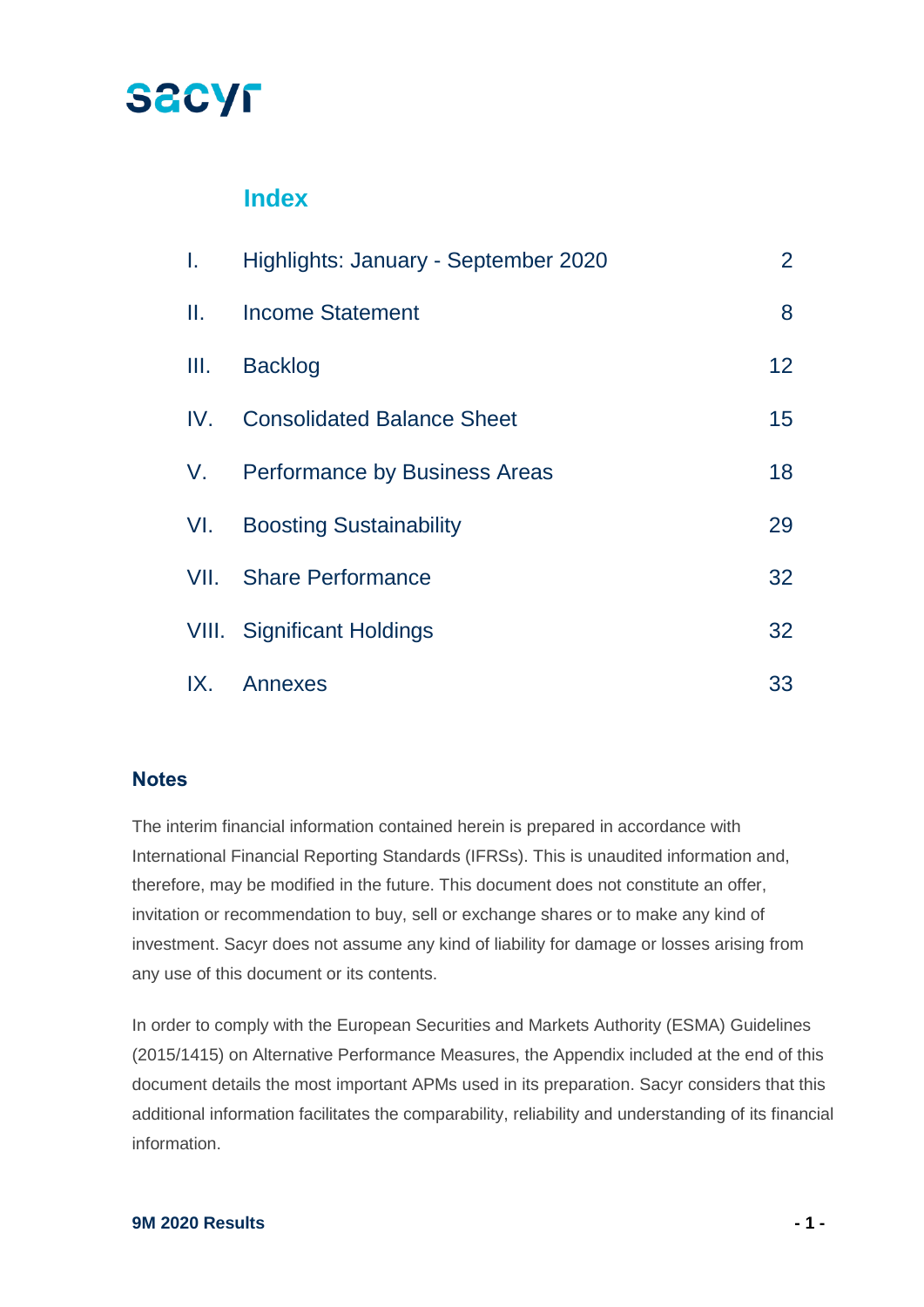### **I. Highlights: January - September 2020**

### **Covid-19 Impact**

The Sacyr Group, and as a continuation of what was reported to the market in the results presentations for the first and second quarters of the year, has continued to maintain constant relations with the different health authorities in the countries where it operates. Not only has focused on protecting the more than 40,000 employees and their health, but it has also continued its activity as its considered essential or of public interest. In many cases, the activity has been strengthened to continue helping our customers and the population. In addition, the Group has implemented preventive measures in the workplaces for the gradual incorporation of employees (building conditioning, delivery of protective equipment, establishment of shifts, increased disinfection and cleaning, diagnostic tests, etc.)

The Group has been taking appropriate steps to address the current health emergency, to monitor and minimize its impact to the maximum.

There is currently a full normality in the activities that the Group carries out, with the situation being as follows:

**Concessions**, activities have been carried out at the usual pace. Infrastructures are considered basic activities for society. In the case of Sacyr, most assets are financial assets that are not subject to demand risk and their remuneration is based, in most cases, on availability criteria.

**Construction**, activities have continued with reasonable normality and, at present, the Group operates at the usual pace in the countries where it has presence.

**Services**, activity has intensified most of the services it provides to the population. In the cleaning, waste collection and treatment services, the activity has continued normally and is considered as a basic activity. In multiservices, certain activities, such as our restoration activity, have been interrupted, although others continue to develop as a basic activity, such as infrastructure conservation or home assistance. However, the return to normality in the development of activities is becoming increasingly visible.

**The Group has significantly increased lines of credit during these months of 2020**. It currently has more than 300 million euros in lines of credit available along with the Group's

#### **9M 2020 Results - 2 -**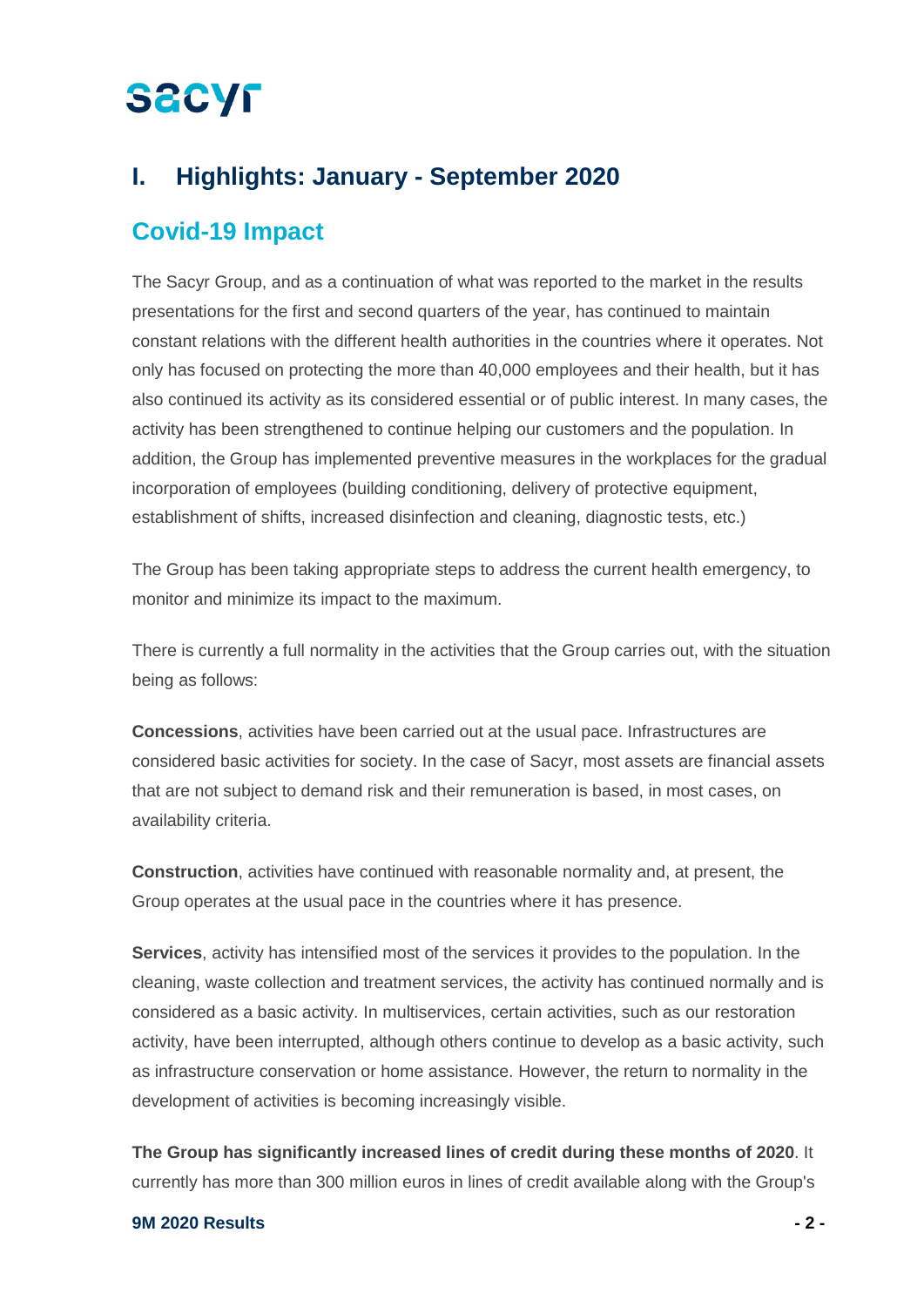treasury. Therefore, the Group has a strong liquidity position to deal with the usual business operations.

The Group, through the Monitoring Committee, constantly monitors the development of all activities by taking the necessary measures to safeguard, first and foremost, the health of all Sacyr employees, and the fundamental activities for society and for the citizens to which we serve.

**From a Social Point of View**, Sacyr continues to contribute to alleviating the effects of the pandemic on society through solidarity actions through the Sacyr Foundation that benefit health workers, essential activity workers and vulnerable families, through donations of more than 2,000kg of food in Spain and other countries in which it operates abroad, or by carrying out initiatives in Colombia, Peru, Mexico and Chile to address food emergencies, as well as strengthen the education system by providing computer equipment. In addition, Sacyr has collaborated through the delivery of cleaning equipment to the Military Emergency Unit (EMU), with the production of protective visors, also collaborating in the installation of a field hospital in Bucaramanga (Colombia), as well as with the increase of beds in the hospitals under operation and through donations of masks to the "Madrid Ayuda" Foundation and sanitary equipment to the platform ¡Help.

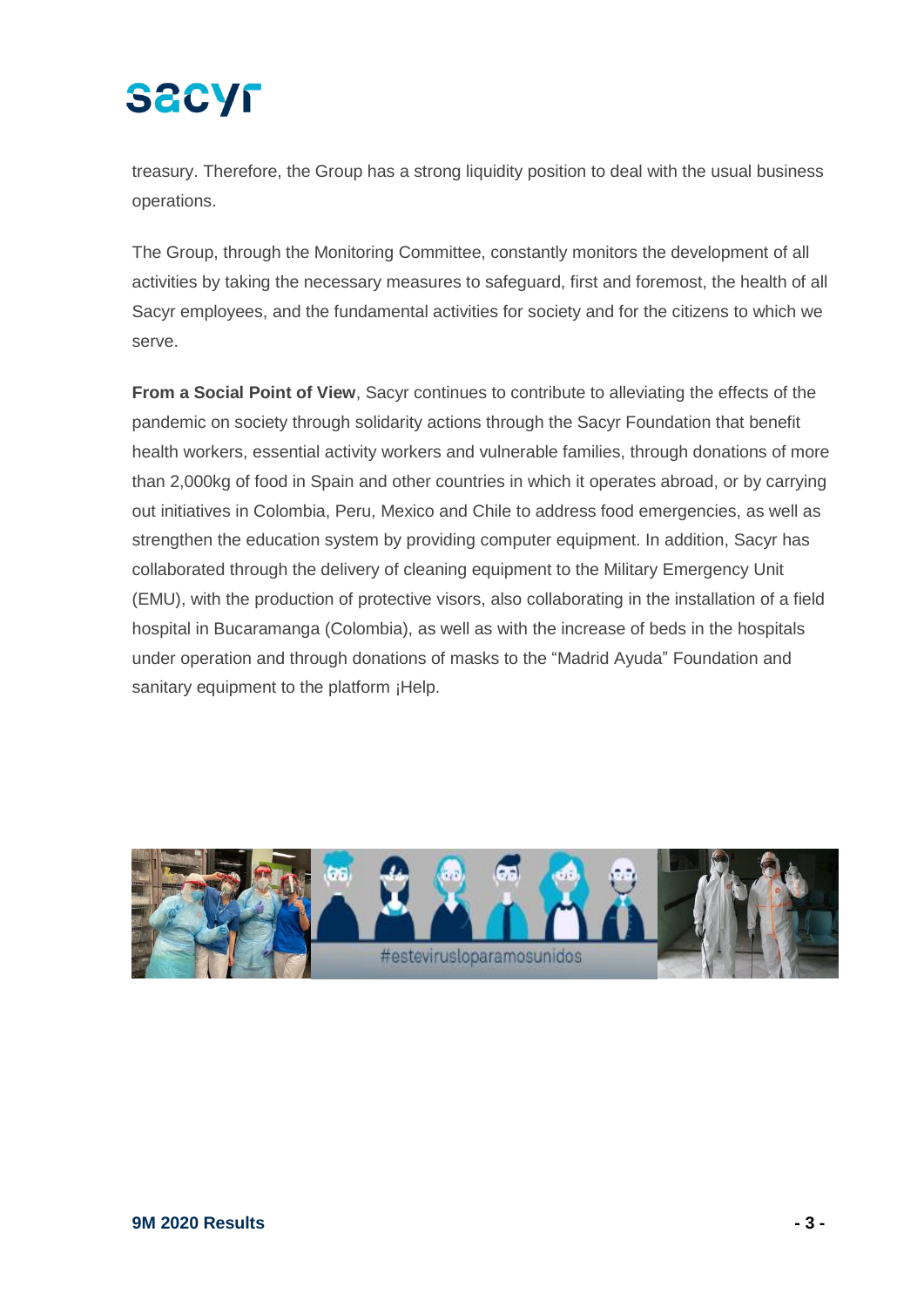### **Corporate**

#### **Shareholder remuneration**

During the month of February and continuing with the company's shareholder remuneration strategy, Sacyr has carried out the payment of a dividend under the modality of "Scrip Dividend" where shareholders were able to choose between: (i) sell to Sacyr the rights at a guaranteed fixed price of EUR 0.056 gross per right, (ii) receive 1 new share for every 46 existing ones.

More than 94% of Sacyr's share capital chose to collect the company's dividend in shares, demonstrating confidence in company.

Yesterday and after closing, the Group decided to make the payment of a second dividend under the "Scrip Dividend" modality, with a redemption equation of 1 new share for every 54 existing shares.

With both dividends the profitability for the shareholder during this year 2020 has exceeded 4%.

#### **Divestment and asset rotation**

On 22 June Sacyr informed the market that, having met the suspensive conditions of the agreement, the rotation of 95% of the asset "Guadalmedina highway" for a total amount of 455 million euros, including debt, has been completed. The operation has been divided into two parts:

- (i) A first, corresponding to 47.5% of the asset, whose contract of sale was announced last October 2019, with its sale materializing during the first quarter 2020.
- (ii) A second, corresponding to the remaining 47.5% of the asset, whose contract of sale was announced last February 2020, materializing its sale during the second quarter 2020.

With this operation the Sacyr Group maintains 5% of the Spanish asset and will continue to operate and manage that concession.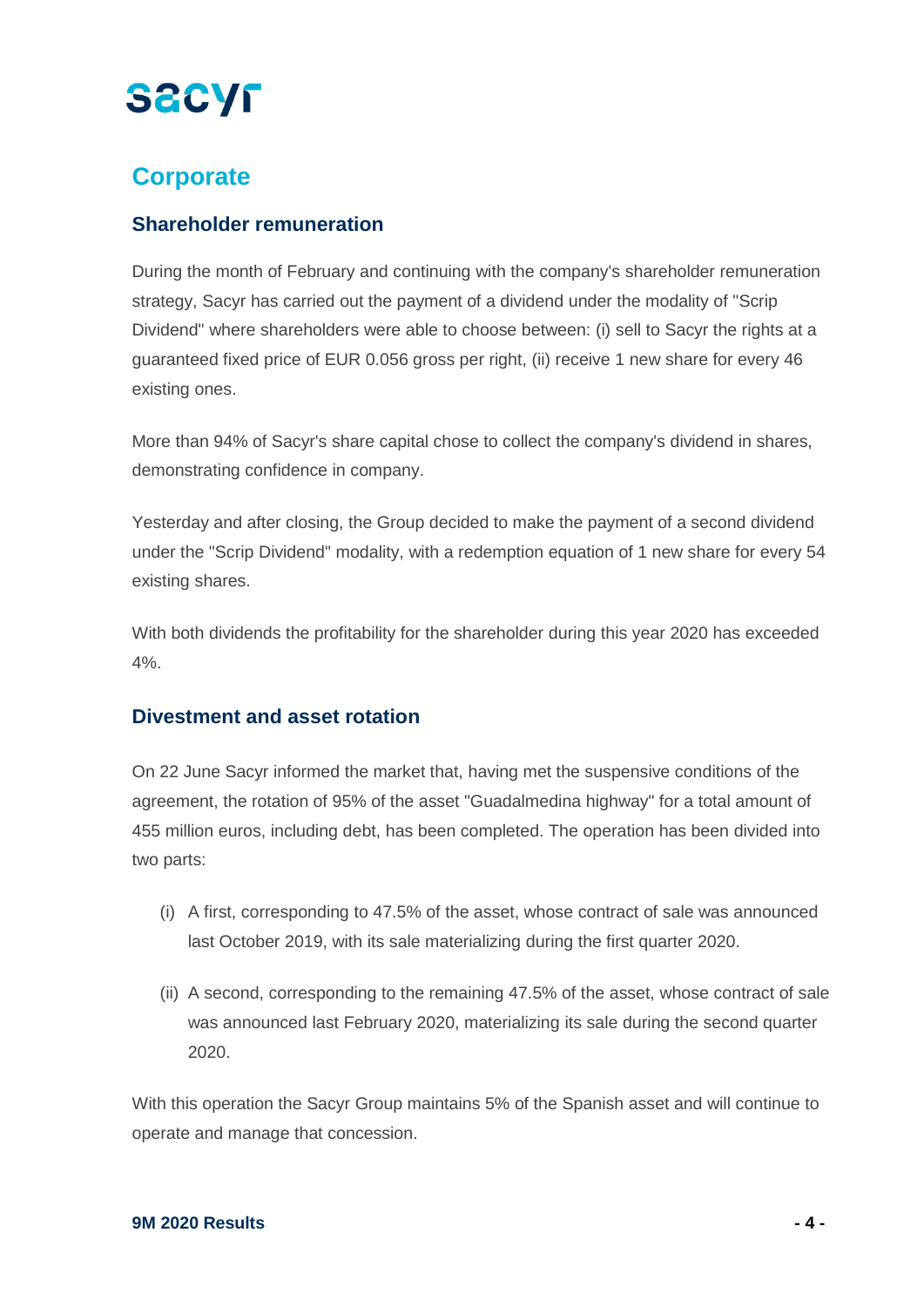#### **Corporate Reorganization:**

#### - **Sacyr Industrial**

During the month of April, Sacyr decided to restructure its corporate organization chart by integrating, in a single division, its two EPC areas (Sacyr Engineering and Infrastructure and Sacyr Industrial). In this way, the Group's operational divisions are reduced to three: Sacyr Engineering and Infrastructure, Sacyr Concessions and Sacyr Services. This simplification of the operational structure will lead to greater synergies between the three areas, which allow a more effective vertical integration of the business for customers and, therefore, greater efficiency. In addition, it is perfectly aligned with Sacyr's strategic program of increasingly becoming a markedly concessional profile group.

The economic data included, both in the presentation of results and in this results report, already provide the union of both areas.

#### - **Sacyr Water**

Continuing with the Group's strategy to become, increasingly, a markedly concessional profile group, and as announced in the presentation of results in the first half of 2020, **it has been decided that the management and development of the Water segment will be led by Sacyr Concessions**. This transfer thus brings together much of the concessional business under the same division, Sacyr Concessions.

#### **Active management of Repsol participation**

**The Sacyr group has fully protected its position at Repsol through three financial derivatives structures.** During this period, the Sacyr Group has continued to actively manage its stake in Repsol in order to maximize its investment.

In this line, in March 2020, the company restructured the derivative on 72.7 million Repsol shares, cancelling the PUT option on 25.4 million shares worth 13.75 euros per share and replacing it with a Forward at 13.75 euros per share. At the same time, a Call Spread was arranged to benefit from the revaluation of the stock from 8.5 euros per share.

**It should be noted that Repsol's price drops have had no impact on the Group's cash.**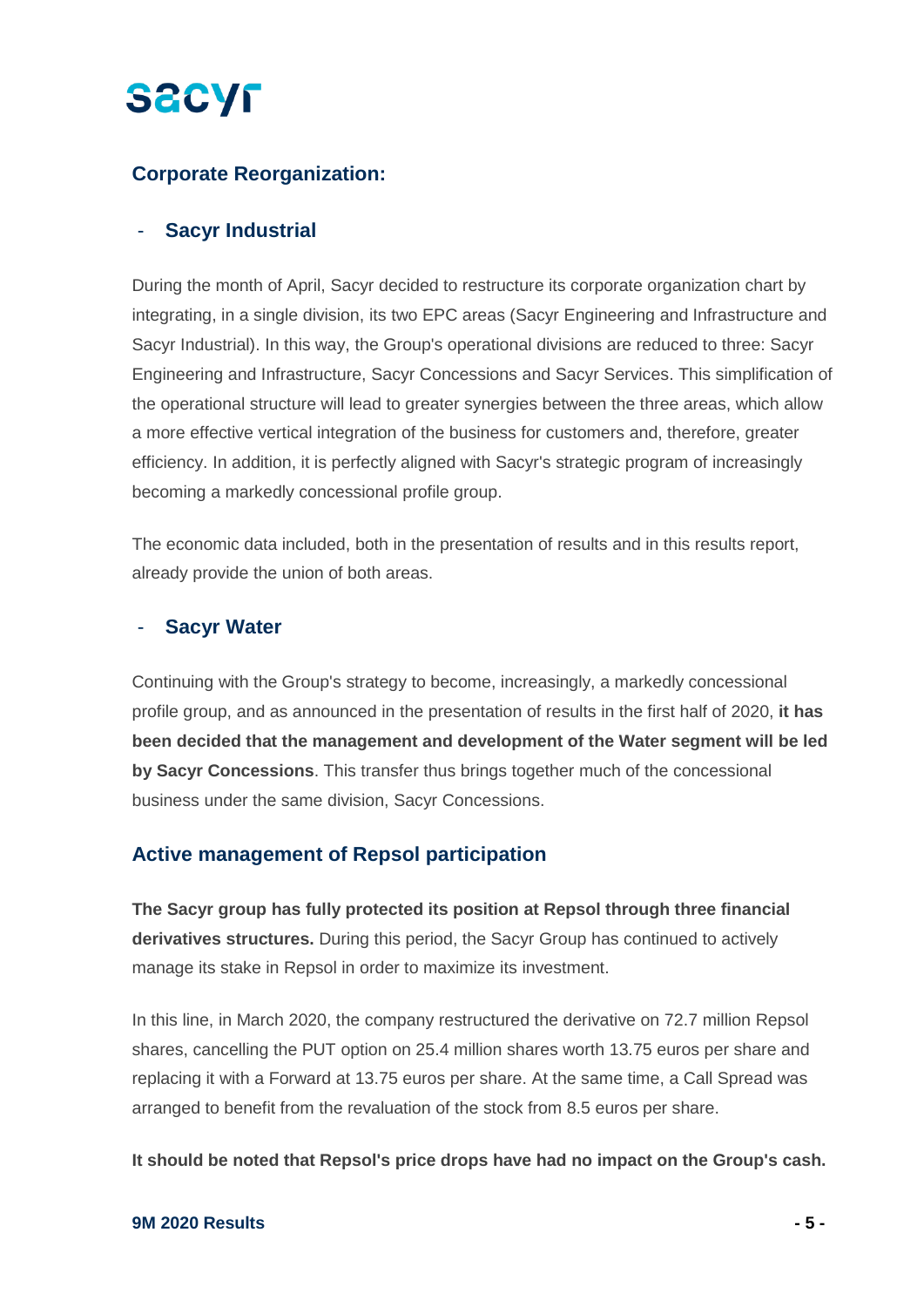

#### **Derivative on own shares**

During the month of July, Sacyr carried out a derivative on own shares, demonstrating **total confidence in the value of the company and its future evolution.**

The total operation has been 10,000,000 Sacyr shares divided into two tranches:

- A tranche of 5,000,000 shares consisting of a purchase option (call) in favor of Sacyr and a sale option (put) in favor of the credit entity, both with an initial strike price of approximately 1.80 euros and with an average maturity to one year.
- Another tranche of 5,000,000 shares consisting of a purchase option (call) in favor of Sacyr and a sale option (put) in favor of the credit entity, both with an initial strike price of approximately 1.80 euros and with an average maturity to two years.

In addition, both tranches include a put option in favor of Sacyr, at a strike price of 1.4 euros.

These options are settleable by physical delivery or by differences, at Sacyr's choice, with the default option being settlement for differences.

#### **Panama**

During September, the International Chamber of Commerce (ICC) has issued the decision on basalt and concrete formulation claims, laboratories and geological failures filed by the GUPC consortium. This award obliges the consortium to return about \$240 million to the Panama Canal Authority (PCA). On the other hand, it does recognize in favor of GUPC approximately \$25 million, in terms of additional laboratory costs and for the existence of undetected failures in the field. This claim has accounted for about 8.8% of the total claims filed by GUPC and its partners.

Sacyr owns 41.6% of GUPC, so it will be required to return approximately 85 million euros. **Sacyr's strong financial situation allows to accomplish the outcome of this award and not compromise any ongoing projects or alter the strategic direction.** In addition, the Group decided to make a provision in this third quarter of 2020 for this amount of EUR 85 million.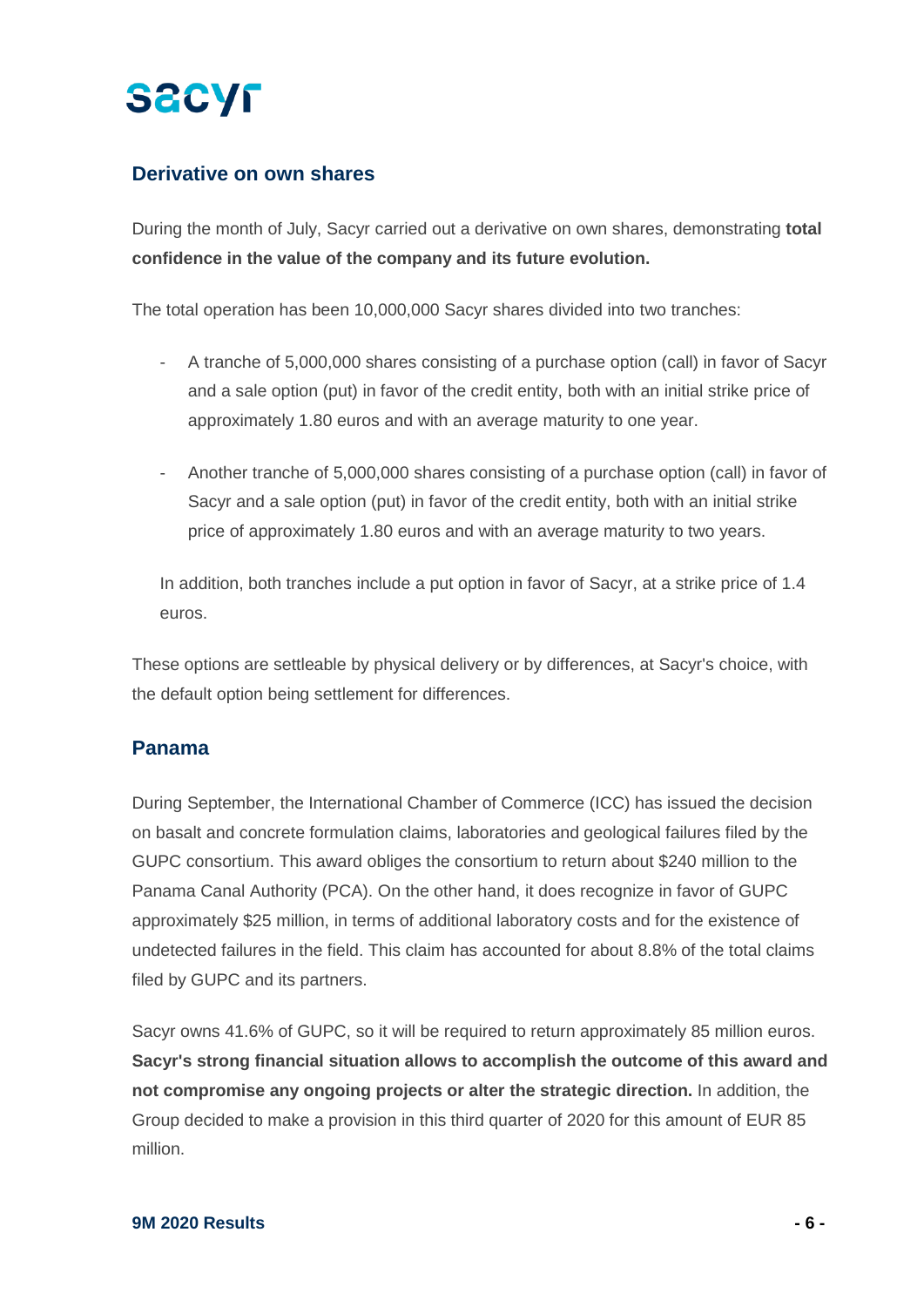

More than 4 years after its opening, the "Third Set of Locks" of the expansion of the Panama Canal is an example of reliability and good functioning thanks to the efforts of the more than 30,000 people who worked on the project. The GUPC consortium successfully completed the contract for the maintenance of the "Third Set of Locks" in 2019, with availability in that threeyear period being 99.97%.

**The ICC decision does not alter Sacyr's strategic direction,** that will continue to have an influence on efficient cash management, corporate debt reduction and shareholder profitability. Sacyr and GUPC will continue to defend in the various international authorities (ICC, UNCITRAL) their arguments regarding the claims filed with the PCA and the State of Panama.

#### **Non-strategic market exit**

After the financial closure, in October, Sacyr signed a contract of sale with the Angolan group Griner for the sale of three subsidiaries: Sacyr Somague Angola, Sacyr Somague Mozambique and CVC Sacyr Somague in Cape Verde. The amount of this transaction is EUR 33 million (debt not included), being subject to the usual approvals in this type of transaction.

This operation is part of the group's strategy of reducing construction risk in non-strategic markets and focusing its activity on the concessional business, within its strategic markets.

#### **Consolidation in strategic markets**

After the financial closure, the group **Sacyr has been awarded with its first concession on the US market,** meeting one of the strategic milestones set. The project involves the operation, maintenance and improvement of energy, water and steam generation and distribution systems on the campus of the **University of Idaho**.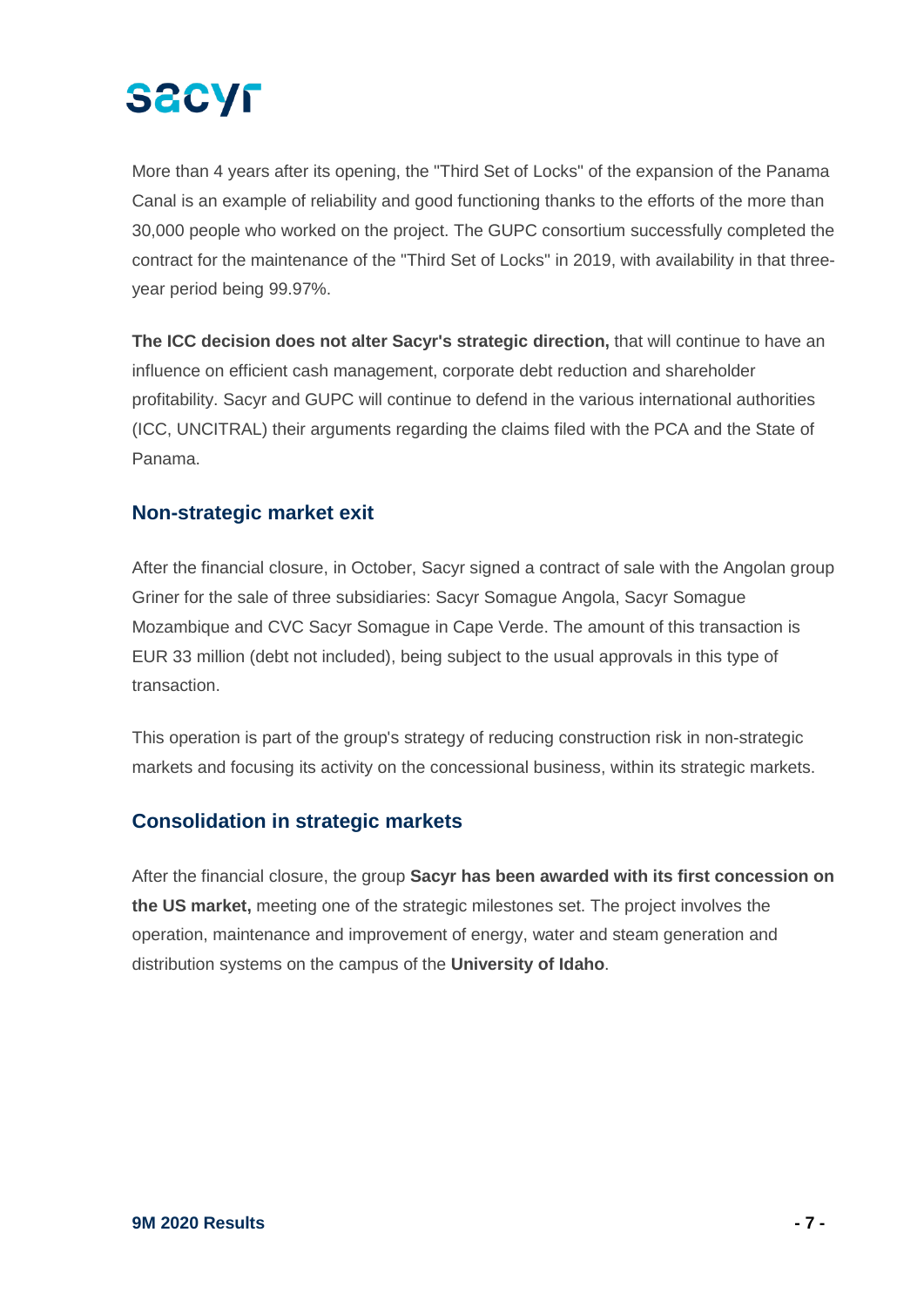### **II. Income Statement**

The concessional profile that the Group has increasingly acquired, with many of its assets under the availability payment remuneration scheme or with traffic risk mitigation, makes Sacyr a solid company, with stable, predictable revenues and with a large cash generation capacity. The results, as of September 30, 2020, continue to show the solidity and operational strength that Sacyr has been reflecting in recent quarters, despite the impact of the Covid-19.

| <b>CONSOLIDATED INCOME STATEMENT</b>               | 9M 2020      | 9M 2019      | % Chg 2020 / |  |
|----------------------------------------------------|--------------|--------------|--------------|--|
| (Thousand of Euros)                                |              |              | 2019         |  |
|                                                    |              |              |              |  |
| <b>Revenue</b>                                     | 3,203,326    | 3,032,130    | 5.6%         |  |
| Other income                                       | 219,215      | 239,333      | $-8.4%$      |  |
| <b>Total operating income</b>                      | 3,422,541    | 3,271,463    | 4.6%         |  |
| <b>External and Operating Expenses</b>             | $-2,895,128$ | $-2,779,441$ | 4.2%         |  |
| <b>EBITDA</b>                                      | 527,413      | 492,022      | 7.2%         |  |
| Depreciation and amortisation expense              | $-134,328$   | $-132,970$   | 1.0%         |  |
| Trade Provisions and non recurring items           | $-6,887$     | $-2,211$     | 211.5%       |  |
| <b>NET OPERATING PROFIT</b>                        | 386,198      | 356,841      | 8.2%         |  |
| <b>Financial results</b>                           | $-215,956$   | $-221,865$   | $-2.7%$      |  |
| Forex results                                      | $-89,796$    | $-7,728$     | n.a.         |  |
| Results from equity accounted subsidiaries         | $-713,629$   | 124,706      | n.a.         |  |
| Provisions for financial investments               | $-87,445$    | $-1,735$     | n.a.         |  |
| Change in value on financial instruments           | 745,164      | $-51,679$    | n.a.         |  |
| Results from sales of non current assets           | 93,657       | 4,857        | n.a.         |  |
| <b>PROFIT BEFORE TAX</b>                           | 118,193      | 203,397      | $-41.9%$     |  |
| Corporate Tax                                      | $-29,553$    | $-38,156$    | $-22.5%$     |  |
| <b>RESULT FROM CONTINUING OPERATIONS</b>           | 88,640       | 165,241      | $-46.4%$     |  |
| RESULT FROM COMPANIES WITH DISCONTINUED OPERATIONS | n            | 0            | n.a.         |  |
| <b>CONSOLIDATED RESULT</b>                         | 88,640       | 165,241      | $-46.4%$     |  |
| <b>Minorities</b>                                  | $-41,499$    | $-43,161$    | $-3.9%$      |  |
| <b>NET ATTRIBUTABLE PROFIT</b>                     | 47,141       | 122,080      | $-61.4%$     |  |
|                                                    |              |              |              |  |

| Gross margin | E <sub>0</sub> /<br>. .<br>70 | $^{\circ}$ C $^{\circ}$ O $^{\circ}$<br><b>0.470</b> |
|--------------|-------------------------------|------------------------------------------------------|
|              |                               |                                                      |

- As of 30 September 2020, revenue amounted to EUR 3,203 million, representing a growth of nearly 6% compared to the same period of the previous year.
- EBITDA grew by 7%, reaching 527 million euros compared to 492 million euros in the same period of 2019. On a like for like basis, eliminating from 2019 the EBITDA of divested assets (Guadalcesa highway, some generation and cogeneration plants and several water assets in Portugal) the growth in EBITDA is 15%.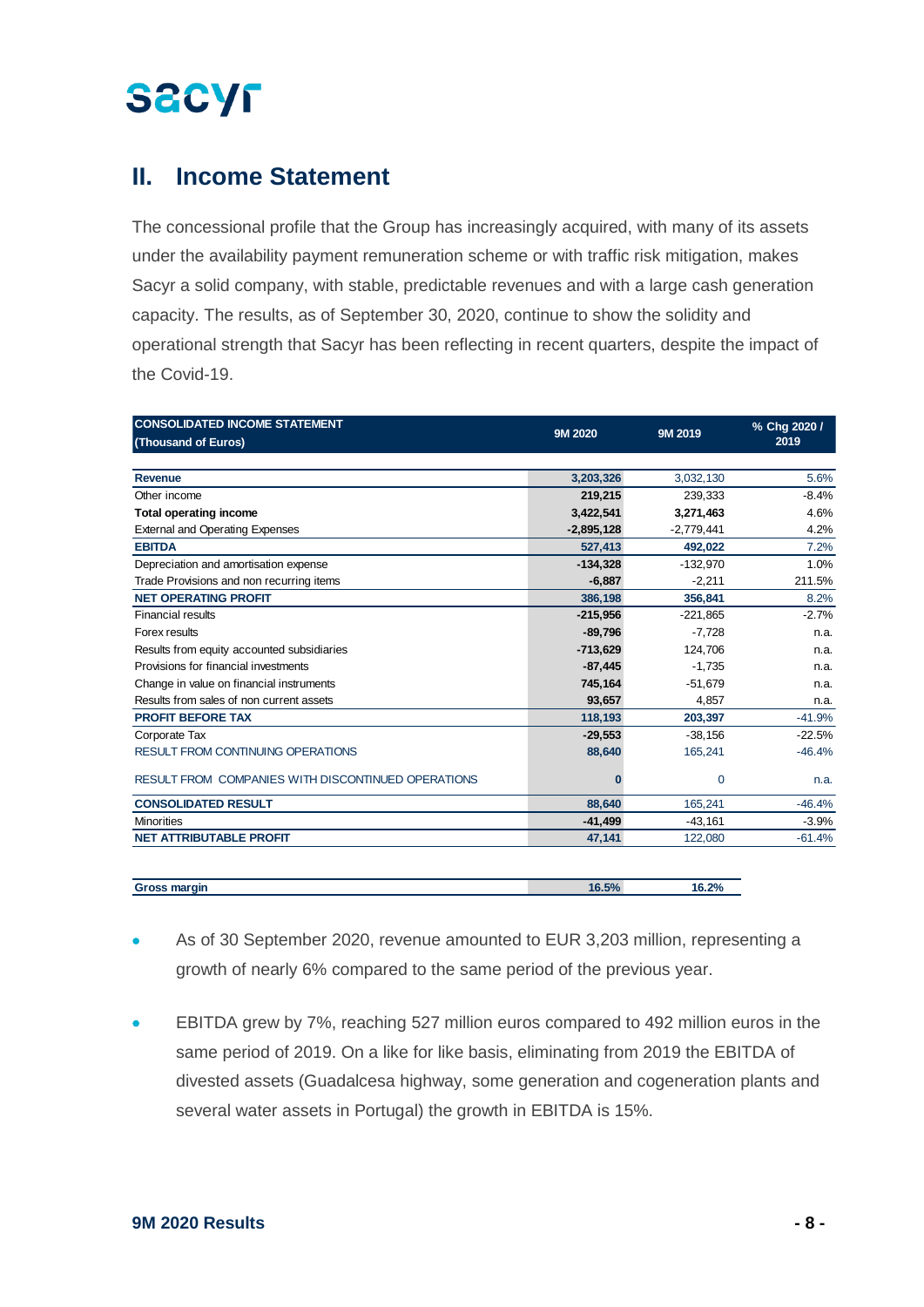- EBITDA from concessional assets, distributed in the three business areas (infrastructure concessions, water treatment plants and waste treatment plants), amounted to EUR 411 million, representing 78% of the total, despite rotations of: (I) 9 power generation and cogeneration plants located in southern Spain (II) several water assets in Portugal and (III) the Guadalmedina highway.
- Net operating income (EBIT) grew by 8% to EUR 386 million.
- The EBITDA margin on revenue stood at 16.5%, up from 16.2% in the same period of the previous year.
- Net business profit, as of 30 September 2020, was EUR 126 million, up from EUR 74 million in the same period of the previous year.
- The Group's net profit at 30 September 2020 amounted to EUR 47 million.
- Operating cash flow amounted to EUR 360 million as of September 30, 2020.

#### **Revenues**

#### **Positive evolution and focus on strategic markets.**

The Group's positive developments led to a revenue of 3,203 million euros, which means 6% growth compared to the same period of the previous year. By area, the behavior has been as follows:

Sacyr Concessions grew by 21%, supported by both, the increase in construction revenues (+7%), thanks to the progress in the execution of the last contracts awarded, as well as by concessional infrastructure revenues (+8%) many of them without traffic risk. In addition, this quarter revenues from water activity that were previously in the services division have been included in Sacyr Concessions.

The Engineering and Infrastructure area grew by 9%, supported by rhythms of billing in projects located in the strategic markets where the Group operates (Italy, Chile, Colombia, Mexico, Peru, Uruguay, United States, Portugal, Spain, among others).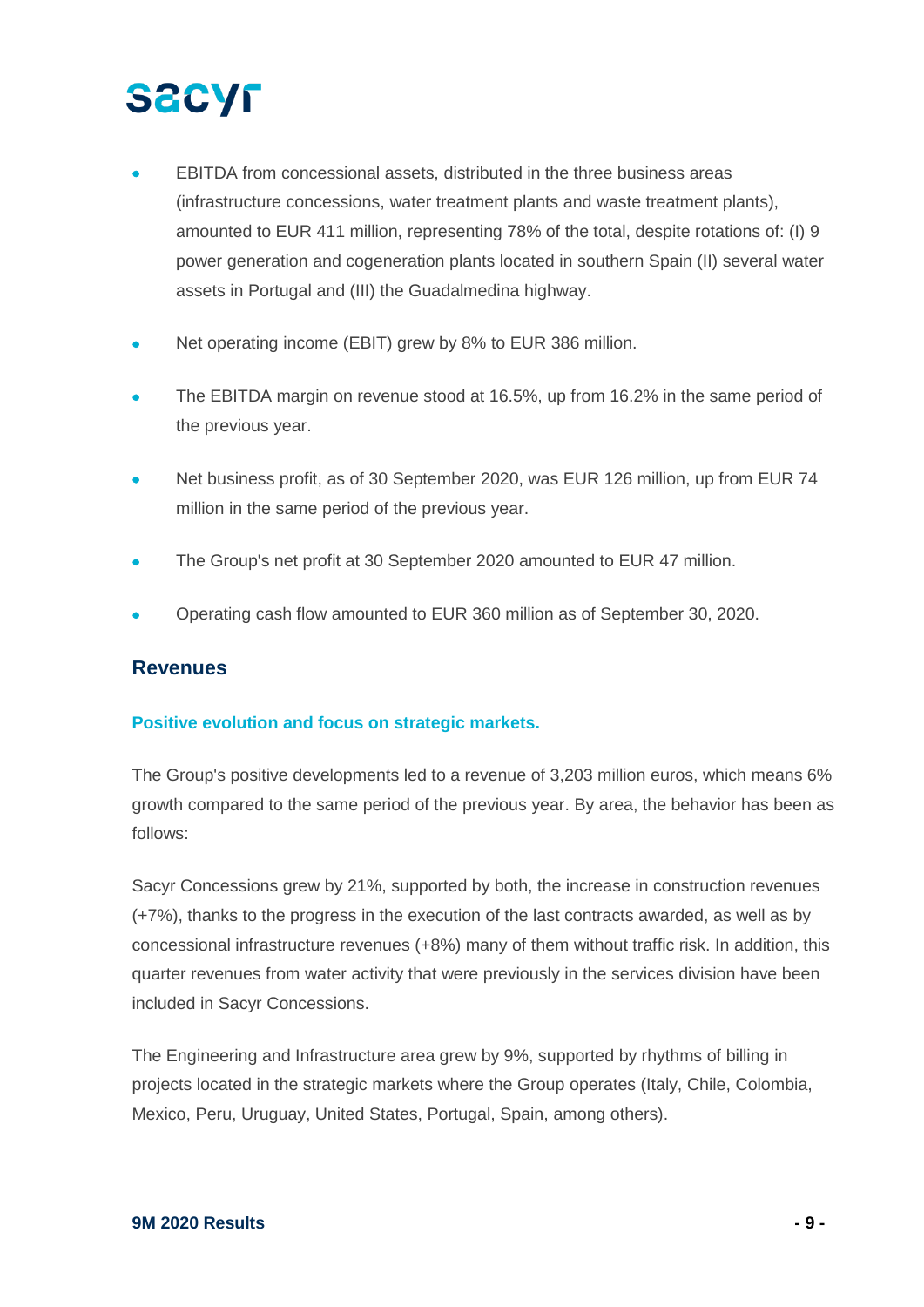Revenue from Sacyr Services activity declined by 12% mainly due to the transfer of the water division to Sacyr Concessions. On a like for like basis, which means, by eliminating this transfer and the rotation of water assets in Portugal carried out in 2019, the growth is 2%, despite the impact of COVID-19.

| <b>REVENUE (Thousands of Euros)</b>            | 9M 2020    | 9M 2019    | $%$ Chq |
|------------------------------------------------|------------|------------|---------|
| <b>SACYR ENGINEERING &amp; INFRASTRUCTURES</b> | 1,904,801  | 1.748.081  | 9%      |
| <b>SACYR CONCESSIONS</b>                       | 849.977    | 701.188    | 21%     |
| Revenue from concessions                       | 493.541    | 368.983    | 34%     |
| Revenue from infrastructure concessions        | 398.462    | 368.983    | 8%      |
| Revenue from water activity                    | 95.079     |            |         |
| Revenue from construction                      | 356.436    |            |         |
| <b>SACYR SERVICES</b>                          | 744,885    | 845.091    | $-12%$  |
| <b>Holding &amp; Adjustment</b>                | $-296.337$ | $-262.230$ |         |
| <b>REVENUE</b>                                 | 3,203,326  | 3,032,130  | 6%      |

#### **The revenue is distributed** as follows**:**

(i) Europe 56%, (ii) Latin America 38%, (iii) United States 3% (iv) Others 3%.

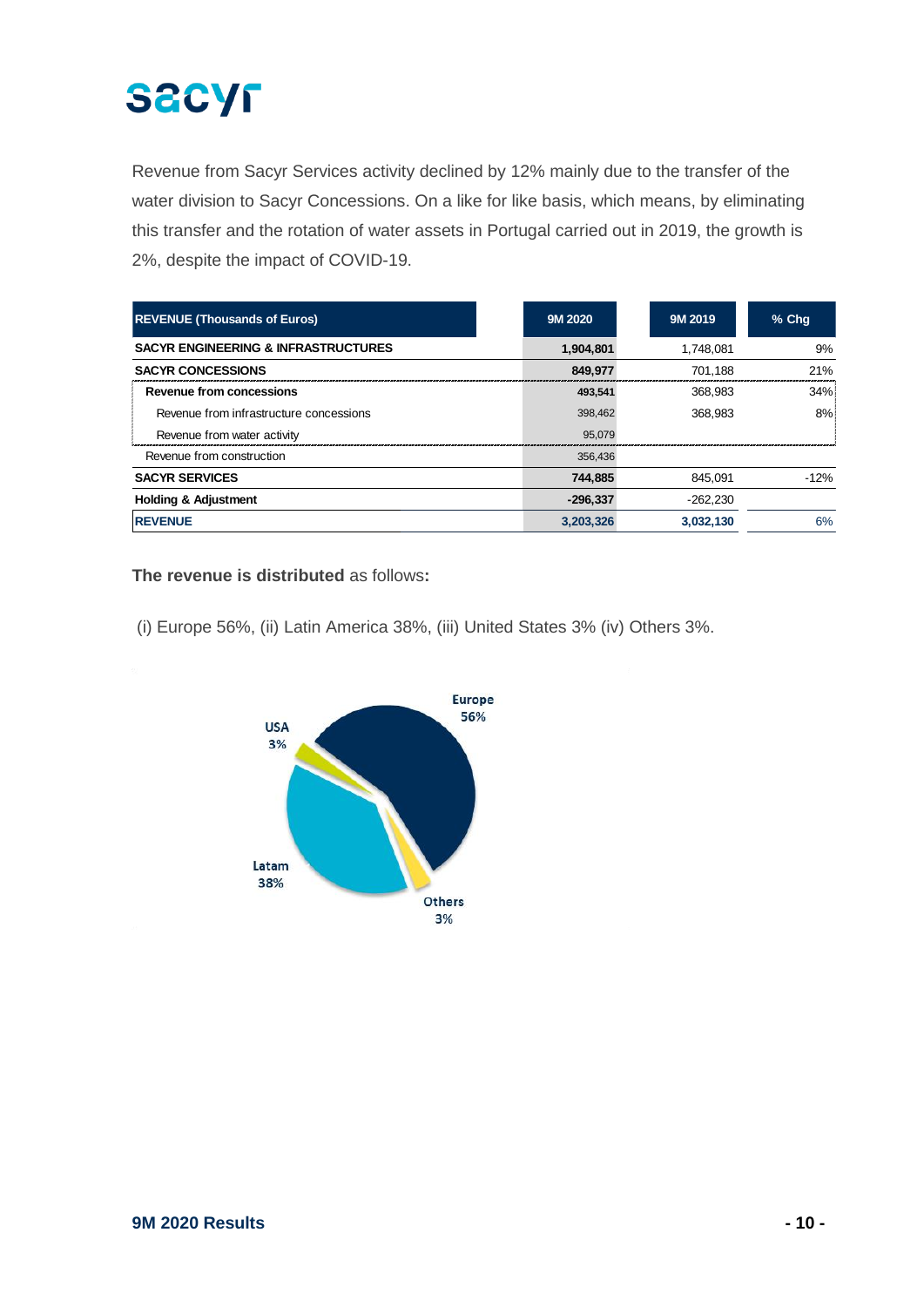#### **EBITDA**

#### **EBITDA growth of 7% and EBITDA margin of 16.5%.**

The Group's strategic focus on the profitability and cash generation of business as a strategic axis is clearly reflected in the positive evolution of EBITDA during the first 9 months of 2020, with a 7% growth compared to the same period of the previous year. According to the business areas, this growth reached 12% in Sacyr Concessions with the incorporation of the Sacyr Water segment. Eliminating this effect, EBITDA growth would remain positive by +6%. In the area of Sacyr Engineering and Infrastructure growth reached 11%. The Sacyr Services area declined slightly due mainly to the transfer of the Water segment to the Concessions division and the rotation of water assets in Portugal at the end of 2019, on a like for like basis, the growth is 3%.

This positive evolution in the Group's EBITDA allows to achieve an EBITDA margin on the consolidated revenue of 16.5%, improving the margin of the previous year.

| <b>EBITDA (Thousands of Euros)</b>             | 9M 2020  | 9M 2019   | $%$ Chq |
|------------------------------------------------|----------|-----------|---------|
| <b>SACYR ENGINEERING &amp; INFRASTRUCTURES</b> | 208.792  | 187.973   | 11%     |
| <b>SACYR CONCESSIONS</b>                       | 263.205  | 234.456   | 12%     |
| <b>EBITDA</b> from infrastructure concessions  | 248,876  | 234.456   | 6%      |
| <b>EBITDA</b> from water activity              | 14.329   |           |         |
| <b>SACYR SERVICES</b>                          | 65,240   | 84.285    | $-23%$  |
| <b>Holding &amp; Adjustment</b>                | $-9,824$ | $-14,692$ |         |
| <b>EBITDA</b>                                  | 527,413  | 492.022   | 7%      |
| <b>EBITDA Margin (%)</b>                       | 16.5%    | 16.2%     |         |

#### **Operating Income (EBIT)**

Net operating income reached EUR 386 million at 30 September 2020, 8% more than in the same period of the previous year.

#### **Financial Results**

Net financial results amounted to -216 million euros as of 30 September 2020. The nominal interest rate as of 30 September 2020 stands at 3.95%.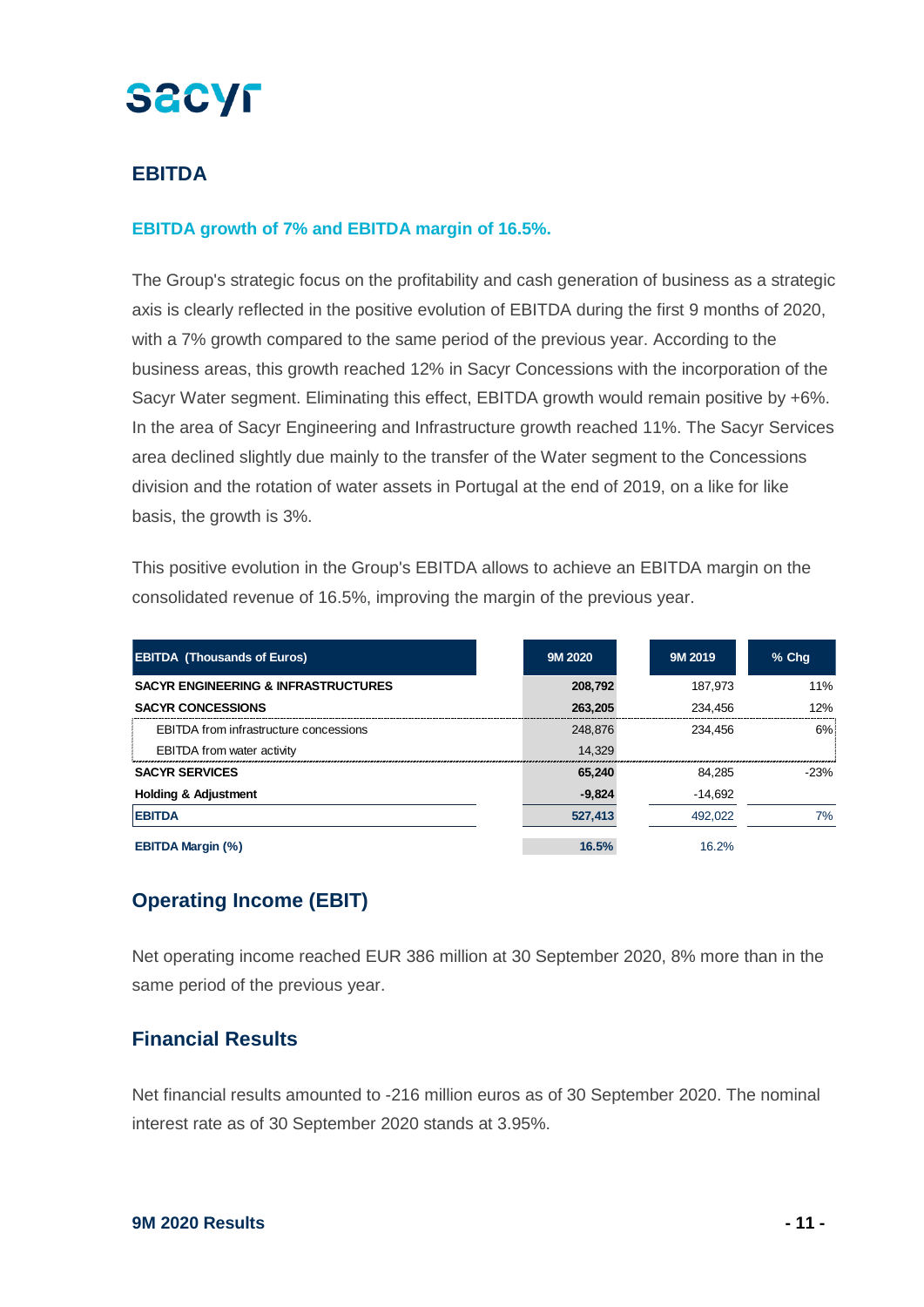#### **Profit/loss of companies accounted for using the equity method**

The results of companies accounted for using the equity method corresponds mainly to the impact of our stake in Repsol, amounting to -713 million euros. Of this amount, -207 million euros are obtained by applying our percentage (approx. 8%) on Repsol's net profit as of 30 September 2020 (amounting to -2.578 million euros) and -506 million euros to the adjustment in the value made in the shareholding.

Repsol's book value, as of September 30, 2020, stood at 6.72 euros/share.

#### **Result of variation in financial instruments at fair value**

This heading of the income statement contains EUR 745 million, the vast majority of which correspond to the market valuation of derivatives structures through which the Group has its stake in Repsol covered.

#### **Financial investment provisions**

The Group has decided to make a provision of EUR 85 million related to the adverse decision, received in September, on the Panama Canal. On the other hand, thanks to the strength and good operational evolution of the Group's business, it has been decided to reverse the 30 million provisions that were made in March under the criterion of prudence in view of the possible effects of the pandemic.

#### **Net Profit**

Net profit as of 30 September 2020 reached EUR 47 million.

### **III. Backlog: Consolidation in Strategic Markets**

Sacyr has a backlog of future revenues of 38,671 million euros as of September 30, 2020. The Group continues to consolidate its strategic position in the key markets.

The main awards that reinforce Sacyr's position in the markets in which it strategically operates are: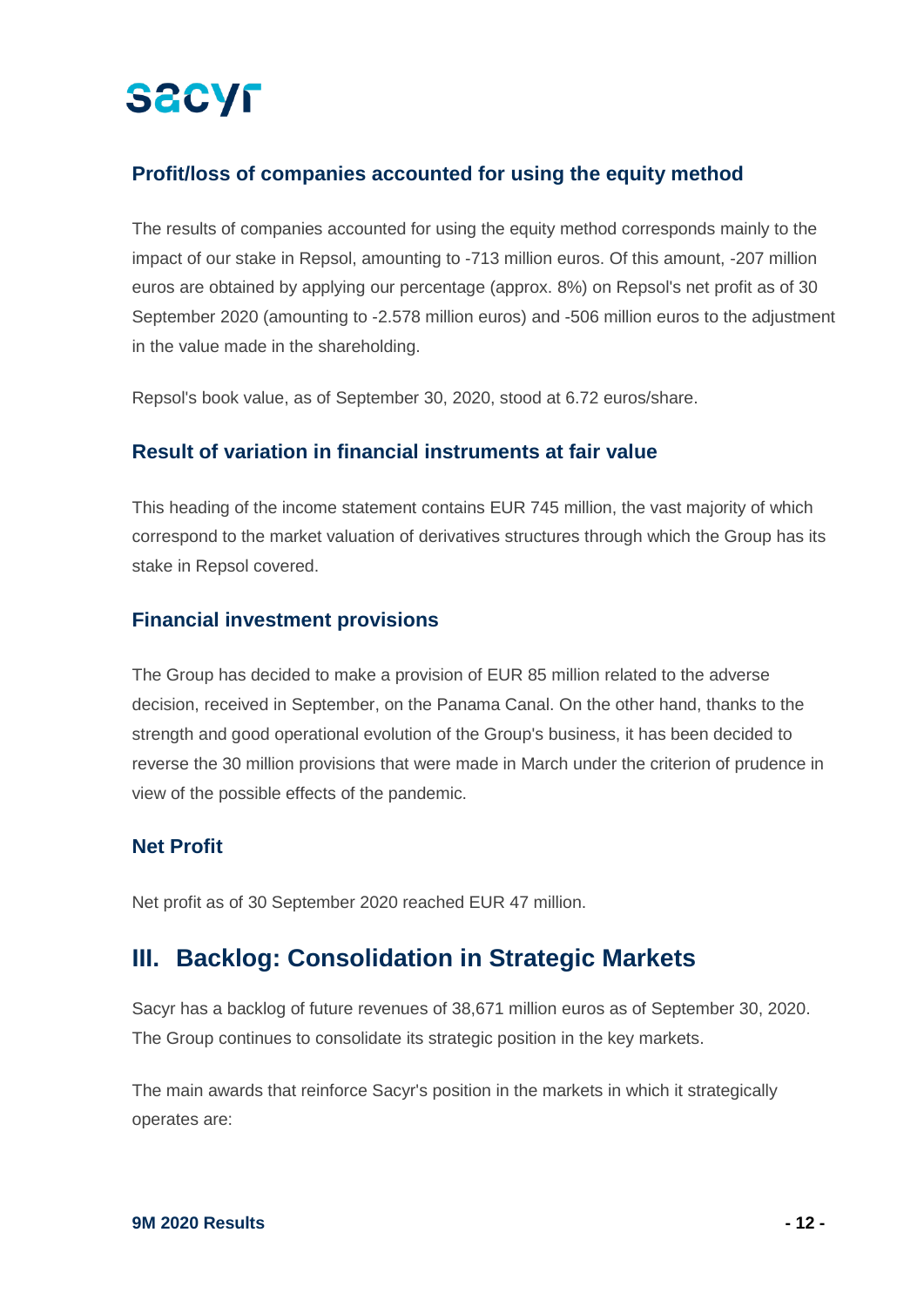



**Concessions Engineering and Infrastructures**  $\frac{1}{2}$  **Services** 

\***Neither the A3 nor the University of Idaho are included in the backlog.**

The Group has strengthened its presence in Latin American countries with several projects in Chile, Brazil and Peru; also, in the US, specifically in Texas, with the construction of an alternative road of the US59, and, after the closing, with the award of the University of Idaho for the concession's division. At European level, it highlights the provisional award of the operation of the A3 motorway, between Naples and Salerno (Italy), in addition to several awards in Portugal. As well, a high number of awards must be added at a national level.

| <b>BACKLOG</b>                      | <b>SEPTEMBER</b> | <b>DECEMBER</b> | % Chq  |
|-------------------------------------|------------------|-----------------|--------|
| (Thousands Euros)                   | 2020             | 2019            |        |
| SACYR ENGINEERING & INFRASTRUCTURES | 6,196            | 7.813           | $-21%$ |
| SACYR CONCESSIONS                   | 29,685           | 30.028          | $-1\%$ |
| <b>SACYR SERVICES</b>               | 2,790            | 5.124           | $-46%$ |
| <b>TOTAL BACKLOG</b>                | 38,671           | 42.965          | $-10%$ |

In the Engineering and Infrastructures activity its geographical exposure focuses on the United States, Chile, Italy, Spain, Colombia, Peru, Paraguay, United Kingdom, Uruguay and Portugal, among other countries.

The activity of Concessions maintains a clear focus on the key markets for the Group. Its activity stands out in strategic markets such as Italy, Chile, Colombia, Paraguay, Uruguay, Peru, Portugal and Australia, among others, in addition to the domestic market. After the

#### **9M 2020 Results - 13 -**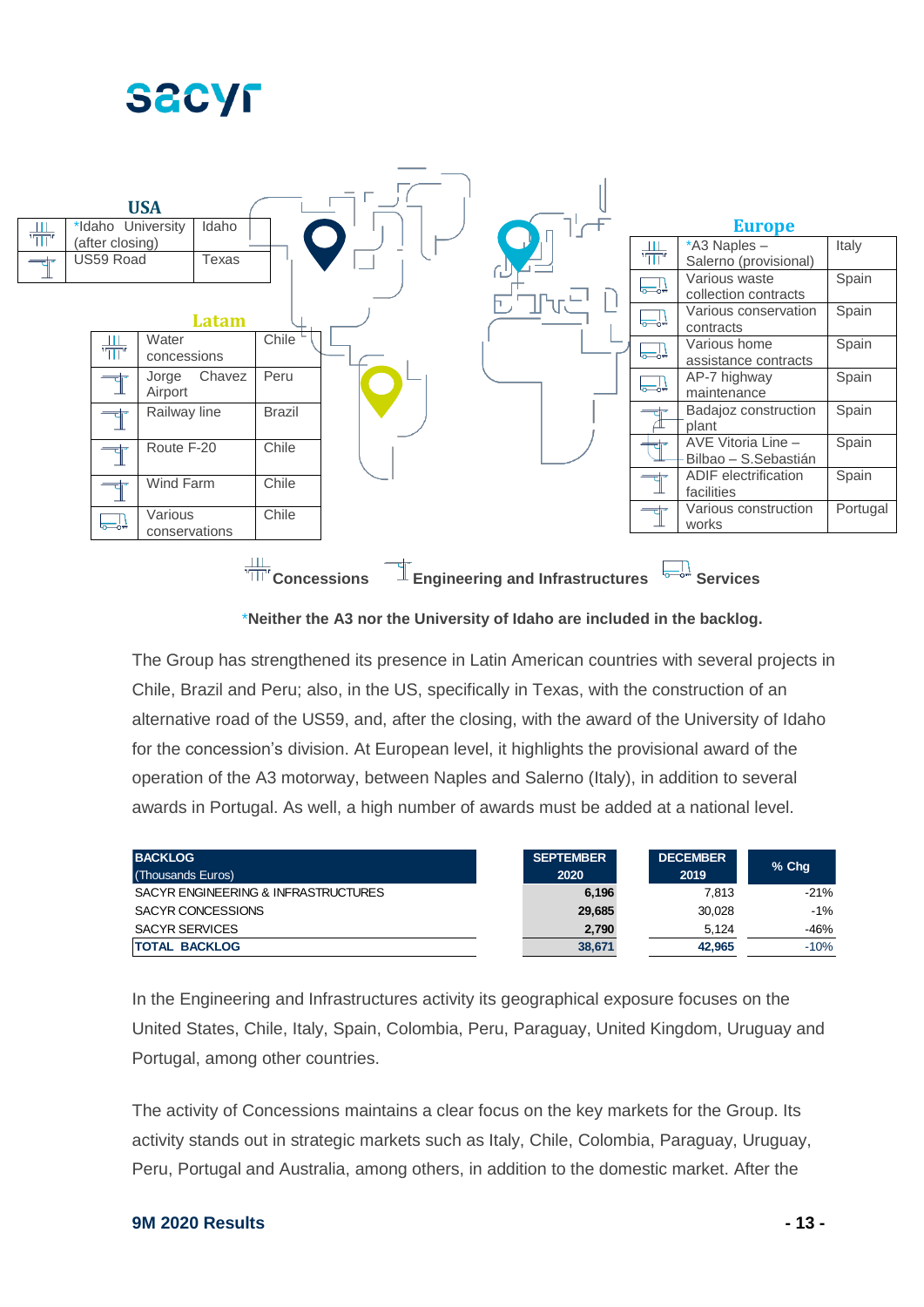financial closure, Sacyr was awarded with the first concessional contract in the United States, achieving a relevant milestone for the Group.

The activity of Services has a high presence in the domestic business, with contracts related to the environment (municipal services, waste treatment, cleaning, etc.) and multi-services (conservation of infrastructures, services to home assistance, facility management, etc.). In addition to domestic activity, at the international level the activity of Services operates in countries such as Australia, Chile, Colombia and Peru, among others, mainly because of infrastructure conservation contracts as well as for the activity of collection and transport of urban solid waste.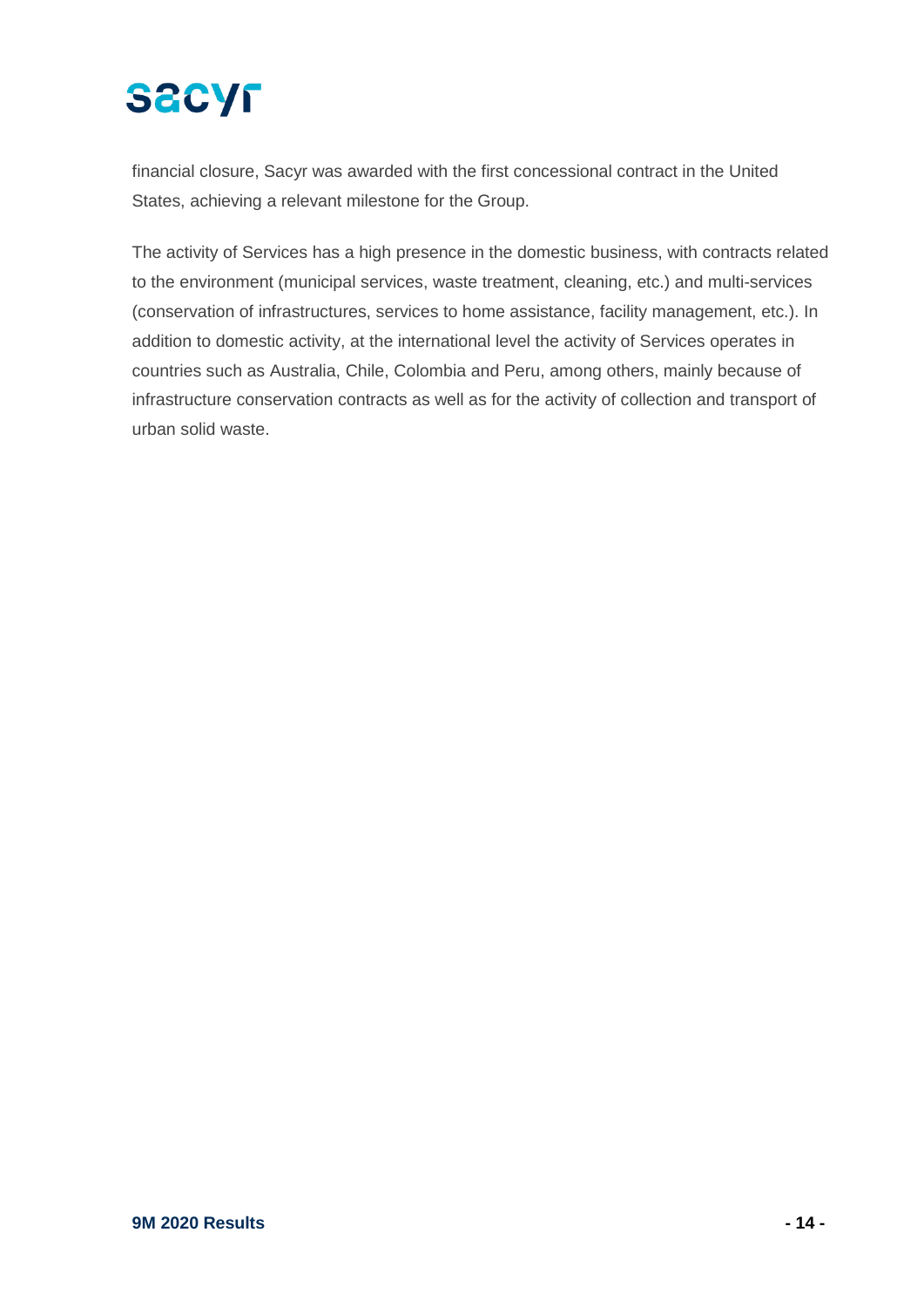### **IV. Consolidated Balance Sheet**

| <b>BALANCE SHEET</b>                                             | <b>SEPT. 2020</b> | <b>DEC. 2019</b> | Chg 2020/2019 |
|------------------------------------------------------------------|-------------------|------------------|---------------|
| (Thousands of Euros)                                             |                   |                  |               |
| <b>NON CURRENT ASSETS</b>                                        | 9,613,191         | 9,309,908        | 303,283       |
| Intangible Assets                                                | 31,348            | 21,572           | 9,776         |
| <b>Concessions Investments</b>                                   | 867,928           | 876,679          | $-8,751$      |
| <b>Fixed Assets</b>                                              | 356,860           | 334,175          | 22,685        |
| Right of use over leased assets                                  | 126,051           | 135,052          | $-9,001$      |
| <b>Financial Assets</b>                                          | 3,099,402         | 3,174,682        | $-75,280$     |
| Receivables from concession assets                               | 5,024,766         | 4,576,454        | 448,312       |
| <b>Other non Current Assets</b>                                  | 10,511            | 94,967           | $-84,456$     |
| Goodwill                                                         | 96.325            | 96.327           | -2            |
| <b>CURRENT ASSETS</b>                                            | 4,450,661         | 4,597,115        | $-146,454$    |
| Non current assets held for sale                                 | $\bf{0}$          | 347,254          | $-347,254$    |
| Inventories                                                      | 250,778           | 241,321          | 9,457         |
| Receivables from concession assets                               | 476,674           | 328,912          | 147,762       |
| <b>Accounts Receivable</b>                                       | 2,207,880         | 1,990,911        | 216,969       |
| <b>Financial Assets</b>                                          | 85,083            | 76,821           | 8,262         |
| Cash                                                             | 1,430,246         | 1,611,896        | $-181,650$    |
| <b>ASSETS = LIABILITIES</b>                                      | 14,063,852        | 13,907,023       | 156,829       |
|                                                                  |                   |                  |               |
| <b>EQUITY</b>                                                    | 975,386           | 1,190,370        | $-214,984$    |
| Shareholder's Equity                                             | 620,144           | 825,198          | $-205,054$    |
| Minority Interests                                               | 355,242           | 365,172          | $-9,930$      |
| <b>NON CURRENT LIABILITIES</b>                                   | 8,658,303         | 8,178,417        | 479,886       |
| <b>Financial Debt</b>                                            | 5,578,904         | 5,070,098        | 508,806       |
| Financial Instruments at fair value                              | 183,919           | 209,410          | $-25,491$     |
| Lease Obligations                                                | 91,012            | 90,296           | 716           |
| Provisions                                                       | 243,118           | 214,396          | 28,722        |
| Other non current Liabilities                                    | 943,908           | 976,775          | $-32,867$     |
| Other hedged debt                                                | 1,617,442         | 1,617,442        | 0             |
| <b>CURRENT LIABILITIES</b>                                       | 4,430,163         | 4,538,236        | $-108,073$    |
| Liabilities associated with the non current assets held for sale | $\bf{0}$          | 227,543          | $-227,543$    |
| <b>Financial Debt</b>                                            | 713,334           | 931,869          | $-218,535$    |
| Financial Instruments at fair value                              | 16,469            | 20,555           | $-4,086$      |
| Lease Obligations                                                | 23,482            | 38,338           | $-14,856$     |
| <b>Trade Accounts Payable</b>                                    | 2,629,774         | 2,466,050        | 163,724       |
| <b>Operating Provisions</b>                                      | 222,084           | 204,108          | 17,976        |
| Other current liabilities                                        | 825,020           | 649,773          | 175,247       |

#### **Cash and liquidity facilities**

The Group closed, as of 30 September 2020, with cash on its balance sheet of EUR 1.43 billion, plus temporary financial investments amounting to EUR 85 million. In addition, the available credit lines during these first nine months of the year have been significantly increased.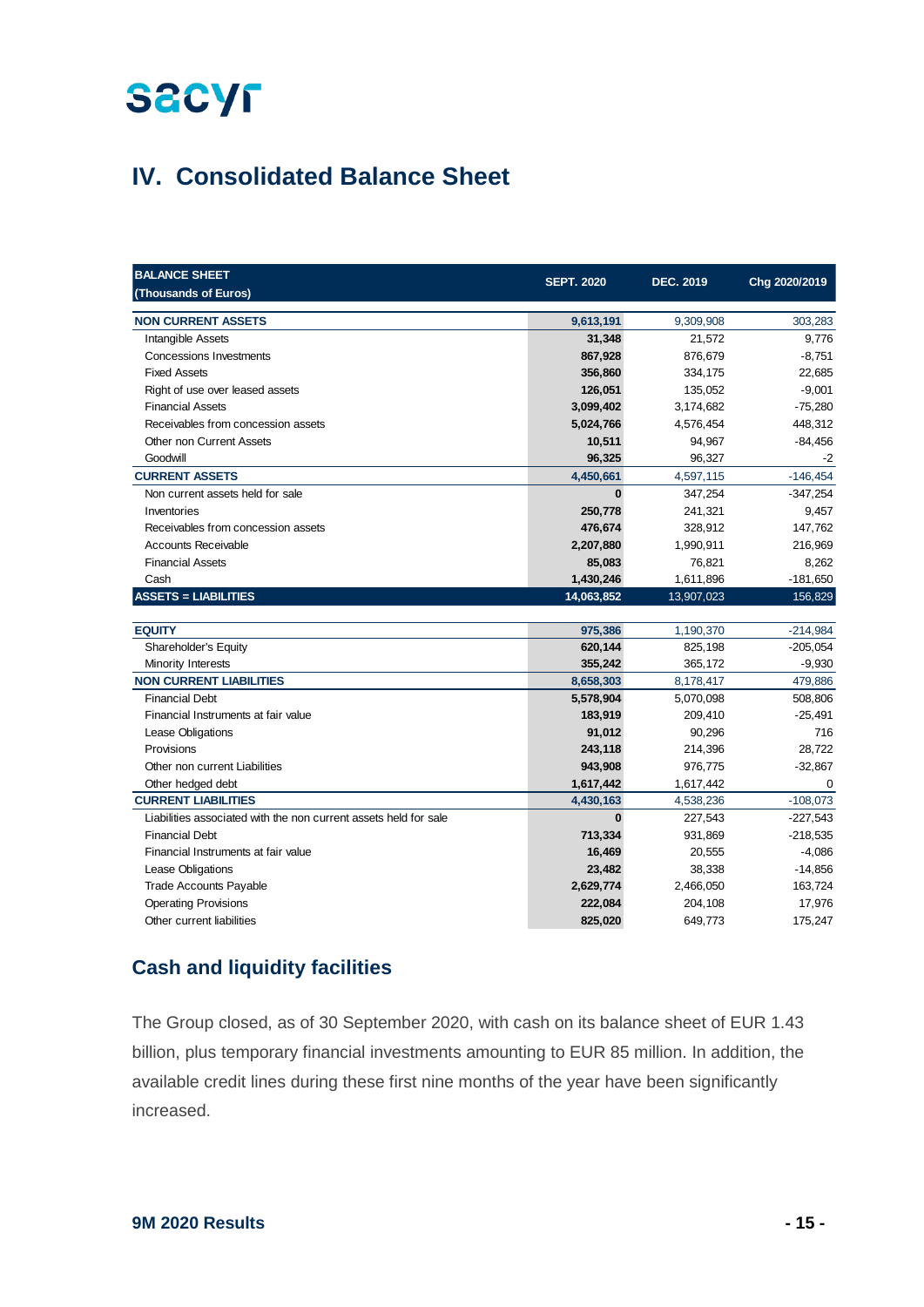### **Financial Debt**

The Group's net debt amounts to EUR 4,788 million as of 30 September 2020. Its breakdown and variation from December 2019 is as follows:

| l€ Million                        | <b>Sep. 20</b> | <b>Dec.19</b> | Chg. |
|-----------------------------------|----------------|---------------|------|
| <b>Project Finance</b>            | 3.918          | 3.467         | 451  |
| Bank Borrowings (operating lines) | 211            | 145           | 66   |
| Capital Markets (Bonds + ECP)     | 659            | 703           | -44  |
|                                   |                |               |      |
| <b>NET DEBT</b>                   | 4.788          | 4.315         | 473  |

**Bank Borrowings:** Group's net bank borrowings amounted to EUR 211 million. They are mainly operating credit lines used by the Group in its different areas of activity. This amount includes the bank debt of each of the Group's business areas and the debt of the holding division.

**Capital Market:** the holding company has financial liabilities in the amount of EUR 659 million as of 30 September 2020, mainly for:

- Last year's convertible bonds issuance amounting to EUR 175 million over a five-year period.
- The EMTN programme, issuance of fixed income securities (Euro Medium Term Note Programme).
- ECP programmes for European commercial paper emissions.

This financing is used by the parent company in its coordination and financial management work, addressing the needs of the different business areas.

**Project finance:** EUR 3,918 million corresponding to the financing of very long-term projects. This debt is repaid with the cash flows generated by the projects themselves.

The variation in net debt during this first nine months of 2020 was as follows: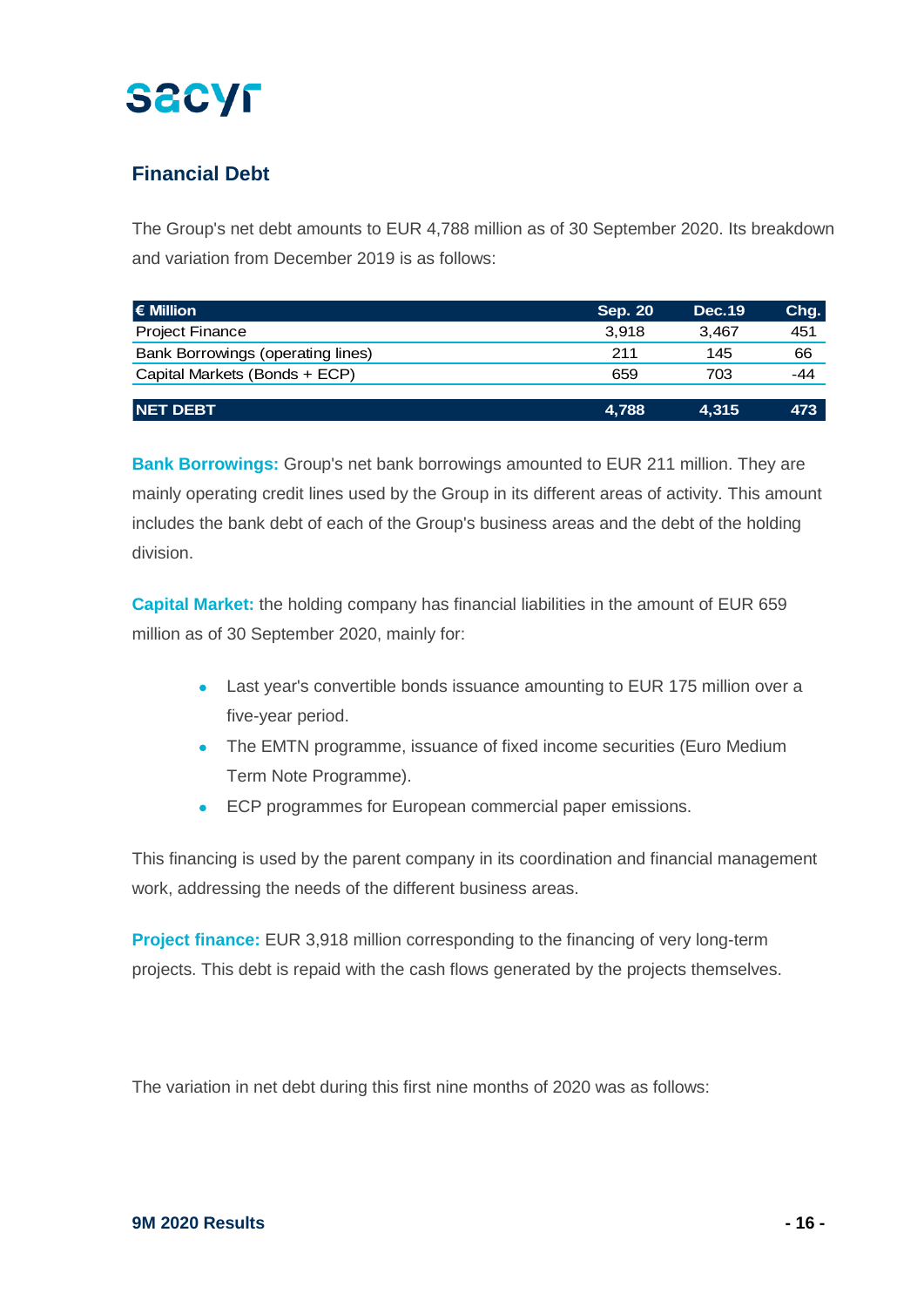

**Investments:** The increase in net investment debt was EUR 659 million. Its breakdown is as follows:

**- Gross investment:** The amount, as of September 30, 2020, is 881 million euros mostly for the investment in concessional infrastructure and services projects (equity + project debt), as well as the purchase of machinery in Colombia and the USA, mainly.

**- Disinvestments:** the amount, as of September 30, is -222 million euros, which includes the rotation of 95% of the " Guadalmedina Highway" (Guadalcesa), as well as sales of fixed assets of non-significant amount.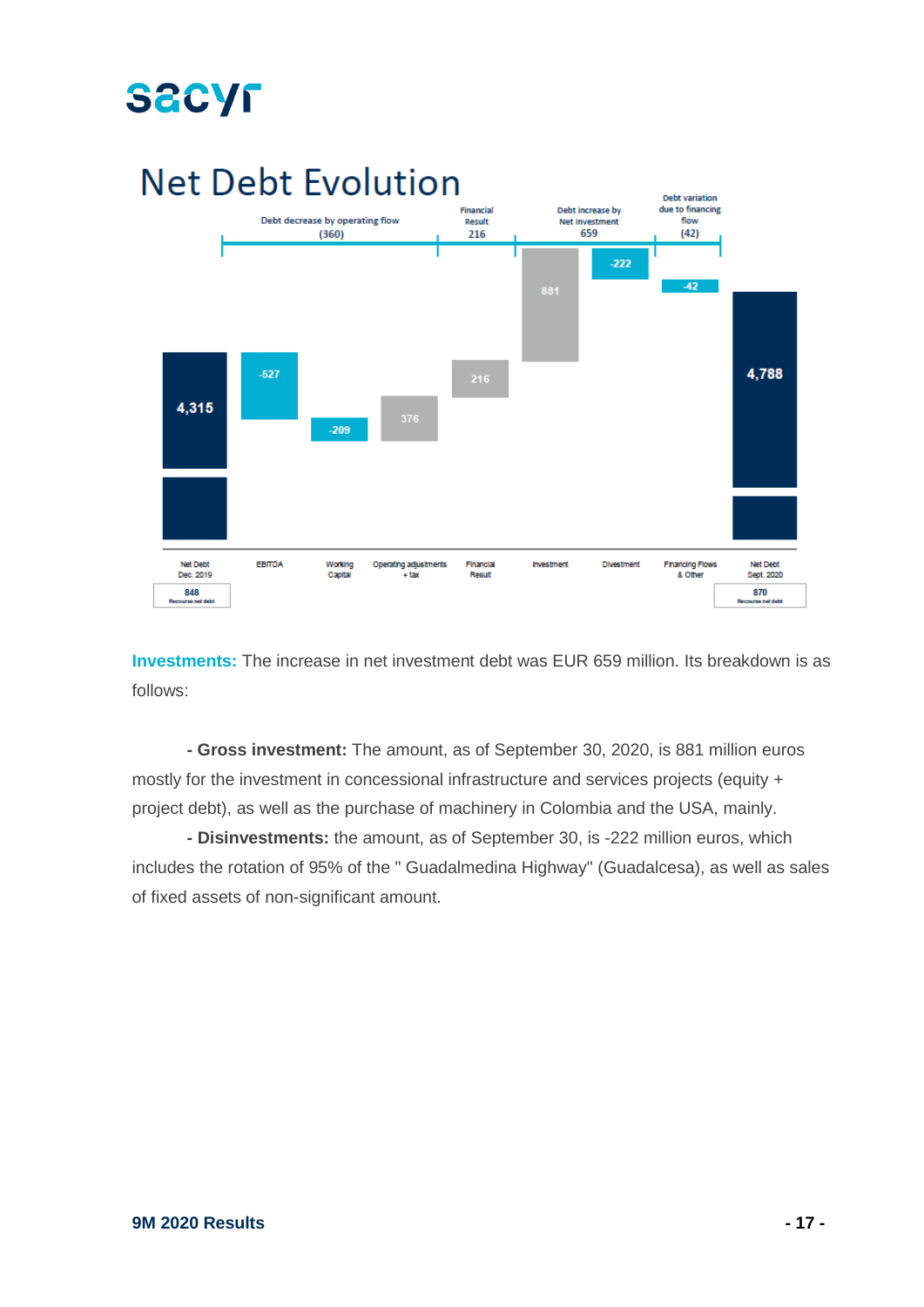

### **V. Performance by business areas**



### **SACYR CONCESSIONS**

| (Thousands of Euros)                     | 9M 2020 | 9M 2019 | % Chg. |
|------------------------------------------|---------|---------|--------|
| <b>Revenue</b>                           | 849,977 | 701,188 | 21%    |
| <b>Construction Revenue</b>              | 356,436 | 332,205 | 7%     |
| <b>Revenue Concessions</b>               | 493,541 | 368,983 | 34%    |
| Revenue Infrastructure Concessions       | 398,462 | 368,983 | 8%     |
| <b>Revenue Water Activity</b>            | 95,079  |         |        |
| <b>EBITDA</b>                            | 263,205 | 234,456 | 12%    |
| <b>EBITDA Infrastructure Concessions</b> | 248,876 | 234,456 | 6%     |
| <b>EBITDA Water Activity</b>             | 14,329  |         |        |
| <b>EBITDA Margin</b>                     | 53.3%   | 63.5%   |        |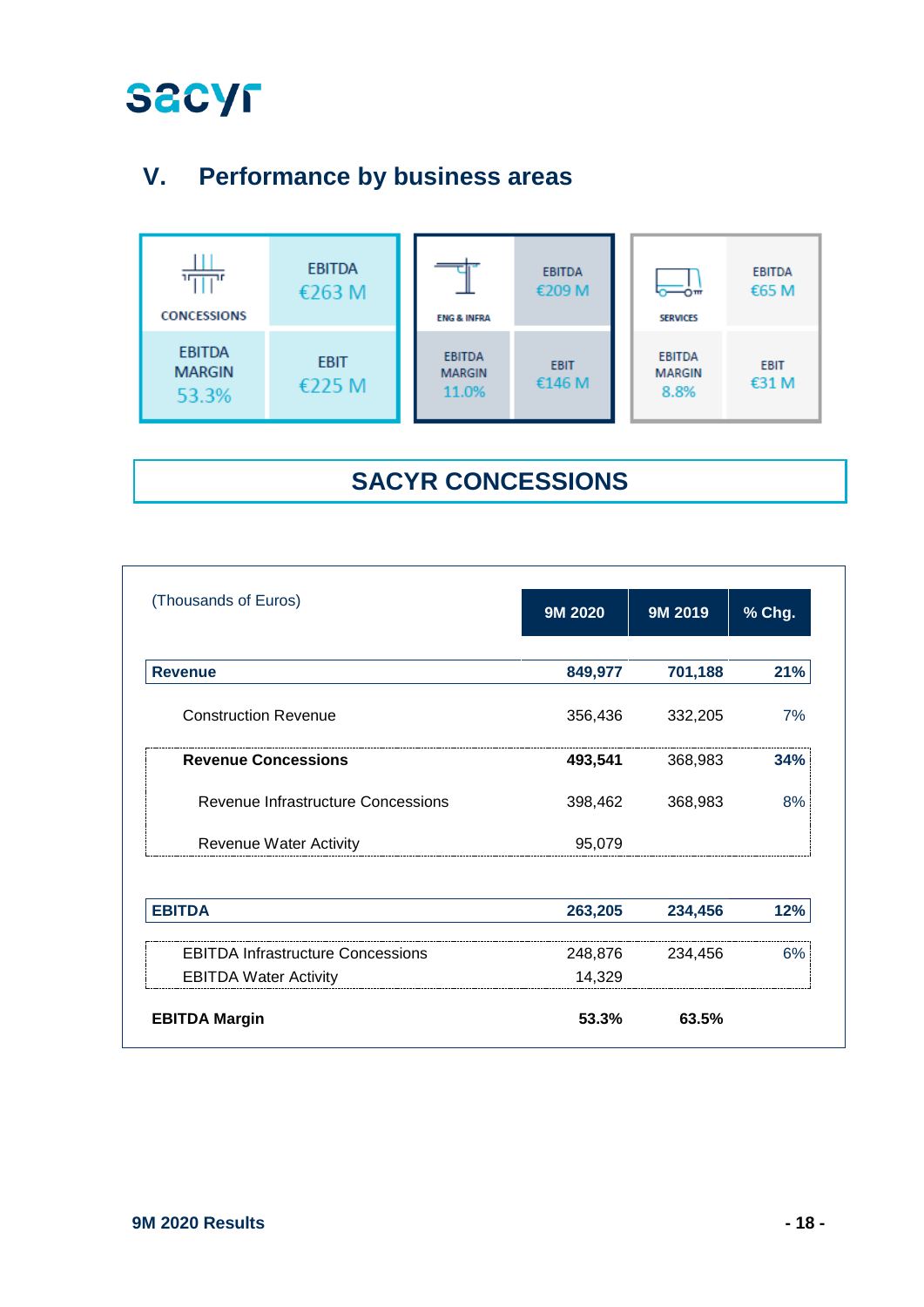# **SACYF**

As mentioned at the beginning of this report and continuing with the Group's strategic approach of increasingly acquiring a concessional profile, **it has been decided that the management and development of the Water segment will be led by Sacyr Concessions**. This transfer thus brings together much of the concessional business under the same division, Sacyr Concessions. In both the presentation and the results report, concession figures are detailed by segment for comparability and transparency purposes.

**The impact of the Covid-19** in the area of concessions is not significant. Activities have continued to develop normally as infrastructures are considered basic activities for society. In addition, in the case of Sacyr, most assets are financial assets that are not subject to demand risk and their remuneration is based, in most cases, on availability criteria.

- As of September 30, 2020, the **revenue** of Sacyr Concessions activity amounted to EUR 850 million, representing growth of 21% compared to the same period of the previous year, thanks to construction revenue and the concession revenue, including the contribution of the infrastructure concessions and the water segment. On a like for like basis, eliminating the contribution of water and the divestment of the Guadalcesa asset (which contributed last year and not this year), the growth would be 10%.
	- The **construction revenue** grew by 7% compared to the same period of the previous year, thanks to the further progress of some of the most relevant projects currently included in the portfolio. This growth is mainly due to the increased pace of execution of the concessions: "Rutas del Este" in Paraguay, Pamplona-Cúcuta in Colombia, Tláhuac Hospital in Mexico, Tepual Airport, "Ruta de la Fruta" and "Los Vilos-La Serena" in Chile, and Turia highway in Spain.
- The **concessional revenue** amounted to 494 million euros, representing a growth of 34% compared to the same period of the previous year. This growth is due to the good operational progress of concessional assets and the contribution of the Water segment. On a like for like basis eliminating the contribution of Water and the divestment of the Guadalcesa asset (which it contributed last year and not this year) the growth is 12%.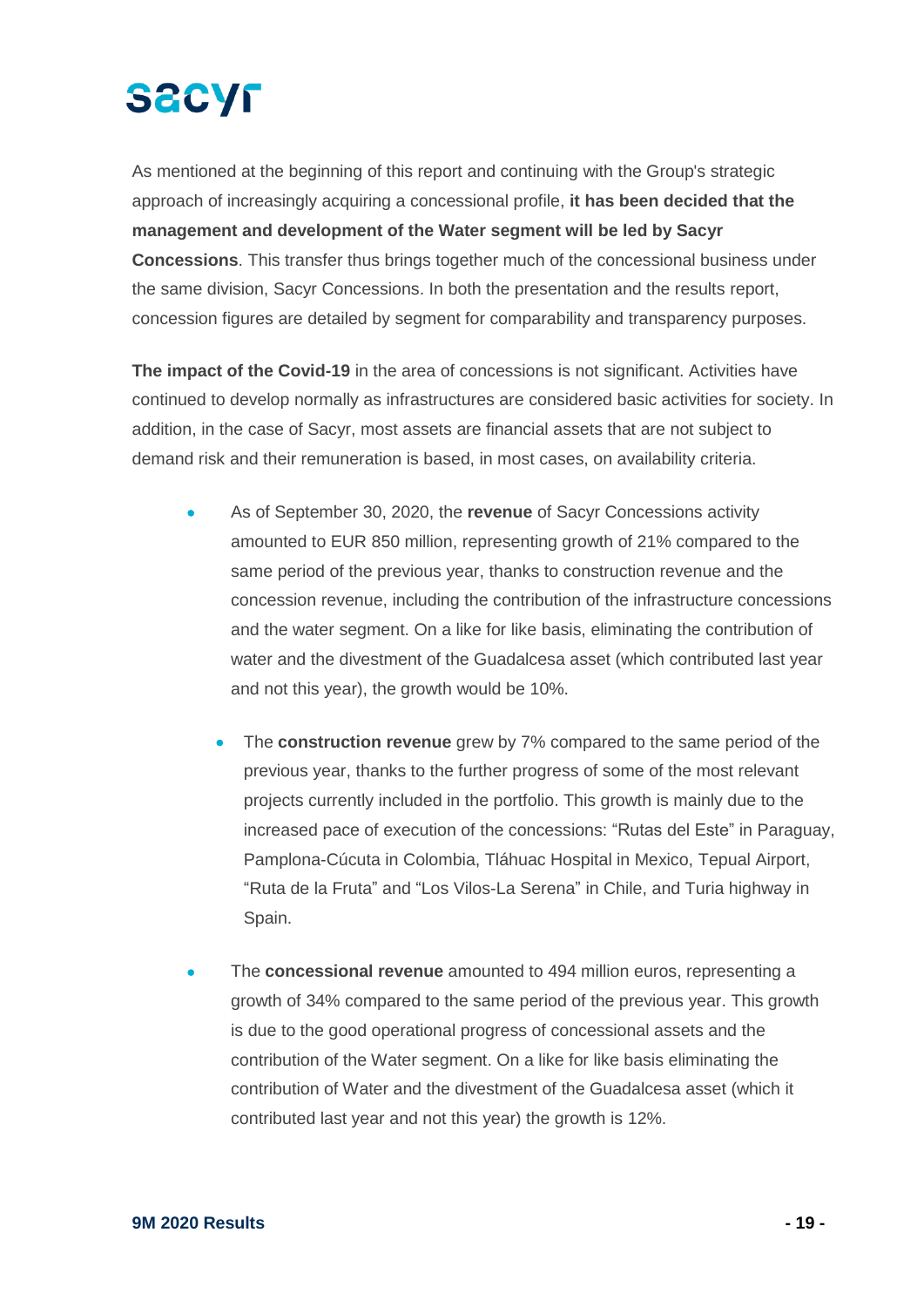

The good performance of the revenue is accompanied by strong growth in the **EBITDA**. As of 30 September 2020, EBITDA amounted to EUR 263 million, an increase of 12% compared to EUR 234 million in the same period of the previous year. This growth is due to the increase in EBITDA of infrastructure concessional assets, with the commissioning of numerous tranches of different concessions, and the incorporation of the Water segment. On a like for like basis, eliminating the contribution of water and the divestment of the Guadalcesa asset (which contributed last year, and this year does not) the growth is 12%.

#### **Detail by country**

The breakdown of revenue and EBITDA for each of the countries where the division operates is detailed below.

#### Breakdown by country

| Ethousands Copain Chile Colombia O'Peru (9) Mexico O'Uruguay C'Paraguay |         |         |         |        |        |       |             | Water  | Other +<br>Holding | <b>TOTAL</b> |
|-------------------------------------------------------------------------|---------|---------|---------|--------|--------|-------|-------------|--------|--------------------|--------------|
| Revenue <sup>*</sup>                                                    | 114,378 | 139,037 | 323,818 | 29,121 | 61,990 | 8,699 | 76,123      | 95,079 | 1.731              | 849,976      |
| Ebitda <sup>*</sup>                                                     | 60,633  | 66,633  | 84,364  | 15,952 | 18,605 | 5,382 | 11,236      | 14,329 | $-13,930$          | 263,204      |
| <b>Assets</b>                                                           | 18      | 11      |         | 4 1 2  |        |       | $2 \quad 1$ | 11     | 6                  | 56           |

(\*) Pedemontana not included in Revenue and EBITDA being in the Engineering and Infrastructure division until its commissioning.

#### **Traffic evolution**

Traffic performance has been affected by the current situation we are experiencing concerning Covid-19. It should be noted that many of Sacyr Concessions assets are within the availability payment scheme, or include traffic risk mitigation mechanisms, so that this does not directly affect them.

Traffic data is shown below: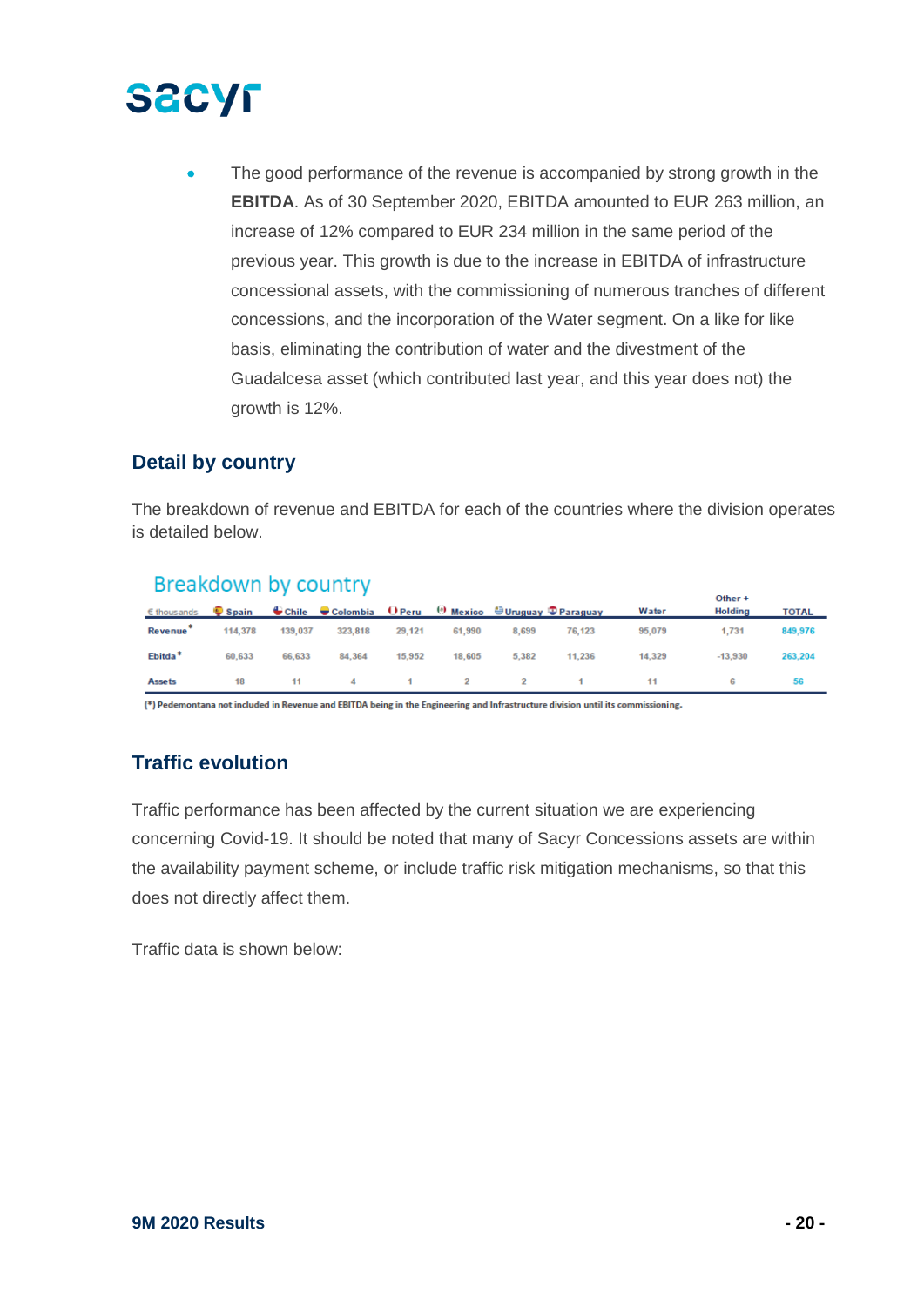

#### **ACCUMULATED ADT**

|                                     | 9M 2020 | 9M 2019     | <b>CHG. (%)</b> |
|-------------------------------------|---------|-------------|-----------------|
| <b>SHADOW TOLL HIGHWAY SPAIN</b>    |         |             |                 |
| - AUTOVIA DEL NOROESTE              | 10,690  | 12,549      | $-14.8%$        |
| - Ma-15 PALMA-MANACOR               | 18,449  | 26,876      | $-31.4%$        |
| - AS-II OVIEDO-GIJÓN (VIASTUR)      | 19,115  | 23,817      | $-19.7%$        |
| - AUTURSA CV-35                     | 31,956  | 40,293      | $-20.7%$        |
| - ERESMA                            | 5,993   | 8,022       | $-25.3%$        |
| - BARBANZA                          | 11,790  | 14,490      | $-18.6%$        |
| - ARLANZON                          | 15,741  | 23,056      | $-31.7%$        |
| <b>TOLL HIGHWAY SPAIN</b>           |         |             |                 |
|                                     |         |             |                 |
| - AP-46 MÁLAGA - LAS PEDRIZAS       | 9,100   | 14,182      | $-35.8%$        |
| <b>TOLL HIGHWAY OTHER COUNTRIES</b> |         |             |                 |
| - N6 GALWAY-BALLINASLOE             | 9,445   | 14,283      | $-33.9%$        |
| - VALLES DEL DESIERTO               | 4,161   | 4,998       | $-16.7%$        |
| - RUTAS DEL DESIERTO                | 5,183   | 7,350       | $-29.5%$        |
| - RUTAS DEL ALGARROBO               | 3,962   | 4,618       | $-14.2%$        |
| - VALLES DEL BIO-BIO                | 6,549   | 7,778       | $-15.8%$        |
| - RUTA DE LIMARÍ                    | 4,004   | 5,295       | $-24.4%$        |
| - MONTES DE MARÍA                   | 2,357   | 3,011       | $-21.7%$        |
| - UNIÓN VIAL DEL SUR                | 3,879   | 5,674       | $-31.6%$        |
| - DESARROLLO VIAL AL MAR            | 4,812   | 7,734       | $-37.8%$        |
| - RUTAS DEL ESTE                    | 12,250  | 14,907      | $-17.8%$        |
| - PAMPLONA-CÚCUTA                   | 3,911   | $\mathbf 0$ | n/a             |

#### **Relevant milestones**

#### • **Sacyr signs in Colombia the financing of the concession "Pamplona-Cúcuta" for a total amount of approximately 474 million euros.**

Sacyr Concessions, through the Unión Vial Río Pamplonita concession, has carried out the financial closure of the concession of the double carriageway project "Pamplona-Cúcuta", in Colombia, for 520 million dollars (474 million euros). Eight international financial institutions and a local Colombian one, participated in the financing: JP Morgan Chase Bank, FDN (National Development Financial), Deutsche Bank AG, ICBC (Industrial and Commercial Bank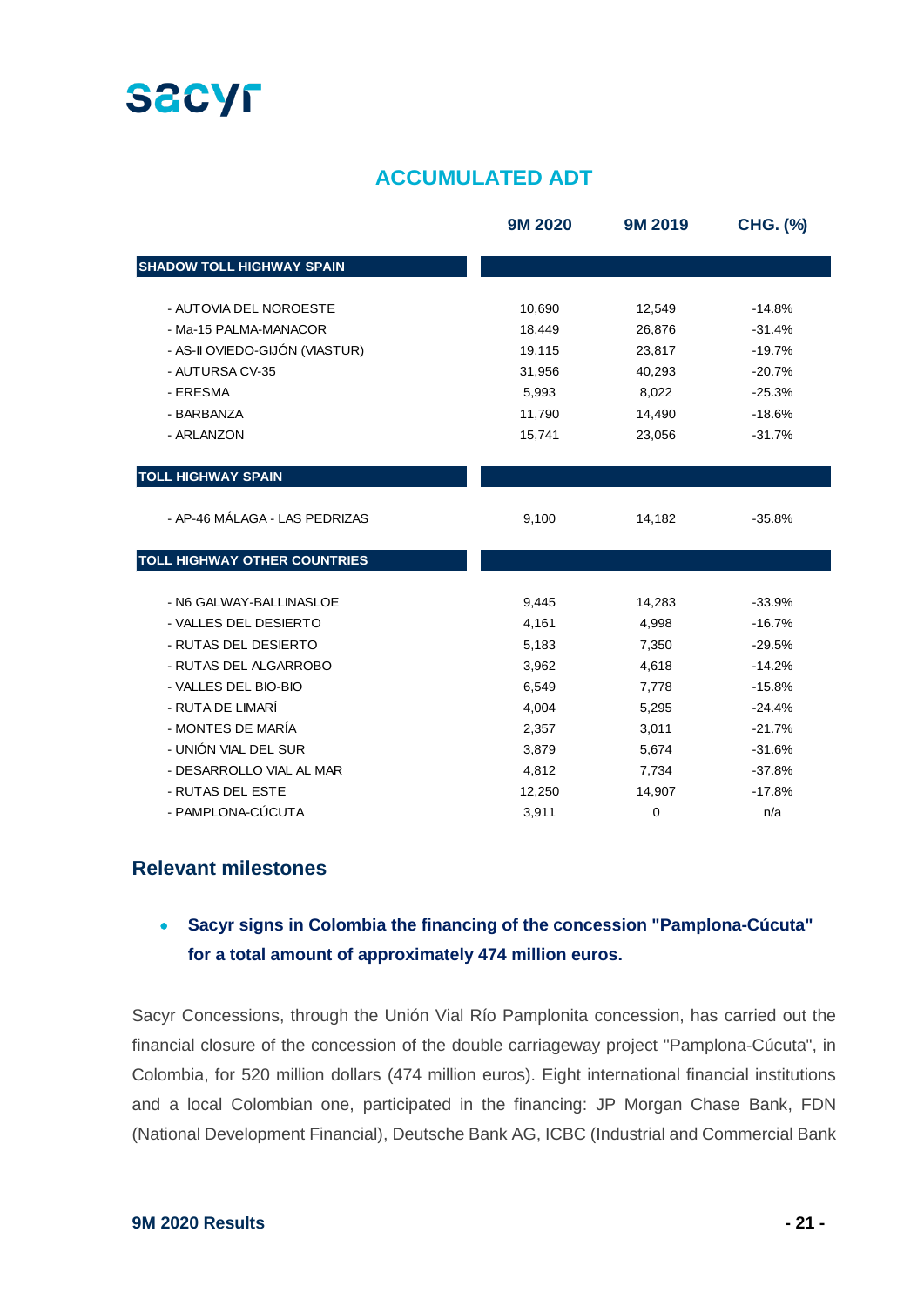of China), Bank of China, ICO (Official Credit Institute of Spain), MetLife, MUFG Bank and Société Générale.

With this operation, "Sacyr Concessions" closes the financing of its four 4G projects in Colombia for more than 2 billion dollars (1.820 million euros).

#### • **Sacyr signs in Chile the financing of the concession "Airport of Arica" for a total amount of approximately 58 million euros.**

The operation was signed with Banco Estado de Chile. The funds will be used for the expansion and improvement of the current air terminal, from 5,353 square meters to 11,592 square meters, so that the new facility will be able to serve 1.15 million passengers annually.

#### • **Sacyr signs the refinancing of the "Vallenar-Caldera" route in Chile for a total amount of approximately 89 million euros.**

The funds will be used to refinance current debt under better conditions and optimize the project's profile, in line with cash generation and concession term estimates. The transaction, signed with "Banco Estado de Chile" (same creditor of refinanced debt), is a new recognition by local financiers of Sacyr's experience and the positive evolution of the Group's business.

The route "Vallenar-Caldera" has a length of 221 kilometers and an average daily traffic of 4,849 vehicles.

#### • **Sacyr and Fininc have put into operation the second section of the "Pedemontana-Veneta" motorway in Italy.**

With the commissioning of this second section, 12 kilometers of the main axle have already been put into operation. "Malo-Valdastico" continues the stretch that opened in 2019 between Breganze and the interconnection with the A31.

The concessionaire company, Superstrada Pedemontana Veneta, carries out the design, construction, financing, operation and maintenance of the toll road for a period of 39 years from the completion of the construction. The degree of progress is above 80%.

#### **9M 2020 Results - 22 -**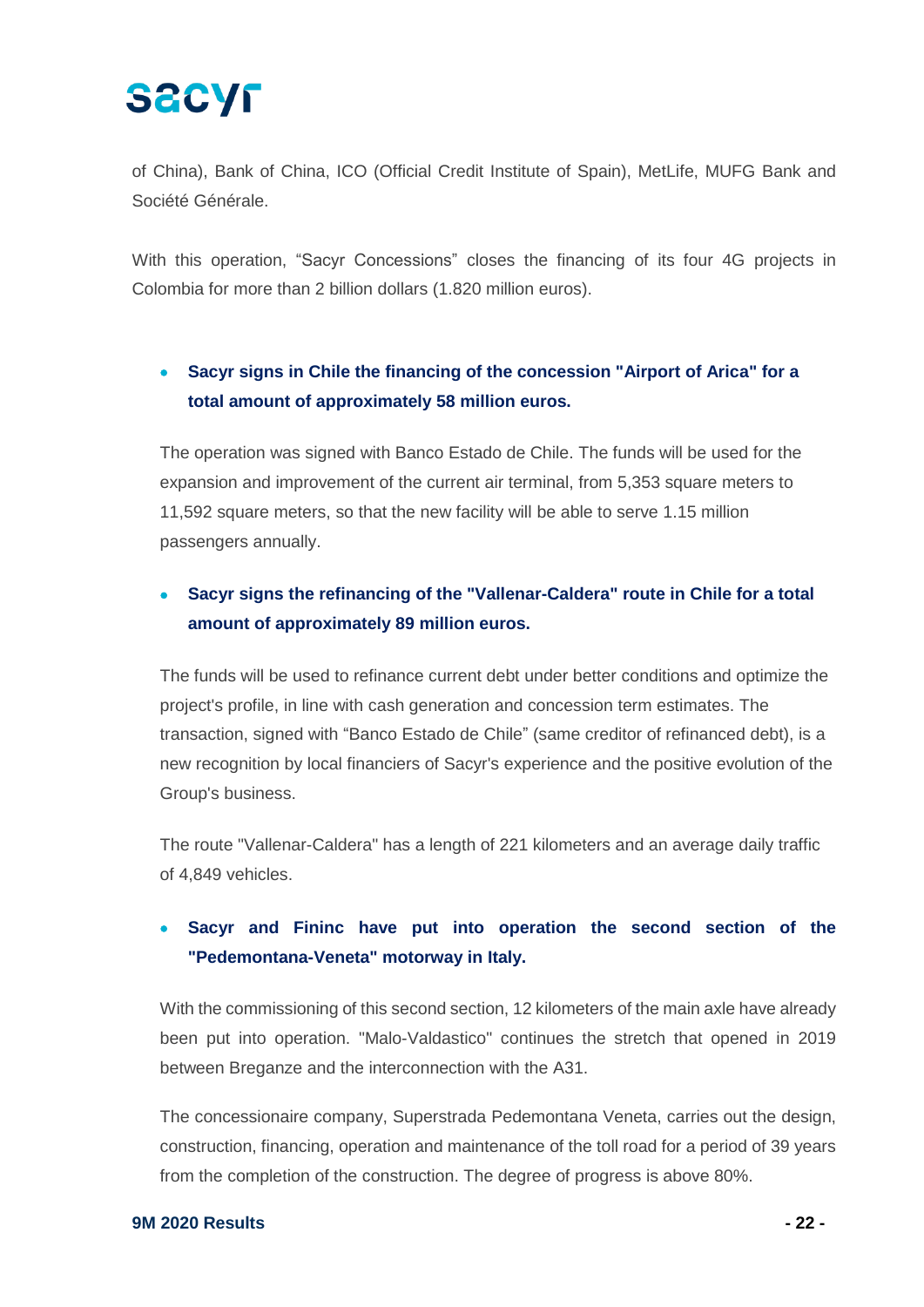#### • **Sacyr completes the rehabilitation of the "Pirámides-Tulancingo-Pachuca" road in Mexico.**

This operation is a milestone in the consolidation of Sacyr Concessions in the country, by putting into operation its first infrastructure project there. This road, awarded in August 2017, has a 10-year concession term and will involve an estimated backlog of approximately 214 million euros. It includes the rehabilitation and conservation of the 91.5 km that add up to the two sections of the federal free road MEX-130 and MEX-132, which extend through the States of Mexico and Hidalgo.

Considered an innovative project since Sacyr has used RAR-X on pavements: a high-tech product made from out-of-use tyre dust (NFVU), pretreated with bitumen and other additives that provides an improvement to the characteristics of mixtures (better behavior against reflection and propagation of cracks, better fatigue resistance, reduced noise, etc.).

#### • **Sacyr has put into operation an 84 km stretch of the "Puerta de Hierro-Cruz del Viso" highway in Colombia.**

The tranche represents 42% of the total length of the infrastructure project, one of the four fourth generation routes that the multinational develops in the country with a managed investment of 2.2 billion euros. "Puerta de Hierro - Cruz del Viso", which has a total length of 198 km, improves the connectivity of the Colombian Caribbean region. In total, more than 85% of the project has been completed.

#### • **Sacyr has put into operation a 17 km stretch of the "Rumichaca-Pasto" highway in Colombia.**

The tranche represents 27% of the total length of the infrastructure project, one of the four 4G routes that the multinational develops in the country with a managed investment of 2.2 billion euros. The project includes the construction of a second 83-kilometer driveway between Pasto (capital of the Department of Nariño) and Rumichaca (bordering Ecuador) that will increase the country's competitiveness, connectivity in the region and boost the economic and social development of the communities in the area of influence. In total, approximately 66% of the total project has been completed.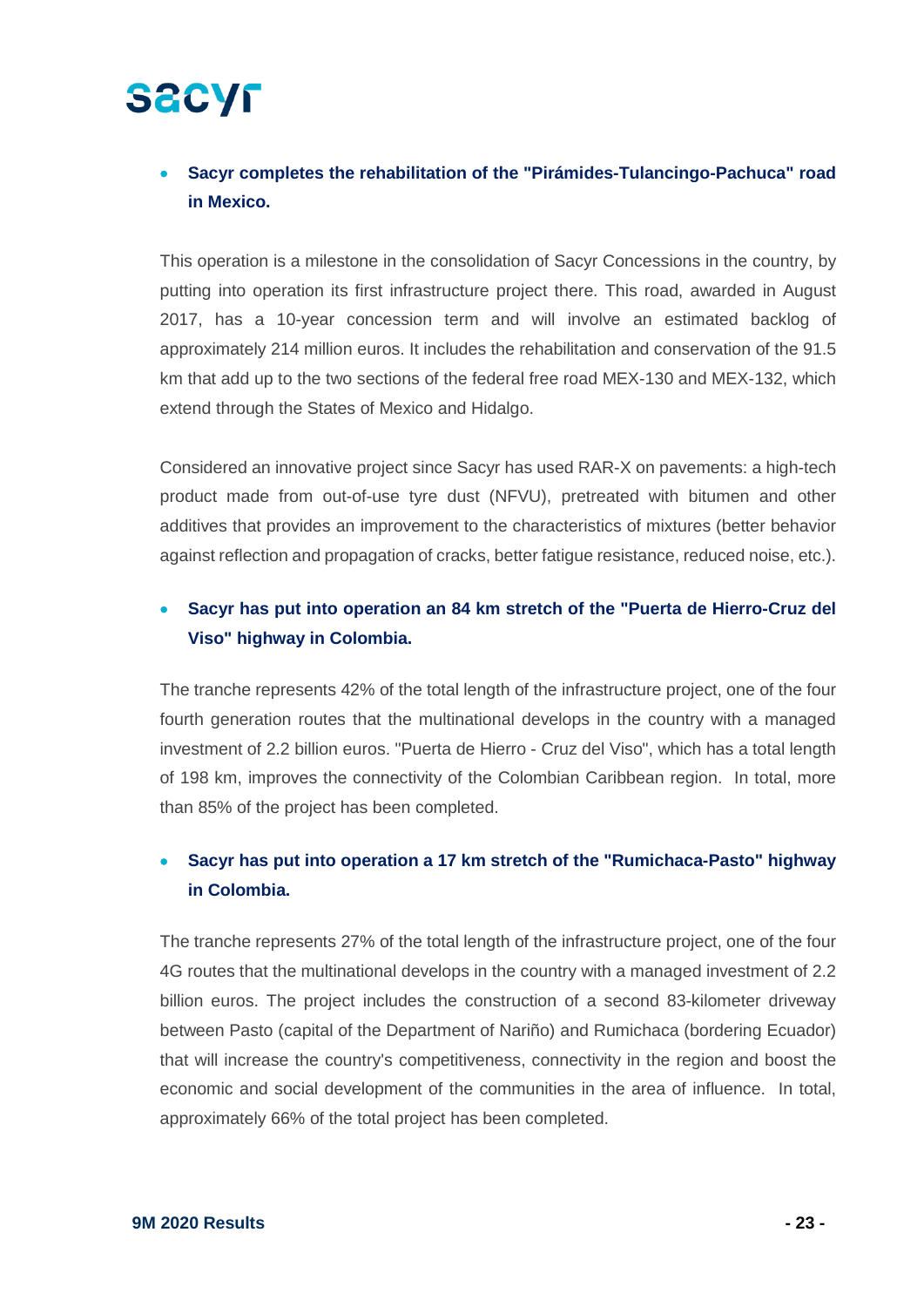#### • **Sacyr has put into operation a 77 km stretch of the "Autopista al Mar I" in Colombia.**

The commissioning of this section of the Colombian motorway allows users to reduce the journey time by 30 minutes and improve the safety of the journey. The "Autopista al Mar I" project has a double road of 176 kilometers between Santa Fe de Antioquía and Medellin. In total, 76% of the infrastructure has already been finished.

#### • **Sacyr has completed the works of the concession of the Tláhuac Hospital (Mexico).**

The Group plans the operation of the hospital in the coming months. The hospital center has 250 beds and represents a backlog of more than 1.1 billion euros over the 25 years of concession.

#### **After financial closing:**

- Sacyr Concessions, in consortium with Plenary, enters the U.S. concessional business with the contract of the **Idaho University**. It will carry out the operation, maintenance and improvement of the systems of generation and distribution of energy, water and steam of the university campus over a period of 50 years and a backlog of almost 1.2 billion euros.
- Sacyr has put into operation the 23 km 3rd stretch of the "**Rutas del Este" in Paraguay**. This highway is the most important public-private road project in the country. With more than 1,000 workers and 400 machines operating on the track, this project has become the most important executed by the National Government through a Public Private Partnership (PPP).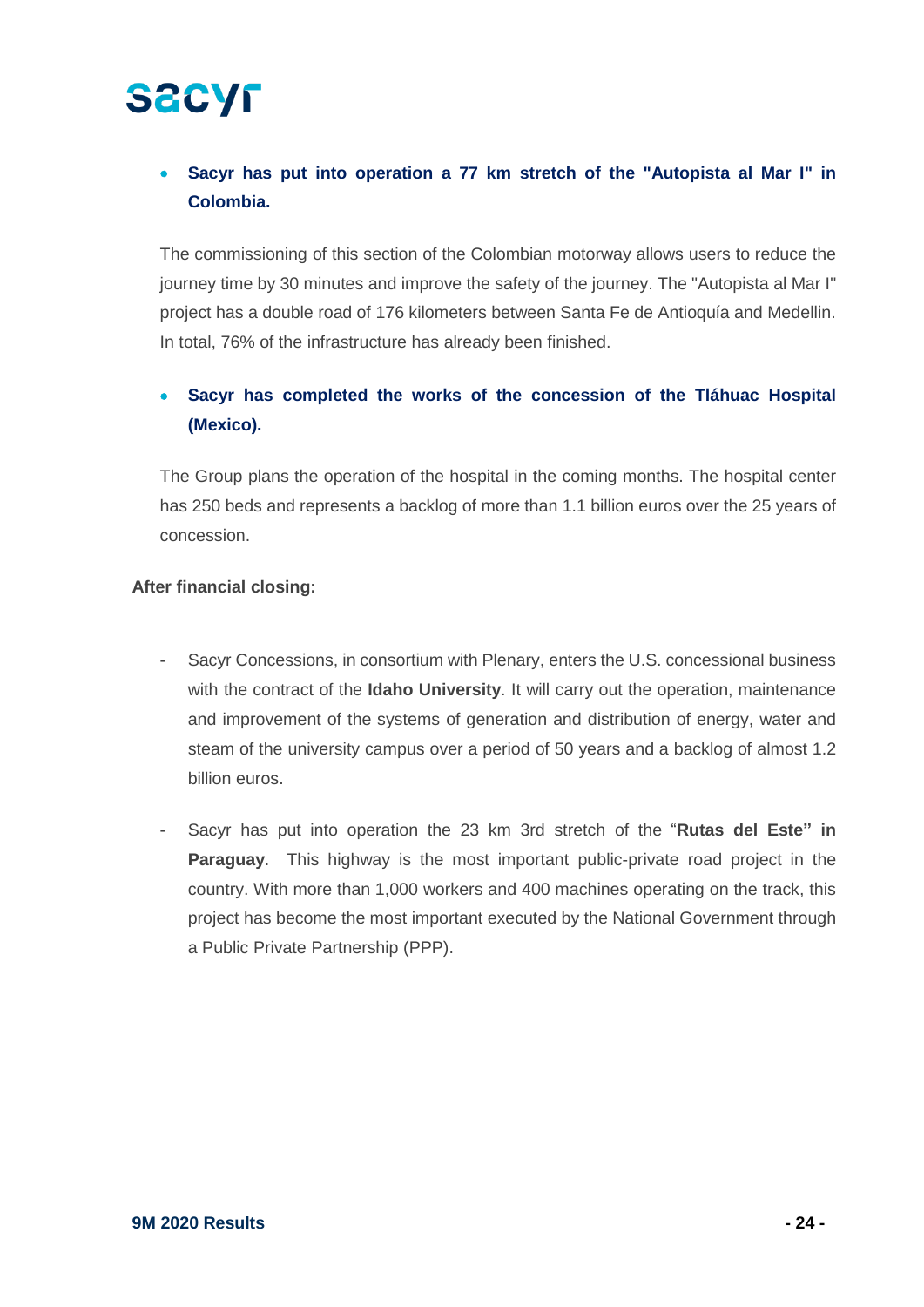### **SECYF**

### **SACYR ENGINEERING AND INFRASTRUCTURES**

| (Thousands of euros) | 9M 2020   | 9M 2019   | % Chg. |
|----------------------|-----------|-----------|--------|
| <b>Revenue</b>       | 1,904,801 | 1,748,081 | 9%     |
| <b>EBITDA</b>        | 208,792   | 187,973   | 11%    |
| <b>EBITDA Margin</b> | 11.0%     | 10.8%     |        |

As announced at the beginning of this report, **Sacyr has decided to restructure its corporate organization chart** with the integration, in a single division, of its two EPC areas (Sacyr Engineering and Infrastructures and Sacyr Industrial). In this way, the figures presented in this report, both in 2020 and 2019, as well as in the presentation of results, reflect such integration. In addition, this simplification of the structure will lead to greater synergies, greater benefits for economies of scale and therefore greater efficiency.

**In this division the impact of the Covid-19** has been very limited. The Group currently operates normally in the countries where it has a presence.

The **revenue** of the Engineering and Infrastructure activity reached, as of September 30, 2020, 1.905 million euros thanks to the execution of large portfolio projects, mainly in Colombia, Chile, the United States, Peru, Paraguay, Uruguay, the United Kingdom and Spain, among others, and, in addition, due to the contribution from the "Pedemontana – Veneta" highway in Italy. Many of these projects are carried out for our Concessions division, bringing important synergies to the Group.

The good performance of the revenue is transferred to the **EBITDA**, which reached EUR 209 million during these first 9 months of the year, representing an increase of 11% compared to the same period of the previous year. The EBITDA margin stood at 11%, improving the profitability of the business.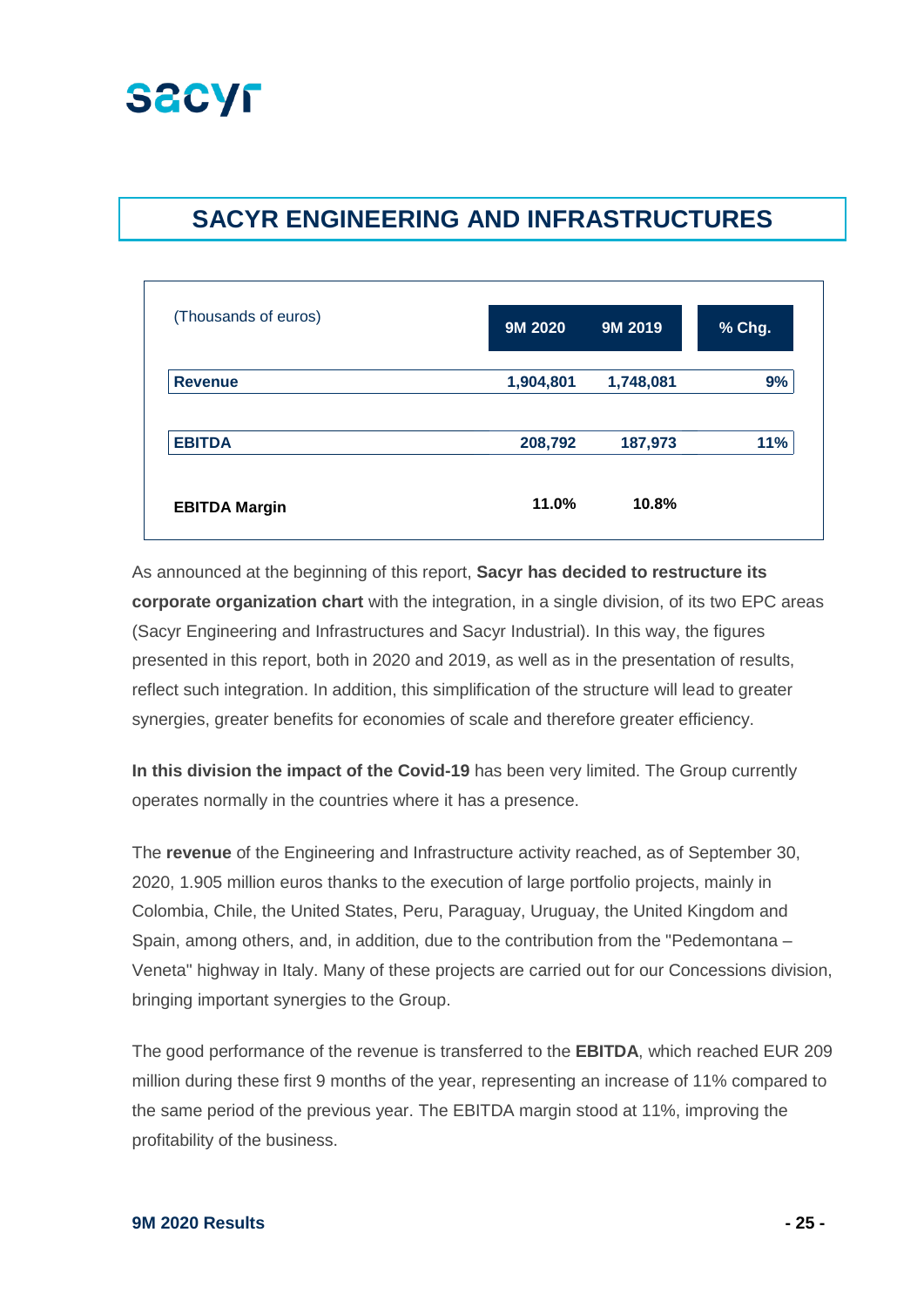

The **contribution from Pedemontana** as a financial asset has been 328 million euros in revenue and 137 million euros in EBITDA. Eliminating this effect, the figures of the construction division would be, in revenue 1,577 million euros and in EBITDA 72 million euros, with the EBITDA margin at 4.6%. EBITDA has been affected by approximately 8 million euros by the structure optimizations carried out at Sacyr Industrial.

**After the financial closing,** in October, Sacyr signed a contract of sale with the Angolan group Griner for the sale of three subsidiaries: Sacyr Somague Angola, Sacyr Somague Mozambique y CVC Sacyr Somague in Cape Verde. This transaction amounts to EUR 33 million (debt not included), being subject to the usual approvals in this type of transaction.

This operation is part of the group's strategy of reducing construction risk in non-strategic markets and focusing its activity on the concessional business, within its key markets.

#### **Relevant milestones**

- On January 24, 2020, the Group put into operation the new "**Hisgaura Bridge"**, infrastructure of the road "Los Curos – Málaga", in the Department of Santander, Colombia. It has 580 meters length and 147 meters high at the highest point, and the largest cable-stayed bridge in all Latin America (with 128 straps). It is also considered the highest structure in all Colombia.
- On 28 July 2020, the expansion of the **Terminal 2 of the "Mexico City International Airport"** was completed. The project, inaugurated by the president of the country Andrés Manuel López Obrador, consists of 7 new positions which more than 4 million users will enjoy greater comfort when traveling reducing 65% passenger transfer operations in vehicles from the terminal building to the aircrafts.
- Reached the **"cale" in the "Occidente tunnel", a relevant milestone of the "Mar I Highway" in Colombia,** two months in advance**.** The meeting of the two fronts has involved the work of a team of 241 people who carried out different tasks, during the 24 hours of the day, to ensure the correct progress of the work at this point in the project.
- On September 12, it was opened the **"Line 3 of the Light Train" in Guadalajara (Mexico),** awarded to Sacyr Engineering and Infrastructures in 2014. It is estimated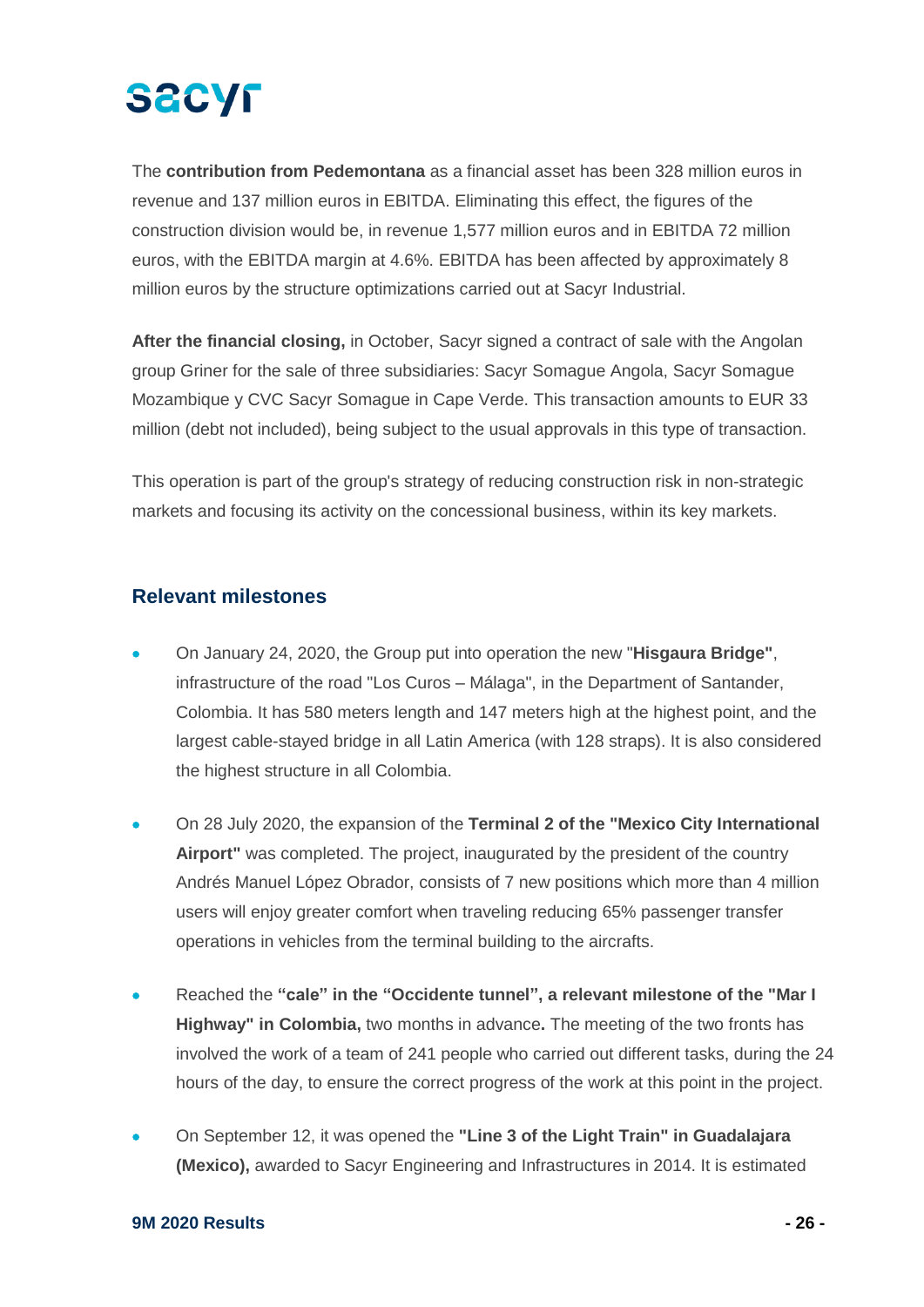

that it will transport 233 thousand passengers daily, as it will connect the regions of the city center and periphery on a much shorter and more efficient way.

• After the closing, the **Acuña Hospital** in Mexico was inaugurated. This 90-bed center incorporates technology that makes it a sustainable infrastructure, with the reuse of wastewater and solar panels for the use of renewable energy. The 500,000 inhabitants of the northern part of Coahuila have a new hospital thanks to Sacyr. It is the General Hospital of the Mexican Institute of Social Security (IMSS), located in Ciudad Acuña.

| (Thousands of euros) | 9M 2020 | 9M 2019 | % Chg. |  |
|----------------------|---------|---------|--------|--|
| <b>Revenue</b>       | 744,885 | 845,091 | $-12%$ |  |
| Environment          | 361,038 | 356,627 |        |  |
| Multiservice         | 380,052 | 388,304 |        |  |
| Water                | 0       | 96,910  |        |  |
| Central              | 3,795   | 3,250   |        |  |
| <b>EBITDA</b>        | 65,240  | 84,285  | $-23%$ |  |
| Environment          | 53,316  | 47,210  |        |  |
| Multiservice         | 12,922  | 19,915  |        |  |
| Water                | 0       | 17,940  |        |  |
| Central              | (998)   | (780)   |        |  |
| <b>EBITDA Margin</b> | 8.8%    | 10.0%   |        |  |

### **SACYR SERVICES**

As mentioned at the beginning of this report, the Group has decided to incorporate into the financial figures of the Concessions division the Water segment that was previously located in the Services division. Because of this transfer, revenue and EBITDA have been impacted. By eliminating this effect, the Services division behaves in a stable manner compared to the same period of the previous year.

**The impact of the Covid-19** has been very mild in the activity of the Services division as many of the services it provides to the population have been intensified. In the cleaning, waste collection and treatment services the activity has continued at the usual pace and is

#### **9M 2020 Results - 27 -**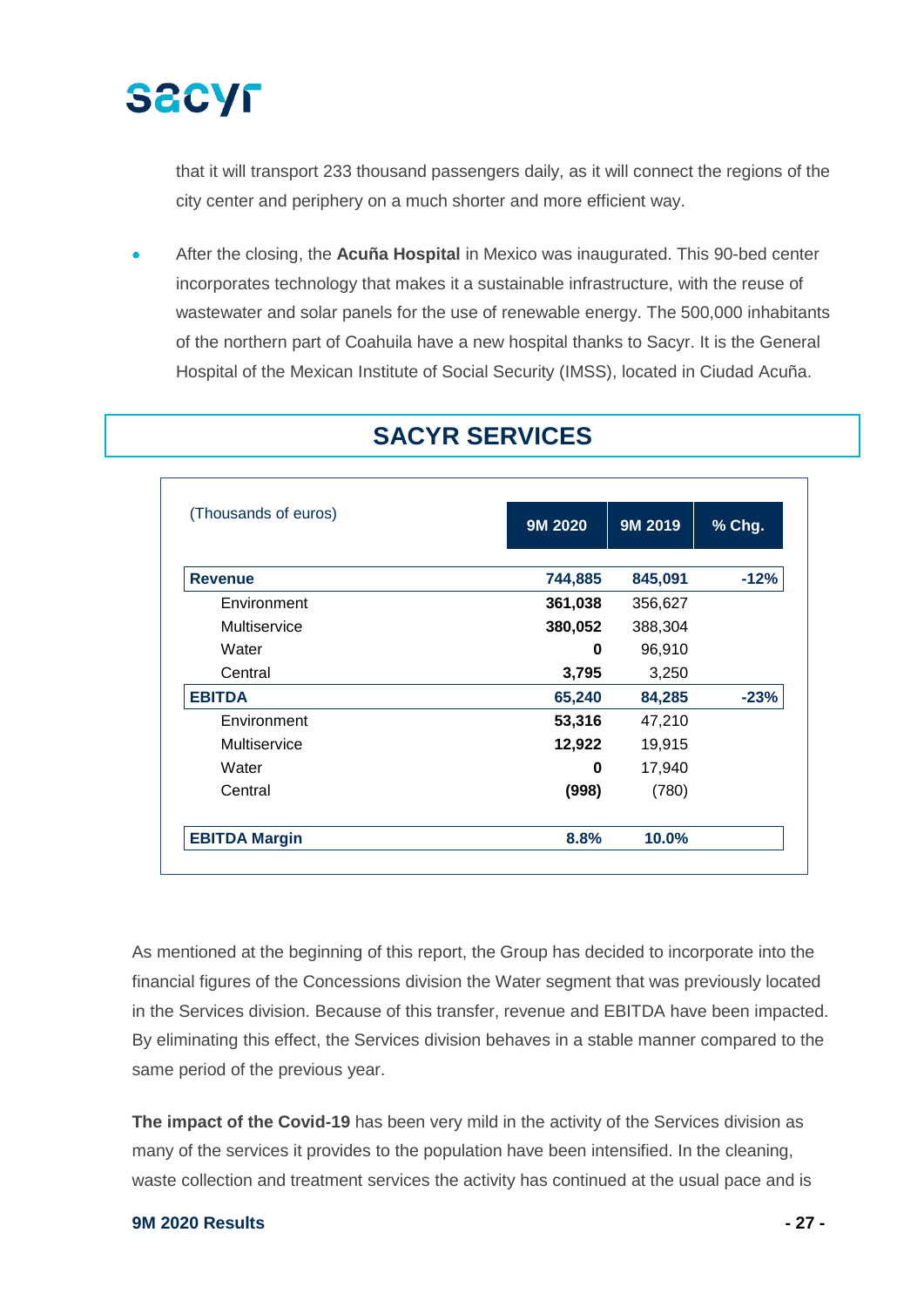

considered a basic activity. In multiservice, certain activities, such as our catering activity, have been interrupted, although others continue to develop as a basic activity, such as infrastructure conservation or home assistance services. However, the return to normality in the development of activities is becoming increasingly visible.

The **revenue** in Services reached EUR 745 million as of 30 September 2020. By eliminating the previously mentioned effect of the transfer of water to the concession's division, the revenue would remain stable.

Despite the pandemic, activity remains reasonably normal, increasingly focused on public and/or private service concessions, where prevails the profitability and visibility of contracts.

By area of activity, this evolution is as follows:

- **Environment** grew by 1% in revenue and by 13% in EBITDA by the contribution, among others, of the following contracts (i) internationally, the start of operation of the waste treatment plant in Melbourne, Australia; (ii) at the national level, the contracts for the collection of urban solids from Santa Cruz de Tenerife and Barakaldo, and the underground, waste transport and waste collection in the Community of Madrid.
- **Multiservices** closed the first nine months of the year with a slight contraction of 2% in revenue and reached an EBITDA of 13 million euros. EBITDA has been slightly affected by the impact of Covid-19 on the part of catering services and Facilities. The activity continues to develop its projects such as: (i) internationally, the service, operation and maintenance contract of Antofagasta Hospital in Chile, and several infrastructure conservation contracts in Chile, Peru, etc. (ii) nationally, mostly relating to home assistance services and facility management.

The **EBITDA** reached EUR 65 million as of 30 September 2020. The variation is due to the effect mentioned above of the transfer of the financial figures of the Water segment to Sacyr Concessions and the increased expenditure on individual employee protection equipment. However, a solid EBITDA margin of 8.8% has been achieved.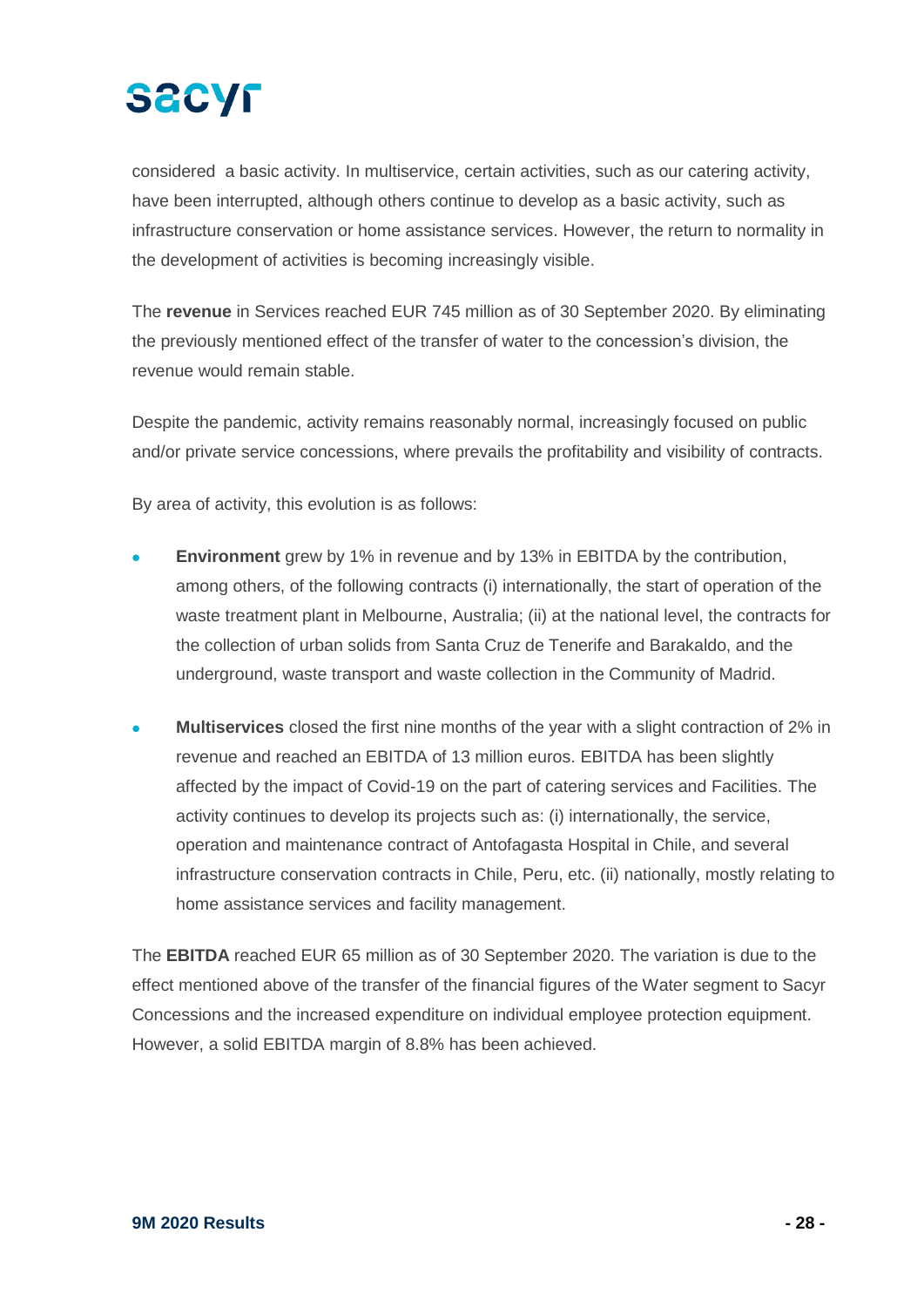

### **VI. Boosting Sustainability**

The Sacyr Group considers **Sustainability a cornerstone of the Strategic Plan,** with the aim of advancing society towards a sustainable future through the development and management of infrastructures that generate a positive social, economic and environmental impact, for the benefit of all our stakeholders and those regions in which we are present.

**Called to be a reference group in the development of infrastructures for the sustainable future**, thanks to our innovative proposal, respect for the environment and the commitment to the professional and personal development of a diverse and involved workforce.

Our commitment to sustainability is part of **our Board of Directors' commitment**, which recently approved the **Sustainability Framework Policy for the Group,** ensuring that all developed activities promote long-term value creation for society, its shareholders and all its stakeholders, promoting the fulfilment of the Sustainable Development Goals (SDGs).

In addition, the **Sustainability and Corporate Governance Commission and the Sustainability Committee**, are responsible for proposing, implementing and supervising all the initiatives that the Group develops in this field.

This balance between profitability, value creation and sustainability are achieved through an **ethical, transparent and responsible management, that contributes to solve the challenges of planet's sustainability**, as our main environmental, social and governance outcomes show:





- Circular Economy Pact.
- Environmental Commitment:
	- o Emissions reduction for the 4th consecutive year.
	- o Adhesion to the "Business Ambition for 1.5°C" y "Science Based Target (SBTi)".

#### **9M 2020 Results - 29 -**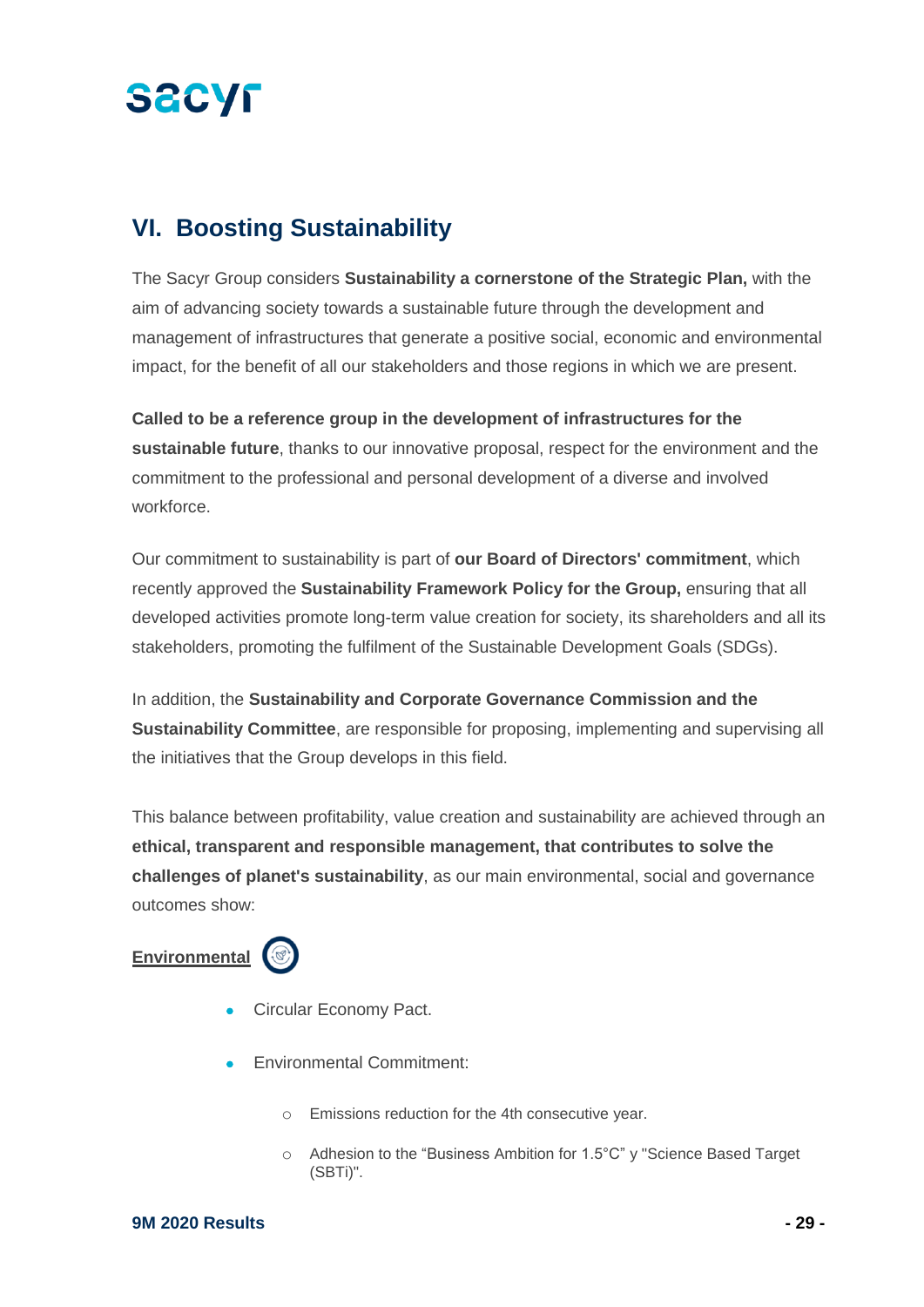

- o Renewal of registration in the Carbon Footprint Register and MITECO.
- o Obtaining the seal "CALCULO" and "REDUZCO".
- Participation in the Carbon Disclosure Project (CDP).
- 57% of the material used is of recycled origin (2019), one of the highest ratios in the sector.
- 6.5% reduction in domestic energy consumption between 2016 and 2019.
- 19.5% of recycled water consumption in 2019 (+17% vs 2018).
- Suppliers with environmental criteria: +2,300 suppliers evaluated.
- Expenses and investments related to environmental initiatives reached 26.4 million euros in 2019.

### **Social**

- Gender Equality Plan:
	- o 48% of the workforce are women.
	- o Membership of the "Companies Free of Gender-Based Violence" Convention.
- Diversity and Social Equality Plan
	- o More than 1,020 workers with disabilities in Spain (2019).
	- o Membership of the convention "Inserta" with the ONCE Foundation.
- Family Responsible Company Seal for its more than 90 conciliation measures.
- Commitment for the development of local communities:
	- o Economic value distributed in these communities: 3,241 million euros.
- More than 660 million euros per Tax Contribution in 2019 (+12.8% vs 2018).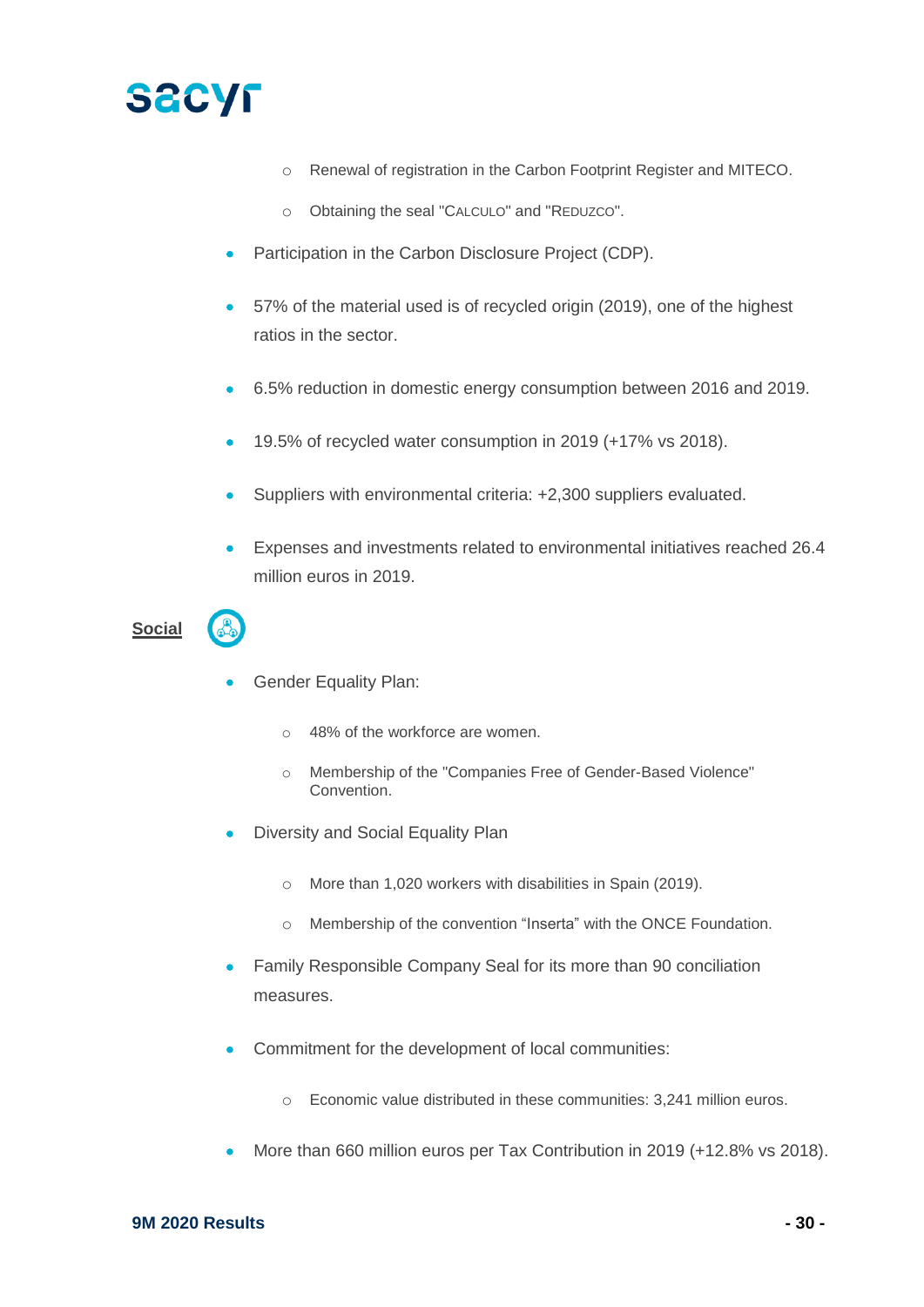

• Full Occupational Safety and Health Management System.

**Financial and Corporate Governance**



- Interest and commitment to innovation:
	- o Investment in R&D&I of 8 million euros (2019).
	- o 226 projects developed with 200 employees involved (2004-2018).
	- o 47 projects developed with 200 employees involved (2019).
	- o Priority technologies defined: IoT, drones, AI, Apps, Big Data and autonomous machines.
	- o Open Innovation Model: Sacyr iChallenges, Sacyr Innovation and Entrepreneurship Awards.
- Senior Management Leadership:
	- o Corporate Social Responsibility Policy.
	- o Establishment of a Sustainability Committee (2019).
	- o Establishment of a Sustainability and Corporate Governance Commission (2019).
- Incorporation of the CNMV (regulator) Code of Good Governance recommendations.
- Code of Conduct and Reporting Line implemented.
- Certification in CSR by SGE21 (Sacyr S.A.).
- Presence in CSR index "FTSE4GOOD INDEX".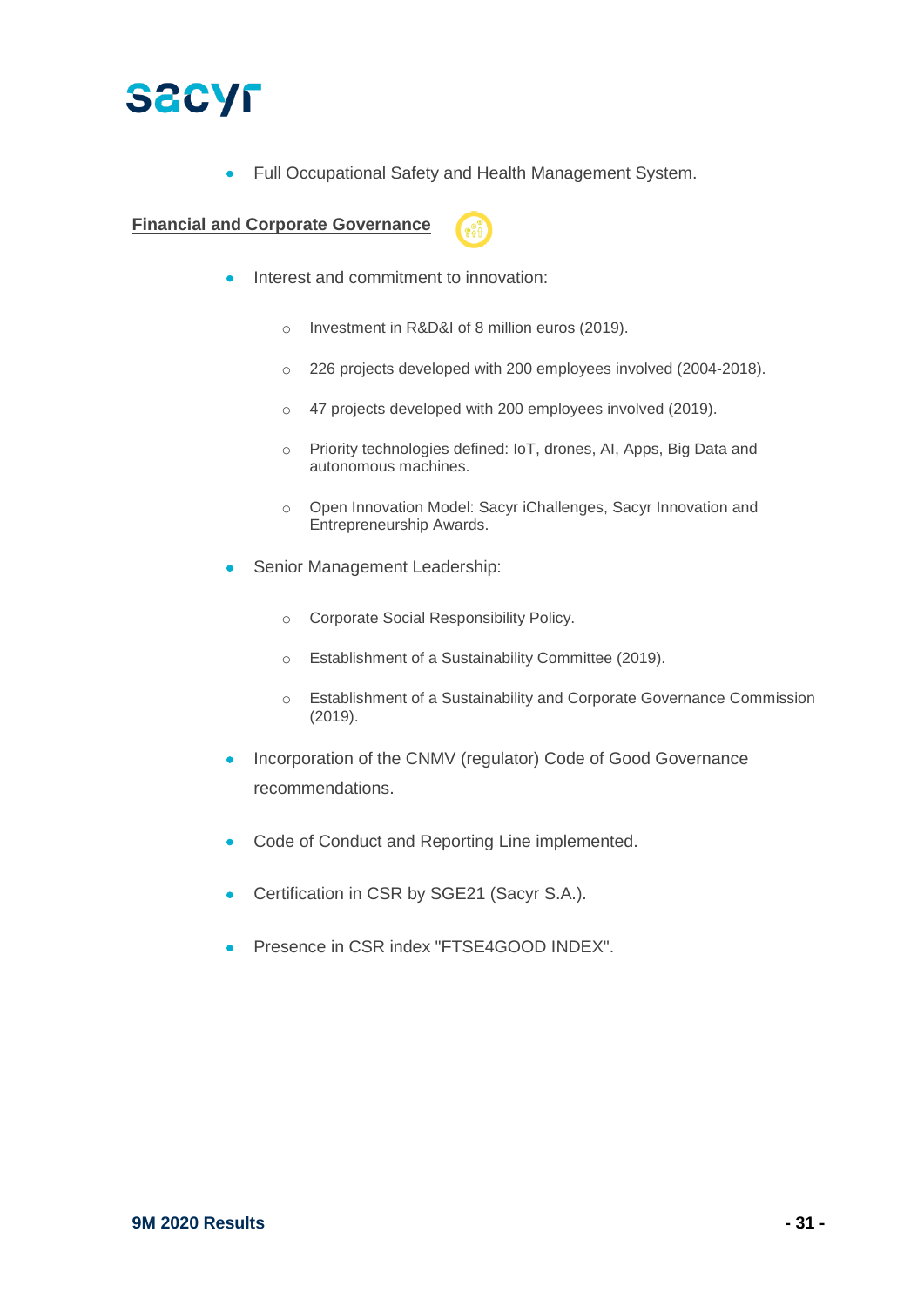### **VII. Share Performance**

| <b>SACYR</b>                                           | <b>SEPTEMBER</b> |           | % Chg     |  |
|--------------------------------------------------------|------------------|-----------|-----------|--|
|                                                        | 2020             | 2019      | 2020/2019 |  |
| Market Price at closing (euros per share)              | 1.52             | 2.35      | $-35.32%$ |  |
| High share price                                       | 2.79             | 2.52      | 10.88%    |  |
| Low share price                                        | 1.06             | 1.69      | $-37.10%$ |  |
| Market Capitalization at closing (Thousands of euros)* | 902,859          | 1,395,867 | $-35.32%$ |  |
| Average Trading Volume (Thousands of euros)            | 927,598          | 722,897   | 28.32%    |  |
| Average Daily Trading Volume (Number of shares)        | 2,476,490        | 1,747,960 | 41.68%    |  |
| Liquidity (%)                                          | 100              | 100       |           |  |
| Number of shares (Thousands)                           | 593,986          | 582,006   | 2.06%     |  |
| <b>Share Nominal Value</b>                             | 1 EURO           | 1 EURO    |           |  |

\* Adjusted in 2019 for the Capital Increases of July and February

### **VIII. Significant Holdings**

The breakdown of significant holdings of the Group as of September 30, 2020, is as follows according to the data contained in the register of the Company of Management of the Systems of Registration, Compensation and Settlement of Securities, S.A. "Iberclear".

|                                    | September-20 |
|------------------------------------|--------------|
| Disa Corporación Petrolífera, S.A. | 12,65%       |
| Grupo Corporativo Fuertes, S.L.    | 6,32%        |
| Beta Asociados, S.L.               | 5,35%        |
| Prilomi, S.L.                      | 4,69%        |
| Prilou, S.L.                       | 3,57%        |
| Other                              | 67,42%       |
| Total                              | 100.00%      |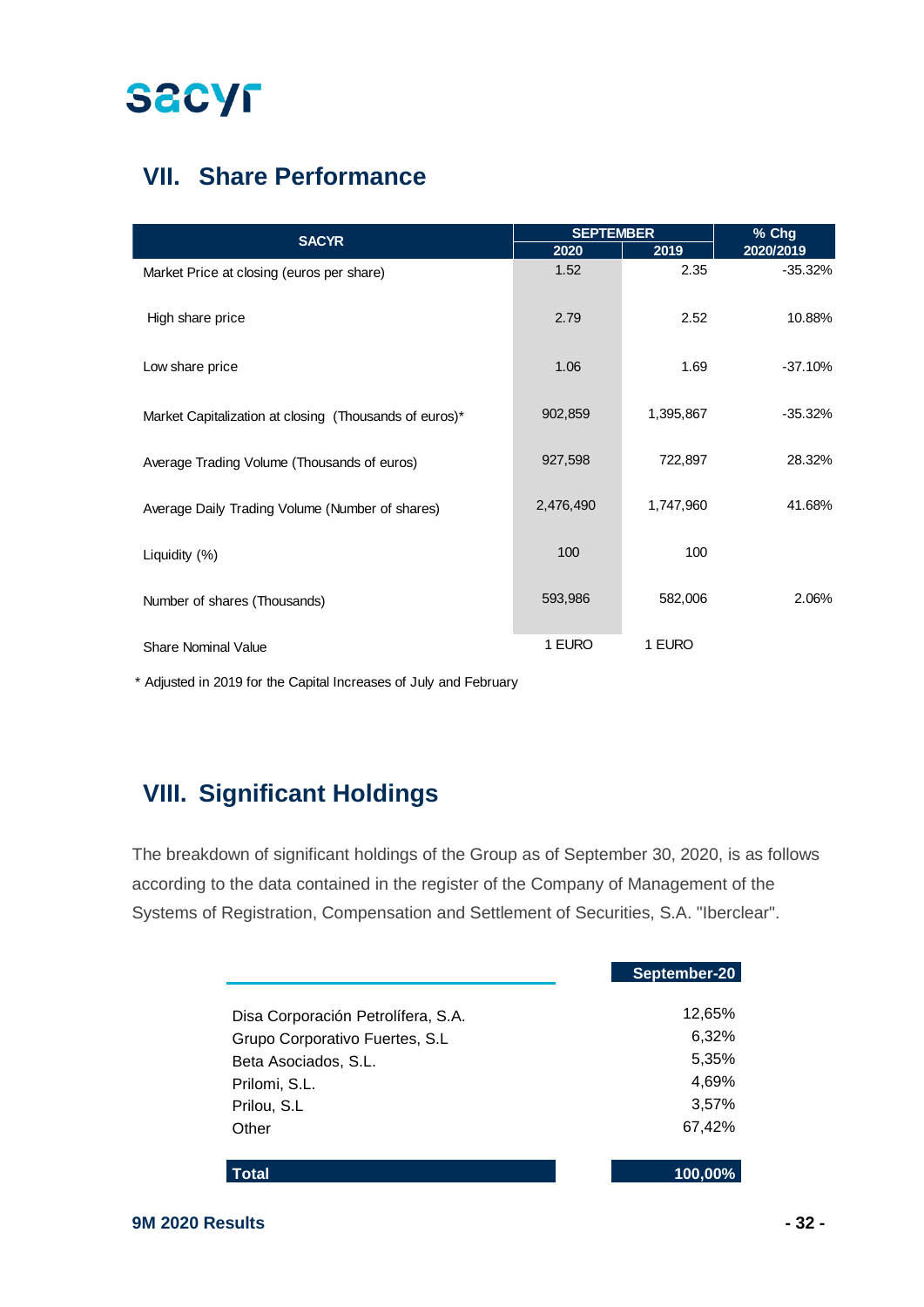### **IX. Annexes**

### **Annex I: Main Group awards by division**

| <b>Division</b>         | Project                                                       | <b>Region</b> | Million $\epsilon$ |
|-------------------------|---------------------------------------------------------------|---------------|--------------------|
|                         | Provisional awarding A3 highway                               | Italy         | $2.700*$           |
| キキュートトト                 | Water supply concessions                                      | <b>Chile</b>  | 500*               |
|                         | Construction of various developments                          | Spain         | 298                |
|                         | "Jorge Chavez" international airport extension works          | Perú          | 190                |
|                         | Construction of US59 bypass                                   | <b>USA</b>    | 128                |
|                         | Construction of photovoltaic plant in Badajoz                 | <b>Spain</b>  | 117                |
|                         | Expansion of the Nogales-Puchuncavi road                      | Chile         | 94                 |
| $\overline{\mathbb{1}}$ | <b>Electrification installations for Adif</b>                 | Spain         | 51                 |
| $\overline{\mathbb{I}}$ | Construction AVE Vitoria-Bilbao-S. Sebastián                  | Spain         | 50                 |
| $\overline{\mathbb{I}}$ | Port construction work in the Azores                          | Portugal      | 33                 |
|                         | Railroad works "Porto Nacional - Estrella"                    | <b>Brasil</b> | 32                 |
| 上下                      | Wind farm construction                                        | <b>Chile</b>  | 24                 |
| $\frac{1}{\mathbb{I}}$  | School building construction in Azores                        | Portugal      | 13                 |
| $\overline{\mathbb{T}}$ | Port construction work in Granadilla, Tenerife                | Spain         | 11                 |
| $\overline{\mathbb{D}}$ | Various services in Collado Villalba                          | Spain         | 63                 |
| $\Box$                  | Extension of home help contract, Madrid                       | Spain         | 31                 |
| U.                      | Operation of several Cafestore AP7 service areas              | Spain         | 27                 |
| U.                      | Extension waste contract, Madrid                              | Spain         | 20                 |
| $\Box$                  | Collection, containment and tansport in Níjar, Almería España |               | 14                 |
| $\Box$                  | Metro cleaning contract, Madrid                               | Spain         | 14                 |
| U                       | Roads and maintenance - Mediterranean highway                 | Spain         | 12                 |
| Q                       | Retirement home management at Benidorm                        | Spain         | 11                 |
| Ę                       | Global conservations in Chile                                 | Chile         | 11                 |
| <u>لي</u>               | Healthcare centres cleaning, Campo Gibraltar, Cádiz           | Spain         | 9                  |
| U)                      | Improved energy efficiency of building, Barcelona             | Spain         | $\overline{7}$     |
| ⋥                       | Conservation and green areas, Fuenlabrada, Madrid             | Spain         | $\overline{7}$     |
| $\Box$                  | Operation of the thermal sludge-drying plant                  | Spain         | 6                  |
| J                       | Home care extension in Avila                                  | Spain         | 6                  |
| 一八                      | Several conservation services                                 | Spain         | 6                  |
| $\Box$                  | Building cleanings in Valencia                                | Spain         | $\overline{5}$     |
| $\Box$                  | Cleaning - University of Huelva                               | Spain         | $\overline{5}$     |
| $\Box$                  | Home help service, Ayuntamiento de Lugo                       | Spain         | $\overline{4}$     |
| $\overline{\square}$    | Extension railways cleanings in Coslada, Madrid               | Spain         | 4                  |
| $\overline{\Box}$       | Municipal crane and deposit management, Zaragoza              | Spain         | $\overline{3}$     |
| $\Box$                  | Sanitation and operation EDAR, Asturias                       | Spain         | $\overline{2}$     |
| $\Box$                  | Home care service, Ayuntamiento de Tarrasa                    | Spain         | $\overline{2}$     |
| ليهنها                  | Home care service, Aranda Duero, Burgos                       | Spain         | $\overline{2}$     |

\*Future revenue backlog

 $\frac{111}{1111}$  Concessions  $\frac{1}{111}$  Engineering and Infrastructures  $\frac{1}{60}$  Services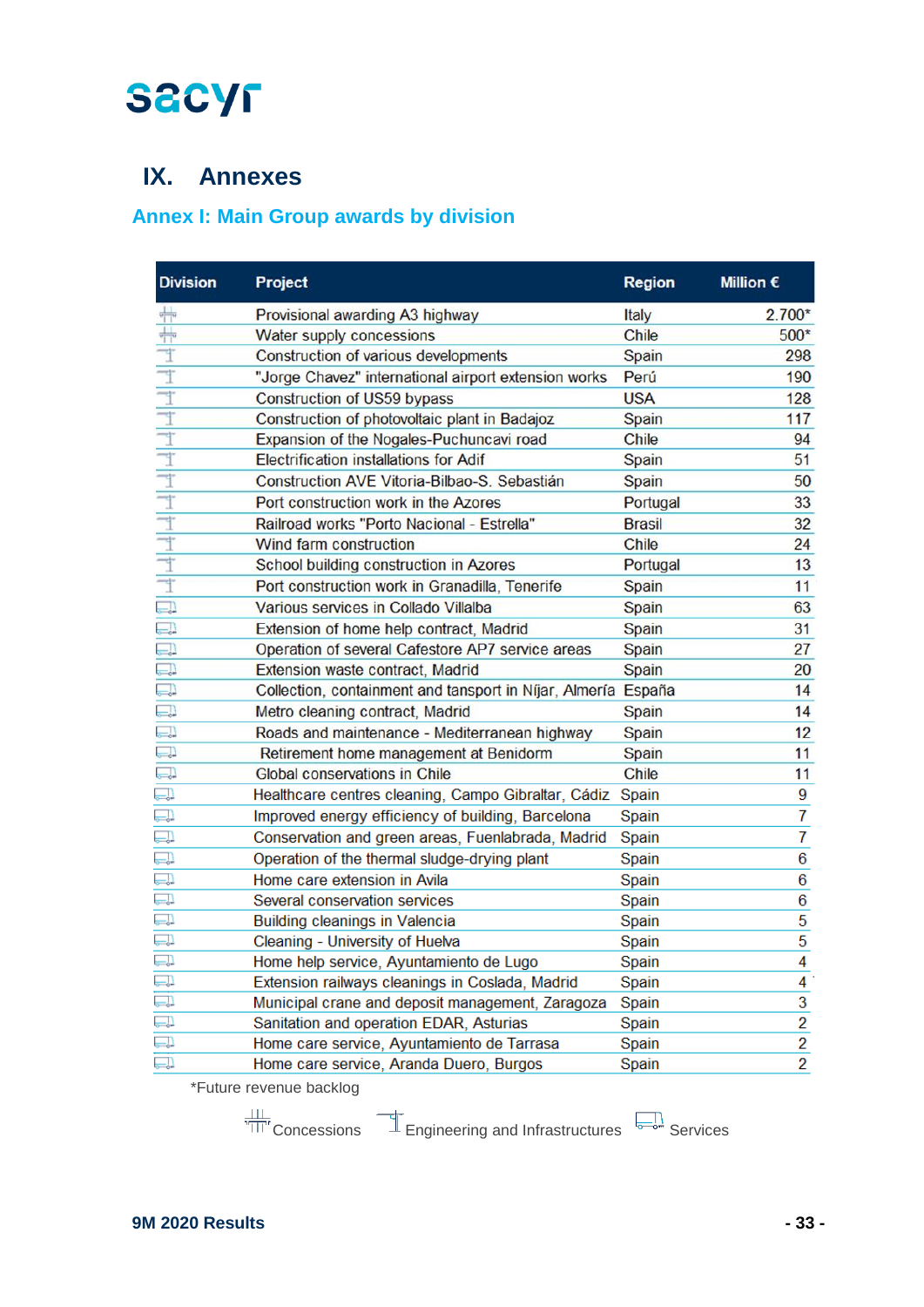

**sacyr.com**

#### **Annex 2: Detail of Concession Assets**

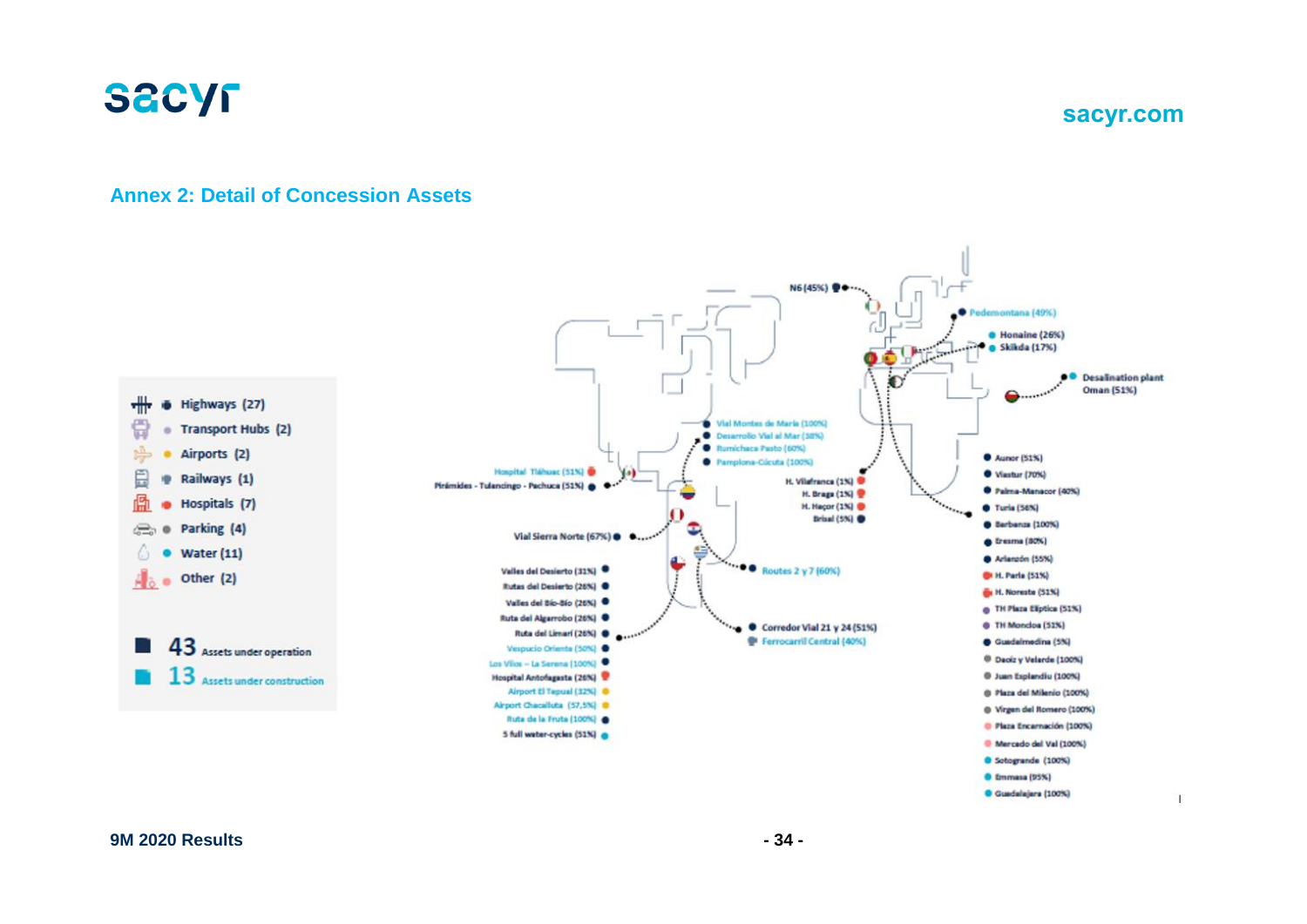### **Annex 3: Revenue breakdown by asset**

| € Thousands                                                       | 9M 2020         | 9M 2019          | Chg. (%)             |
|-------------------------------------------------------------------|-----------------|------------------|----------------------|
| <b>AUTOVÍA DEL TURIA</b>                                          | 8,746           | 10,897           | $-19.7%$             |
| <b>AUTOVÍA NOROESTE C.A.R.M.</b>                                  | 4,819           | 5,041            | $-4.4%$              |
| <b>VIASTUR</b>                                                    | 5,066           | 6,092            | $-16.8%$             |
| <b>PALMA MANACOR</b>                                              | 6,332           | 9,207            | $-31.2%$             |
| <b>AUTOVÍA DEL BARBANZA</b>                                       | 5,306           | 8,435            | $-37.1%$             |
| <b>AUTOVÍA DEL ERESMA</b>                                         | 4,159           | 5,401            | $-23.0%$             |
| AUTOVÍA DEL ARLANZÓN                                              | 20,485          | 24,854           | $-17.6%$             |
| <b>INTERCAMBIADOR DE MONCLOA</b>                                  | 9,825           | 9,739            | 0.9%                 |
| <b>INTERCAMBIADOR DE PLAZA ELÍPTICA</b>                           | 5,088           | 5,054            | 0.7%                 |
| <b>AUTOPISTA DE GUADALMEDINA</b>                                  |                 | 14,359           | $-100.0%$            |
| <b>HOSPITAL DE PARLA</b>                                          | 9,620           | 9,873            | $-2.6%$              |
| <b>HOSPITAL DE COSLADA</b>                                        | 9,657           | 10,351           | $-6.7%$              |
| <b>PARKING ROMERO</b>                                             | 128             | 120              | 6.7%                 |
| <b>PARKING VELARDE</b><br>PARKING ESPLANDIÚ                       | 259<br>63       | 346<br>72        | $-25.2%$             |
| <b>PARKING ENCARNACIÓN</b>                                        |                 |                  | $-12.4%$<br>$-50.7%$ |
| <b>PARKING MILENIO</b>                                            | 1,053<br>116    | 2,137<br>200     | $-42.0%$             |
| <b>HOLDINGS</b>                                                   | 293             | 253              | 15.9%                |
| <b>SPAIN</b>                                                      | 91,126          | 122,430          | $-25.6%$             |
| <b>HOLDINGS</b>                                                   | 770             | 954              | $-19.4%$             |
|                                                                   |                 |                  |                      |
| <b>IRELAND</b>                                                    | 770             | 954              | $-19.4%$             |
| <b>HOLDINGS</b>                                                   | 668             | 666              | 0.3%                 |
| <b>PORTUGAL</b>                                                   | 668             | 666              | 0.3%                 |
| SOCIEDAD PARKING SIGLO XXI                                        | 344             | 449              | $-23.4%$             |
| RUTAS DEL DESIERTO - ACCESOS A IQUIQUE                            | 12,536          | 14,591           | $-14.1%$             |
| <b>VALLES DEL BIO BIO - CONCEPCIÓN CABRERO</b>                    | 23,844          | 25,060           | $-4.9%$              |
| VALLES DEL DESIERTO - VALLENAR CALDERA<br><b>RUTA 43 - LIMARI</b> | 10,062          | 14,691           | $-31.5%$             |
| <b>HOSPITAL ANTOFAGASTA</b>                                       | 8,841<br>27,536 | 10,618<br>26,645 | $-16.7%$<br>3.3%     |
| SERENA VALLENAR - RUTAS DEL ALGARROBO                             | 20,509          | 22,204           | $-7.6%$              |
| AEROPUERTO DEL SUR S.A.                                           | 2,756           | 5,618            | -50.9%               |
| <b>AEROPUERTO ARICA</b>                                           | 2,714           | 2,147            | 26.4%                |
| <b>HOLDINGS</b>                                                   | 2,151           | 1,169            | 84.0%                |
| <b>CHILE</b>                                                      | 111,294         | 123,191          | $-9.7%$              |
| <b>CONVIAL SIERRA NORTE</b>                                       | 28,863          | 29,748           | -3.0%                |
| <b>HOLDINGS</b>                                                   | 110             | 126              | n/a                  |
| <b>PERU</b>                                                       | 28,973          | 29,874           | $-3.0%$              |
| <b>MONTES DE MARÍA</b>                                            | 23,067          | 17,850           | 29.2%                |
| <b>RUMICHACA</b>                                                  | 58,375          | 34,200           | 70.7%                |
| <b>PAMPLONA-CÚCUTA</b>                                            | 38,958          | 15,345           | 153.9%               |
| <b>HOLDINGS</b>                                                   | 518             | 810              | $-36.0%$             |
| <b>COLOMBIA</b>                                                   | 120,918         | 68,205           | 77.3%                |
| <b>RUTAS DEL LITORAL</b>                                          | 7.499           | 5,507            | 36.2%                |
| <b>HOLDINGS</b>                                                   | 253             | 131              | 92.8%                |
| <b>URUGUAY</b>                                                    | 7,752           | 5,638            | 37.5%                |
| <b>RUTAS DEL ESTE</b>                                             | 12,981          | 6,891            | 88.4%                |
| <b>PARAGUAY</b>                                                   | 12,981          | 6,891            | 88.4%                |
| <b>HOSPITAL TLAHUAC</b>                                           | 11,819          | 2,806            | 321.2%               |
| AUTOVIA PIRÁMIDES TULANCINGO PACHUCA                              | 11,655          | 8,276            | 40.8%                |
| <b>HOLDINGS</b>                                                   | 507             | 51               | 895.7%               |
| <b>MEXICO</b>                                                     | 23,981          | 11,134           | 115.4%               |
| TOTAL WITHOUT CONSTRUCTION REVENUES                               | 398,462         | 368,983          | 8.0%                 |
| <b>CONSTRUCTION REVENUES</b>                                      |                 |                  |                      |
| <b>WATER REVENUES</b>                                             | 356,436         | 332,205          | 7.3%<br>$0.0\%$      |
|                                                                   | 95,079          |                  |                      |
| <b>TOTAL</b>                                                      | 849,977         | 701,188          | 21.2%                |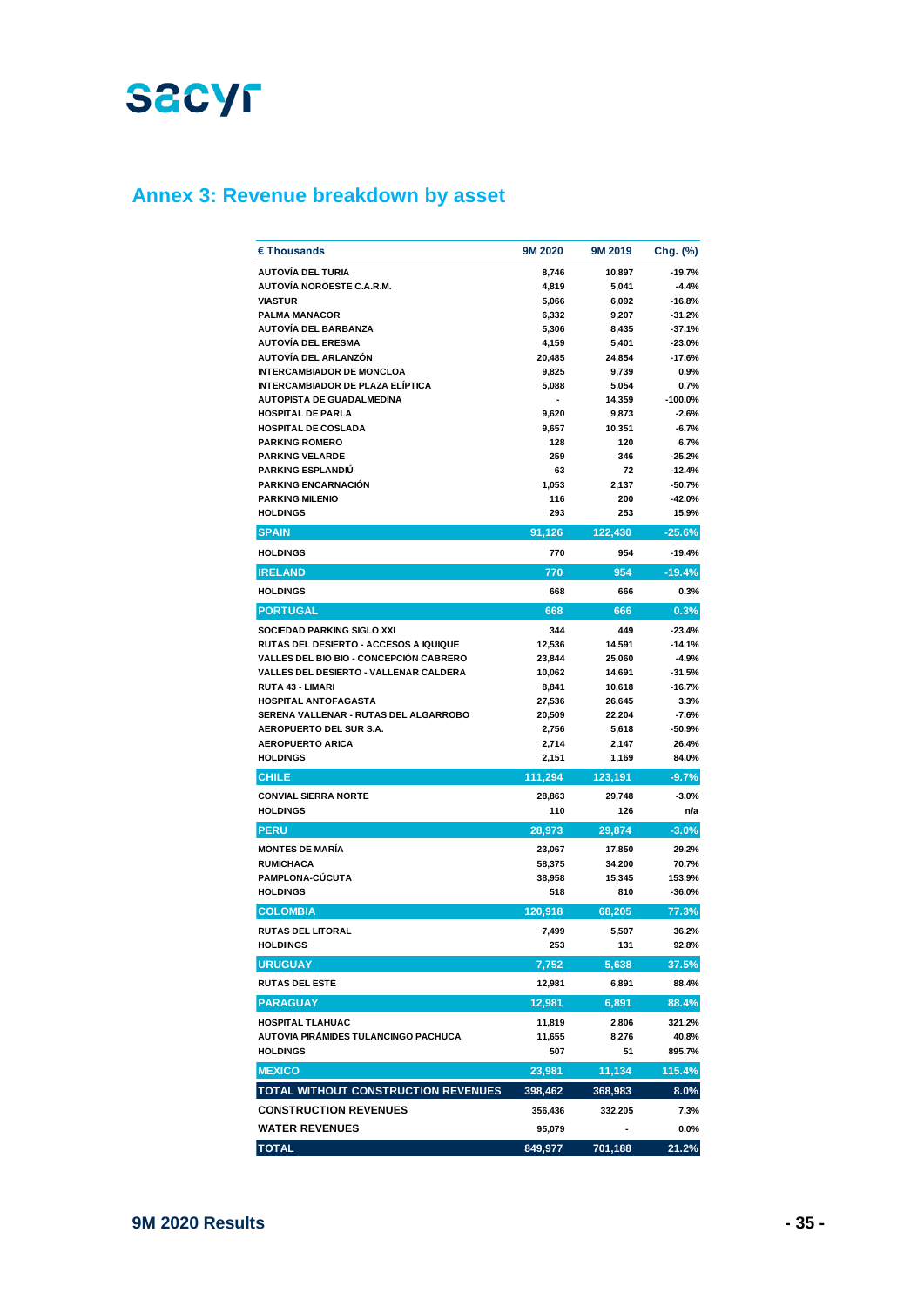

**sacyr.com**

#### **Annex 4: Income statements and balance sheets by business area**

| <b>CONSOLIDATED INCOME STATEMENT AS OF SEPTEMBER 2020</b>                                                                                                                                                                        |                                       |                                    |                                 |                                 |              |
|----------------------------------------------------------------------------------------------------------------------------------------------------------------------------------------------------------------------------------|---------------------------------------|------------------------------------|---------------------------------|---------------------------------|--------------|
| (Thousands of Euros)                                                                                                                                                                                                             | Sacyr Eng &<br><b>Infrastructures</b> | <b>Sacyr</b><br><b>Concessions</b> | <b>Sacyr</b><br><b>Services</b> | Holding &<br><b>Adjustments</b> | <b>TOTAL</b> |
|                                                                                                                                                                                                                                  |                                       |                                    |                                 |                                 |              |
| <b>Revenue</b>                                                                                                                                                                                                                   | 1,904,801                             | 849,977                            | 744,885                         | $-296,337$                      | 3,203,326    |
| Other income                                                                                                                                                                                                                     | 198,948                               | 14,901                             | 12,464                          | $-7,098$                        | 219,215      |
| <b>Total operating income</b>                                                                                                                                                                                                    | 2,103,749                             | 864,878                            | 757,349                         | $-303,435$                      | 3,422,541    |
| <b>External and Operating Expenses</b>                                                                                                                                                                                           | $-1,894,957$                          | $-601,673$                         | $-692,109$                      | 293,611                         | $-2,895,128$ |
| <b>EBITDA</b>                                                                                                                                                                                                                    | 208,792                               | 263,205                            | 65,240                          | $-9,824$                        | 527,413      |
| Depreciation and amortisation expense                                                                                                                                                                                            | $-58,765$                             | $-40,013$                          | $-32,367$                       | $-3,183$                        | $-134,328$   |
| Trade Provisions and non recurring items                                                                                                                                                                                         | $-3,763$                              | 1,941                              | $-1,695$                        | $-3,370$                        | $-6,887$     |
| <b>NET OPERATING PROFIT</b>                                                                                                                                                                                                      | 146,264                               | 225,133                            | 31,178                          | $-16,377$                       | 386,198      |
| <b>Financial results</b>                                                                                                                                                                                                         | $-62,660$                             | $-108,988$                         | 1,380                           | $-45,688$                       | $-215,956$   |
| Forex results                                                                                                                                                                                                                    | $-7,656$                              | $-66,716$                          | $-5,558$                        | $-9,866$                        | $-89,796$    |
| Results from equity accounted subsidiaries                                                                                                                                                                                       | 436                                   | 1,646                              | 1,772                           | $-717,483$                      | $-713,629$   |
| Provisions for financial investments                                                                                                                                                                                             | $-4$                                  | $-3,584$                           | $-420$                          | $-83,437$                       | $-87,445$    |
| Change in value on financial instruments                                                                                                                                                                                         | $\Omega$                              | $-19,036$                          | $-1,875$                        | 766,075                         | 745,164      |
| Results from sales of non current assets                                                                                                                                                                                         | 6,453                                 | 90,163                             | 42                              | $-3,001$                        | 93,657       |
| <b>PROFIT BEFORE TAX</b>                                                                                                                                                                                                         | 82,833                                | 118,618                            | 26,519                          | $-109,777$                      | 118,193      |
| Corporate Tax                                                                                                                                                                                                                    | $-33,169$                             | $-17,521$                          | $-7,904$                        | 29,041                          | $-29,553$    |
| RESULT FROM CONTINUING OPERATIONS                                                                                                                                                                                                | 49,664                                | 101,097                            | 18,615                          | $-80,736$                       | 88,640       |
| RESULT FROM COMPANIES WITH DISCONTINUED OPERATIONS                                                                                                                                                                               | $\Omega$                              | $\overline{0}$                     | $\overline{0}$                  | $\overline{0}$                  |              |
| <b>CONSOLIDATED RESULT</b>                                                                                                                                                                                                       | 49,664                                | 101,097                            | 18,615                          | $-80,736$                       | 88,640       |
| <b>Minorities</b>                                                                                                                                                                                                                | $-31,455$                             | $-11,231$                          | $-648$                          | 1,835                           | $-41,499$    |
| <b>NET ATTRIBUTABLE PROFIT</b>                                                                                                                                                                                                   | 18,209                                | 89,866                             | 17,967                          | $-78,901$                       | 47,141       |
| * Sacyr Industrial has been incorporated into Sacyr Engineering and Infrastructures. The figures for the Water segment, that were previously reflected in Sacyr<br>Services, are now included in the Sacyr Concessions division. |                                       |                                    |                                 |                                 |              |

\* Sacyr Industrial has been incorporated into Sacyr Engineering and Infrastructures. The figures for the Water segment, that were previously reflected in Sacyr

#### **9M 2020 Results - 36 -**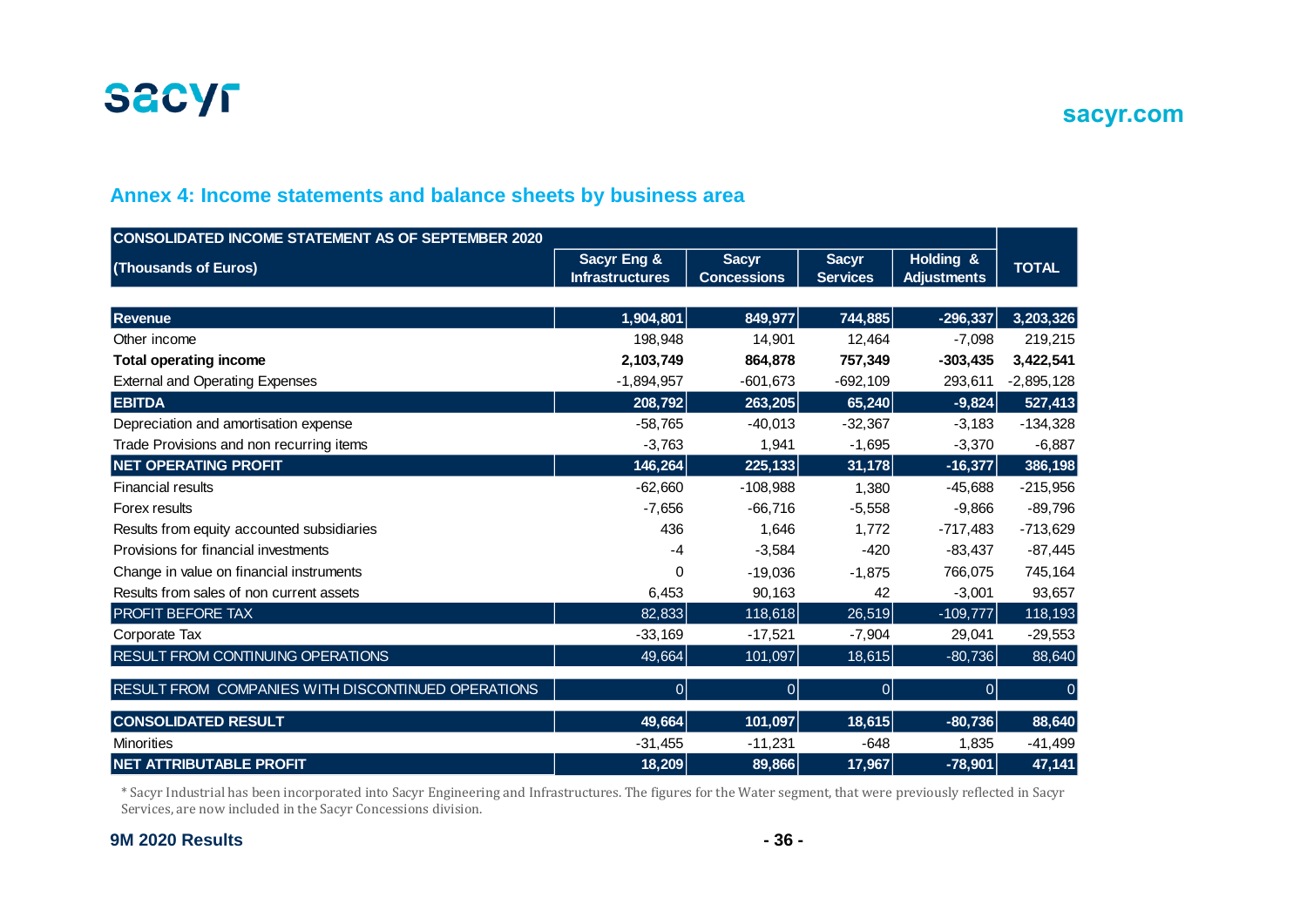

### **sacyr.com**

| <b>CONSOLIDATED INCOME STATEMENT AS OF SEPTEMBER 2019</b> |                                       |                                    |                                 |                                 |                |
|-----------------------------------------------------------|---------------------------------------|------------------------------------|---------------------------------|---------------------------------|----------------|
| (Thousands of Euros)                                      | Sacyr Eng &<br><b>Infrastructures</b> | <b>Sacyr</b><br><b>Concessions</b> | <b>Sacyr</b><br><b>Services</b> | Holding &<br><b>Adjustments</b> | <b>TOTAL</b>   |
|                                                           |                                       |                                    |                                 |                                 |                |
| <b>Revenue</b>                                            | 1,748,081                             | 701,188                            | 845,091                         | $-262,230$                      | 3,032,130      |
| Other income                                              | 214,495                               | 9,900                              | 24,977                          | $-10,039$                       | 239,333        |
| <b>Total operating income</b>                             | 1,962,576                             | 711,088                            | 870,068                         | $-272,269$                      | 3,271,463      |
| <b>External and Operating Expenses</b>                    | $-1,774,603$                          | $-476,632$                         | $-785,783$                      | 257,577                         | $-2,779,441$   |
| <b>EBITDA</b>                                             | 187,973                               | 234,456                            | 84,285                          | $-14,692$                       | 492,022        |
| Depreciation and amortisation expense                     | $-52,335$                             | $-39,059$                          | $-38,277$                       | $-3,299$                        | $-132,970$     |
| Trade Provisions and non recurring items                  | $-268$                                | $-2,940$                           | 982                             | 15                              | $-2,211$       |
| <b>NET OPERATING PROFIT</b>                               | 135,370                               | 192,457                            | 46,990                          | $-17,976$                       | 356,841        |
| <b>Financial results</b>                                  | $-49,316$                             | $-124,733$                         | $-13,024$                       | $-34,792$                       | $-221,865$     |
| Forex results                                             | 320                                   | $-12,351$                          | $-2,337$                        | 6,640                           | $-7,728$       |
| Results from equity accounted subsidiaries                | 871                                   | 4,040                              | 5,685                           | 114,110                         | 124,706        |
| Provisions for financial investments                      | $-16$                                 | $-1,702$                           | $-17$                           | 0                               | $-1,735$       |
| Change in value on financial instruments                  | $-540$                                | $-10,617$                          | $-2,283$                        | $-38,239$                       | $-51,679$      |
| Results from sales of non current assets                  | 2,577                                 | 4,508                              | $-408$                          | $-1,820$                        | 4,857          |
| PROFIT BEFORE TAX                                         | 89,266                                | 51,602                             | 34,606                          | 27,923                          | 203,397        |
| Corporate Tax                                             | $-34,234$                             | $-12,935$                          | $-11,086$                       | 20,099                          | $-38,156$      |
| RESULT FROM CONTINUING OPERATIONS                         | 55,032                                | 38,667                             | 23,520                          | 48,022                          | 165,241        |
| RESULT FROM COMPANIES WITH DISCONTINUED OPERATIONS        | 0                                     | $\overline{0}$                     | 0                               | 0                               | $\overline{0}$ |
| <b>CONSOLIDATED RESULT</b>                                | 55,032                                | 38,667                             | 23,520                          | 48,022                          | 165,241        |
| <b>Minorities</b>                                         | $-23,676$                             | $-19,566$                          | $-67$                           | 148                             | $-43,161$      |
| <b>NET ATTRIBUTABLE PROFIT</b>                            | 31,356                                | 19,101                             | 23,453                          | 48,170                          | 122,080        |

\* Sacyr Industrial has been incorporated into Sacyr Engineering and Infrastructures.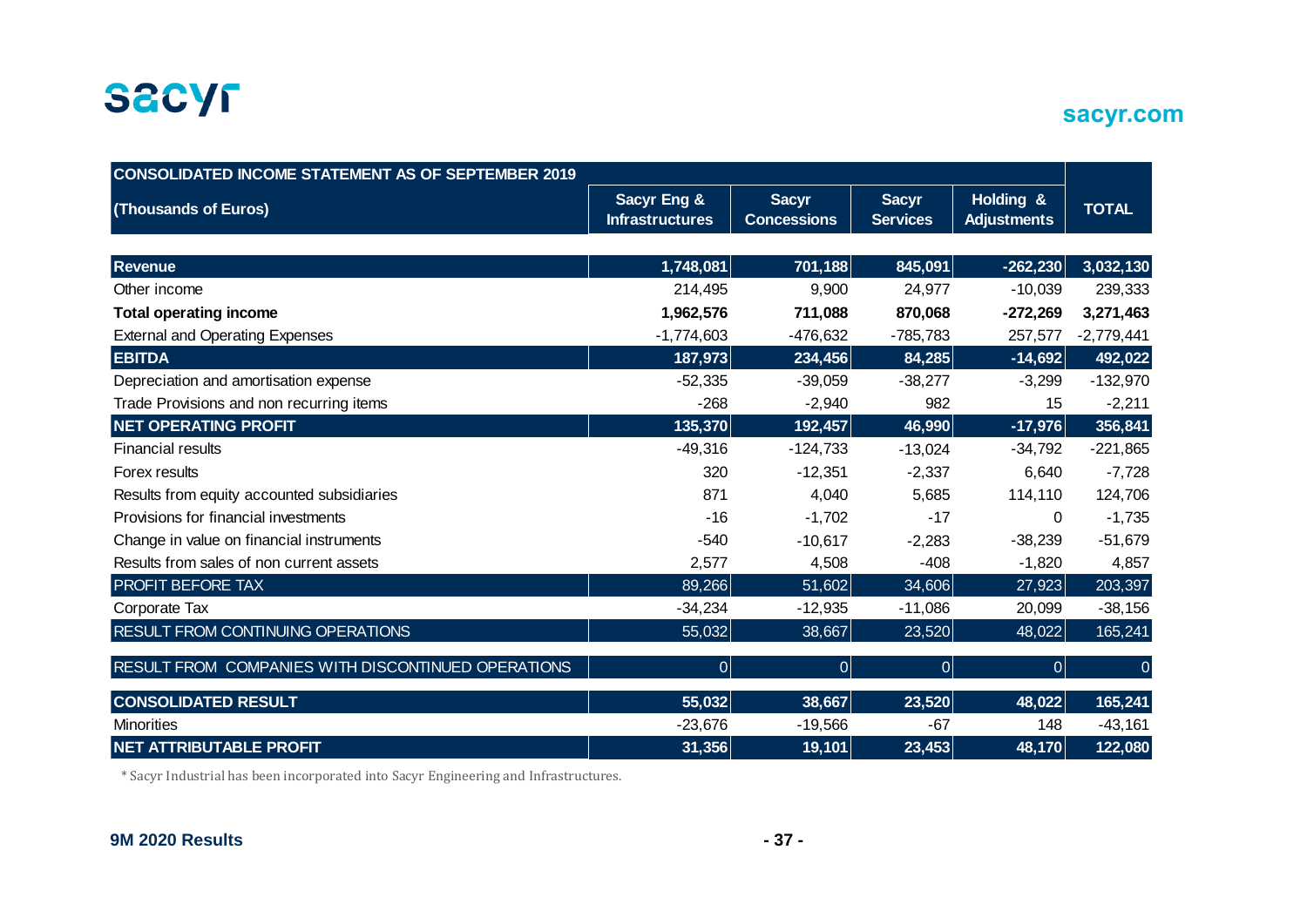#### **sacyr.com**

| <b>CONSOLIDATED BALANCE SHEET AS OF SEPTEMBER 2020</b>           |                                       |                                    |                          |                          |              |
|------------------------------------------------------------------|---------------------------------------|------------------------------------|--------------------------|--------------------------|--------------|
| (Thousands of Euros)                                             | Sacyr Eng &<br><b>Infrastructures</b> | <b>Sacyr</b><br><b>Concessions</b> | Sacyr<br><b>Services</b> | Holding &<br>adjustments | <b>TOTAL</b> |
| <b>NON CURRENT ASSETS</b>                                        | 2,872,657                             | 4,174,644                          | 420,390                  | 2,145,500                | 9,613,191    |
| Intangible Assets                                                | 179                                   | 15,650                             | 11,459                   | 4,060                    | 31,348       |
| <b>Concessions Investments</b>                                   | 580                                   | 822,128                            | 45,221                   | $-1$                     | 867,928      |
| <b>Fixed Assets</b>                                              | 137,969                               | 84,331                             | 126,045                  | 8,515                    | 356,860      |
| Right of use over leased assets                                  | 25,832                                | 8,973                              | 77,509                   | 13,737                   | 126,051      |
| <b>Financial Assets</b>                                          | 253,151                               | 704,027                            | 23,055                   | 2,119,169                | 3,099,402    |
| Receivables for concession assets                                | 2,452,319                             | 2,533,919                          | 38,528                   | $\mathbf 0$              | 5,024,766    |
| <b>Other non Current Assets</b>                                  | 2,627                                 | 5,616                              | 2,248                    | 20                       | 10,511       |
| Goodwill                                                         | $\Omega$                              | 0                                  | 96,325                   | $\Omega$                 | 96.325       |
| <b>CURRENT ASSETS</b>                                            | 3,103,297                             | 1,222,839                          | 608,927                  | $-484,402$               | 4,450,661    |
| Non current assets held for sale                                 | $\mathbf 0$                           | $\mathbf 0$                        | $\Omega$                 | $\mathbf 0$              | $\Omega$     |
| Inventories                                                      | 170.939                               | 5,377                              | 14.467                   | 59.995                   | 250.778      |
| Receivables for concession assets                                | 112                                   | 475,153                            | 1,409                    | 0                        | 476,674      |
| <b>Accounts Receivable</b>                                       | 1,861,608                             | 239,144                            | 343,816                  | $-236,688$               | 2,207,880    |
| <b>Financial Assets</b>                                          | 234,764                               | 52,941                             | 202,250                  | $-404,872$               | 85,083       |
| Cash                                                             | 835.874                               | 450,224                            | 46.985                   | 97,163                   | 1,430,246    |
| <b>ASSETS = LIABILITIES</b>                                      | 5,975,954                             | 5,397,483                          | 1,029,317                | 1,661,098                | 14,063,852   |
|                                                                  |                                       |                                    |                          |                          |              |
| <b>Equity</b>                                                    | 694.079                               | 920,412                            | 343,217                  | $-982,322$               | 975,386      |
| Shareholder's Equity                                             | 550.679                               | 700,020                            | 330,354                  | $-960,909$               | 620,144      |
| Minority Interests                                               | 143,400                               | 220,392                            | 12,863                   | $-21,413$                | 355,242      |
| <b>NON CURRENT LIABILITIES</b>                                   | 2,123,719                             | 3,829,773                          | 322,069                  | 2,382,742                | 8,658,303    |
| <b>Financial Debt</b>                                            | 1,814,679                             | 2,817,325                          | 128,688                  | 818,212                  | 5,578,904    |
| Financial Instruments at fair value                              | $\Omega$                              | 179.639                            | $\Omega$                 | 4,280                    | 183,919      |
| Lease Obligations                                                | 14,583                                | 7,632                              | 55,337                   | 13,460                   | 91,012       |
| Provisions                                                       | 35,285                                | 106,889                            | 79,881                   | 21,063                   | 243,118      |
| Other non current Liabilities                                    | 259,172                               | 718,288                            | 58,163                   | $-91,715$                | 943,908      |
| Other hedged debt                                                | $\Omega$                              | $\mathbf 0$                        | $\mathbf 0$              | 1,617,442                | 1,617,442    |
| <b>CURRENT LIABILITIES</b>                                       | 3,158,156                             | 647,298                            | 364,031                  | 260,678                  | 4,430,163    |
| Liabilities associated with the non current assets held for sale | $\Omega$                              | $\Omega$                           | $\Omega$                 | $\Omega$                 | $\Omega$     |
| <b>Financial Debt</b>                                            | 81,729                                | 317,073                            | 28,602                   | 285,930                  | 713,334      |
| Financial instruments at fair value                              | 231                                   | 15,050                             | 1,185                    | 3                        | 16,469       |
| Lease Obligations                                                | 10,845                                | 1,482                              | 10,319                   | 836                      | 23,482       |
| <b>Trade Accounts Payable</b>                                    | 2,349,548                             | 118,689                            | 141,435                  | 20,102                   | 2,629,774    |
| <b>Operating Provisions</b>                                      | 66,182                                | 14,005                             | 17,140                   | 124,757                  | 222,084      |
| Other current liabilities                                        | 649.621                               | 180,999                            | 165,350                  | $-170,950$               | 825,020      |

\* Sacyr Industrial has been incorporated into Sacyr Engineering and Infrastructures. The figures for the Water segment, that were previously reflected in Sacyr Services, are now included in the Sacyr Concessions division.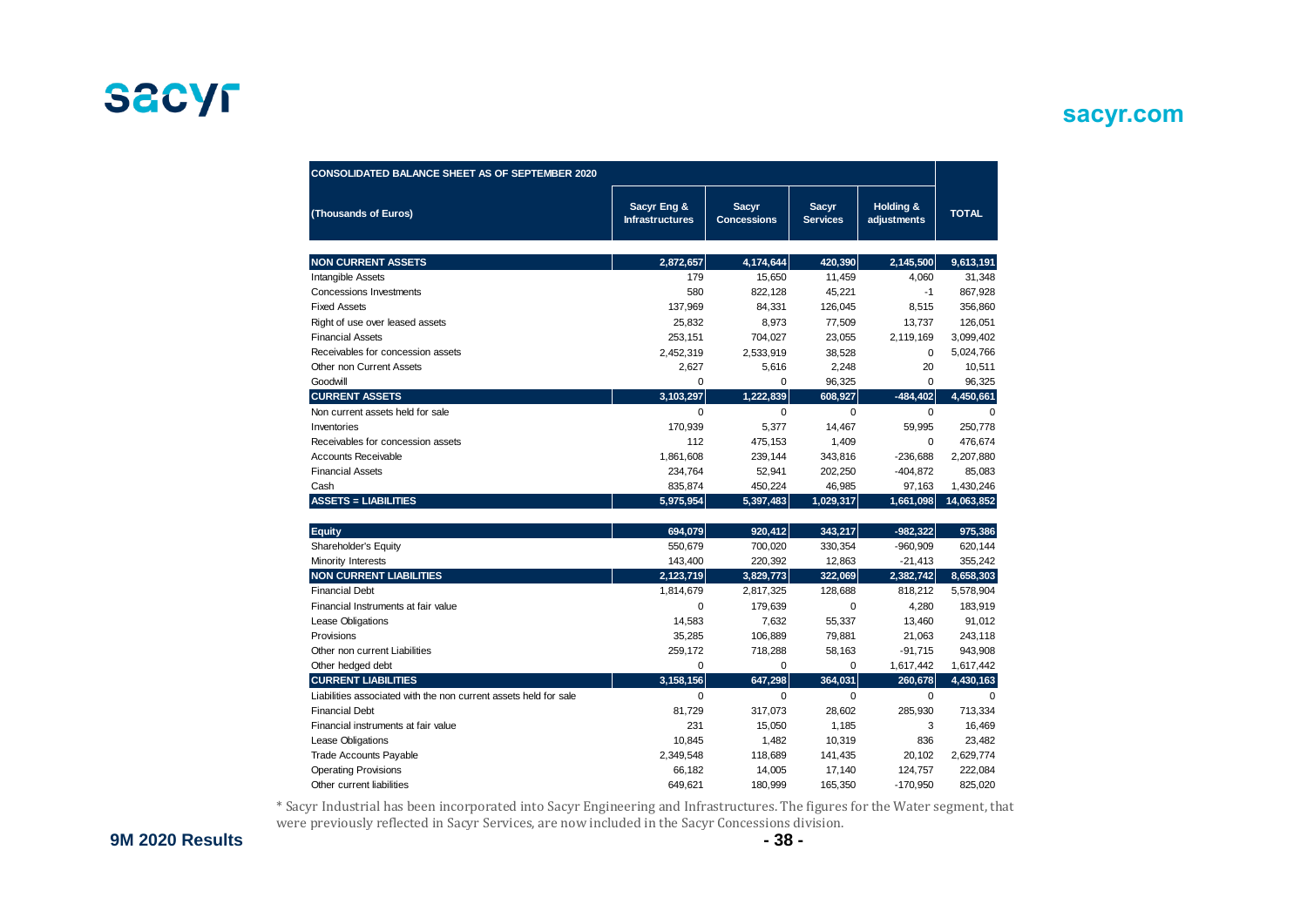### **sacyr.com**

| <b>CONSOLIDATED BALANCE SHEET AS OF DECEMBER 2019</b>            |                                       |                                    |                                 |                          |              |
|------------------------------------------------------------------|---------------------------------------|------------------------------------|---------------------------------|--------------------------|--------------|
| (Thousands of Euros)                                             | Sacyr Eng &<br><b>Infrastructures</b> | <b>Sacyr</b><br><b>Concessions</b> | <b>Sacyr</b><br><b>Services</b> | Holding &<br>adjustments | <b>TOTAL</b> |
| <b>NON CURRENT ASSETS</b>                                        | 2,389,225                             | 3,685,571                          | 804,944                         | 2,430,168                | 9,309,908    |
| Intangible Assets                                                | 301                                   | 96                                 | 18,017                          | 3,158                    | 21,572       |
| <b>Concessions Investments</b>                                   | 663                                   | 711,021                            | 144,448                         | 20,547                   | 876,679      |
| <b>Fixed Assets</b>                                              | 161,069                               | 2.649                              | 161,302                         | 9,155                    | 334,175      |
| Right of use over leased assets                                  | 39,258                                | 1,408                              | 79,868                          | 14,518                   | 135,052      |
| <b>Financial Assets</b>                                          | 229,400                               | 559,109                            | 82,525                          | 2,303,648                | 3,174,682    |
| Receivables for concession assets                                | 1,958,528                             | 2,397,715                          | 220,211                         | $\mathbf 0$              | 4,576,454    |
| Other non Current Assets                                         | 6                                     | 13,571                             | 2,248                           | 79,142                   | 94,967       |
| Goodwill                                                         | 0                                     | $\overline{2}$                     | 96,325                          | $\Omega$                 | 96,327       |
| <b>CURRENT ASSETS</b>                                            | 3,212,888                             | 1,344,077                          | 604,094                         | $-563,944$               | 4,597,115    |
| Non current assets held for sale                                 | 0                                     | 347,254                            | $\mathbf 0$                     | 0                        | 347,254      |
| Inventories                                                      | 166,220                               | 370                                | 14,596                          | 60,135                   | 241,321      |
| Receivables for concession assets                                | 447                                   | 310,486                            | 17,978                          | 1                        | 328,912      |
| <b>Accounts Receivable</b>                                       | 1,705,376                             | 196,979                            | 337,329                         | $-248,773$               | 1,990,911    |
| <b>Financial Assets</b>                                          | 234,892                               | 65,664                             | 164,908                         | $-388,643$               | 76,821       |
| Cash                                                             | 1,105,953                             | 423,324                            | 69,283                          | 13,336                   | 1,611,896    |
| <b>ASSETS = LIABILITIES</b>                                      | 5,602,113                             | 5,029,648                          | 1,409,038                       | 1,866,224                | 13,907,023   |
|                                                                  |                                       |                                    |                                 |                          |              |
| <b>EQUITY</b>                                                    | 671,705                               | 882,854                            | 424,652                         | $-788,841$               | 1,190,370    |
| Shareholder's Equity                                             | 561,698                               | 621,336                            | 414,250                         | $-772,086$               | 825,198      |
| Minority Interests                                               | 110,007                               | 261,518                            | 10,402                          | $-16,755$                | 365,172      |
| <b>NON CURRENT LIABILITIES</b>                                   | 2,065,003                             | 3,234,266                          | 579,385                         | 2,299,763                | 8,178,417    |
| <b>Financial Debt</b>                                            | 1,794,670                             | 2,304,744                          | 333,349                         | 637,335                  | 5,070,098    |
| Financial Instruments at fair value                              | 1,055                                 | 116,675                            | 1,464                           | 90,216                   | 209,410      |
| <b>Lease Obligations</b>                                         | 21,404                                | 833                                | 54,016                          | 14,043                   | 90,296       |
| Provisions                                                       | 35,881                                | 50,948                             | 97,174                          | 30,393                   | 214,396      |
| Other non current Liabilities                                    | 211,993                               | 761,066                            | 93,382                          | $-89,666$                | 976,775      |
| Other hedged debt                                                | 0                                     | $\mathbf 0$                        | 0                               | 1,617,442                | 1,617,442    |
| <b>CURRENT LIABILITIES</b>                                       | 2,865,405                             | 912,528                            | 405,001                         | 355,302                  | 4,538,236    |
| Liabilities associated with the non current assets held for sale | 0                                     | 227,543                            | 0                               | 0                        | 227,543      |
| <b>Financial Debt</b>                                            | 95,277                                | 403,116                            | 61,805                          | 371,671                  | 931,869      |
| Financial instruments at fair value                              | 119                                   | 18,900                             | 1,536                           | $\mathbf 0$              | 20,555       |
| Lease Obligations                                                | 17,277                                | 472                                | 19,781                          | 808                      | 38,338       |
| <b>Trade Accounts Payable</b>                                    | 2,183,911                             | 85,196                             | 159,385                         | 37,558                   | 2,466,050    |
| <b>Operating Provisions</b>                                      | 62,001                                | 7,739                              | 20,321                          | 114,047                  | 204,108      |
| Other current liabilities                                        | 506,820                               | 169,562                            | 142,173                         | $-168,782$               | 649,773      |

 $^\ast$  Sacyr Industrial has been incorporated into Sacyr Engineering and Infrastructures.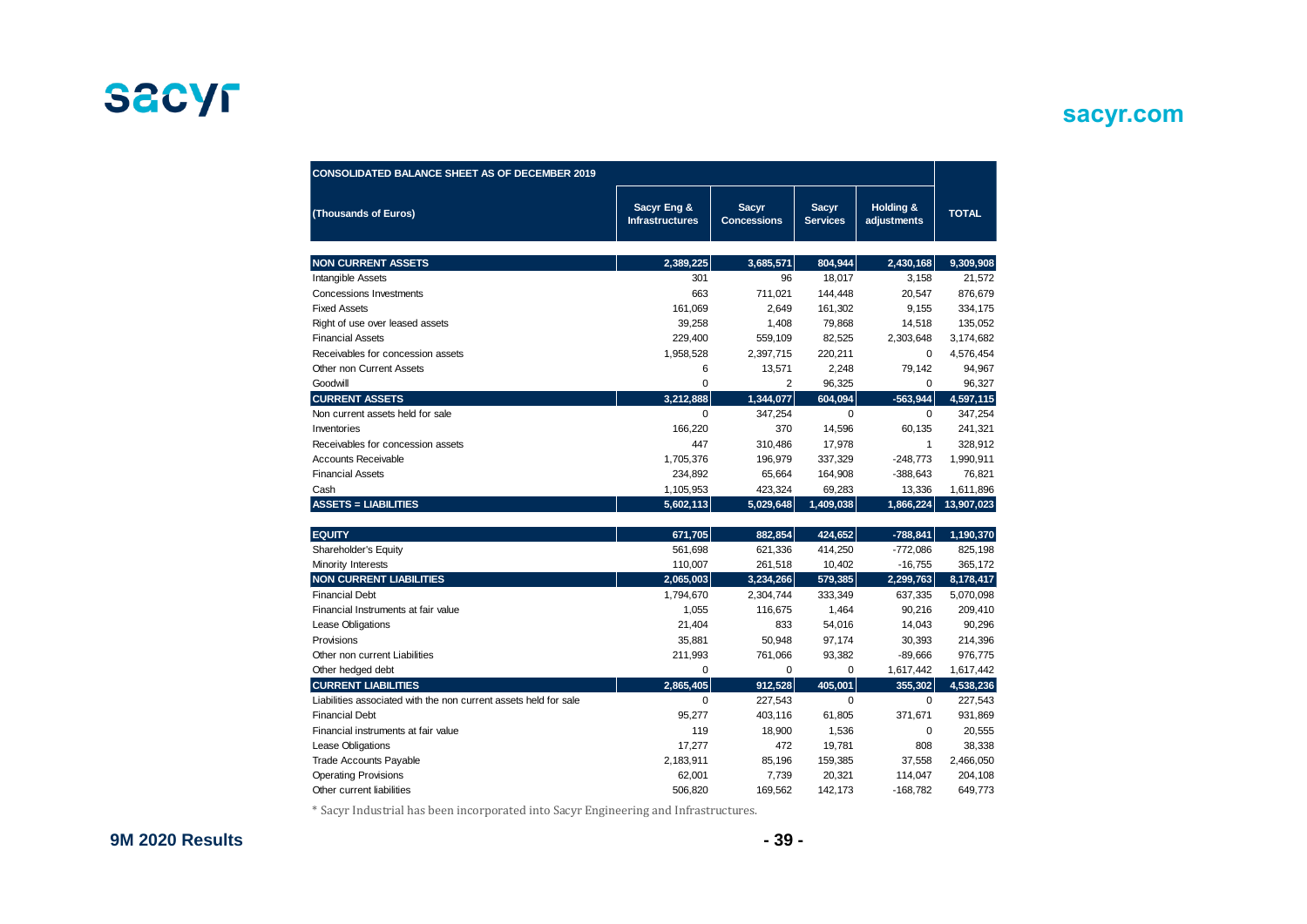#### **Annex 5: Alternative Performance Measures**

The Sacyr Group presents its results in accordance with International Financial Reporting Standards (IFRS). In addition, the Group provides other financial measures, called Alternative Performance Measures (MAR) or Alternative Performance Measures (APM's), used by Management in decision-making and in the assessment of financial performance, cash flows or financial situation.

In order to comply with the European Securities and Markets Authority (ESMA) Directive (2015/1415es), on Alternative Performance Measures, the following details the breakdowns required for each MAR, on their definition, conciliation, explanation of use, comparison and consistency.

The Sacyr Group believes that this additional information will promote comparability, reliability and understanding of your financial information.

#### **Alternative Performance Measures**

**Gross operating income (EBITDA):** is the Operating Profit before endowment to the depreciation and variation of provisions, disaffected – if any – of extraordinary/non-recurring gains or losses.

**Operating Income (EBIT):** It is calculated as a difference between Total operating income (Business Figure, Company Work for Fixed Asset, Other Operating Income, Capital Subsidy Imputation) and Total Operating Expenses (Personnel Expenses, Depreciation, Variation of Provisions and Others).

**Gross debt:** groups the items of Non-Current Financial Debt and Current Financial Debt from the consolidated balance sheet liability, which include bank debt and issues in the capital market (bonds).

**Net debt:** it is calculated by subtracting from Gross Debt the items of Other current financial assets, and Cash and other equivalent liquid assets of the consolidated balance sheet asset.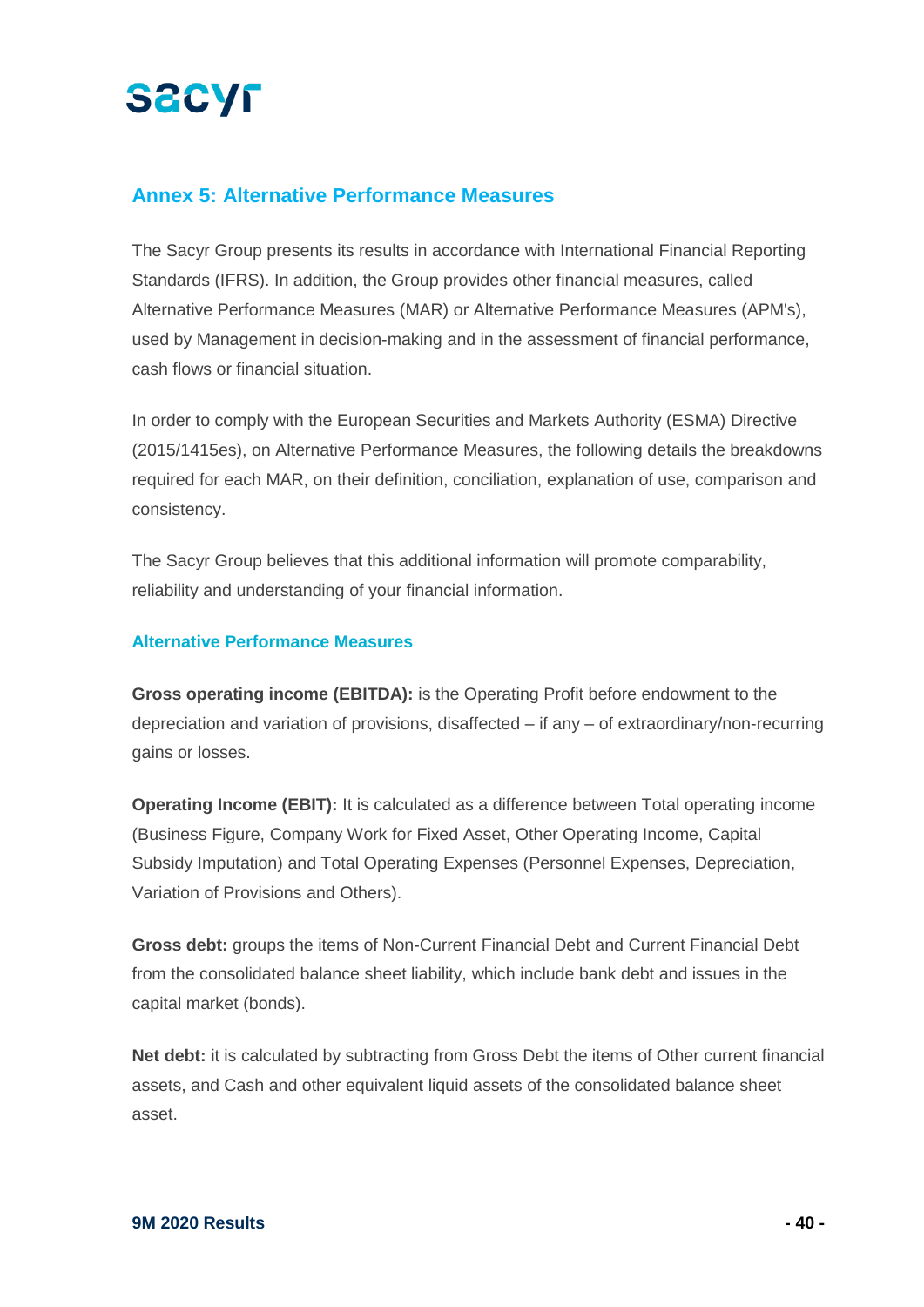# **SACYF**

**Project financing debt (gross or net):** is the financial debt (gross or net) of project companies. In this type of debt, the guarantee received by the lender is limited to the cash flow of the project and the value of its assets, with limited recourse to the shareholder

**Corporate debt (gross or net)**: is the debt of the Group's parent company and includes bank debt and issues in capital markets.

**Financial Income**: Financial Income - Financial Expense

**Portfolio:** Value of work contracts awarded and closed pending. These contracts are included in the portfolio once formalized. The portfolio is shown at the percentage attributable to the Group, according to consolidation method.

Once a contract is added to the portfolio, the value of the pending production of that contract remains in the portfolio until it has been completed or canceled. However, we adjust the valuation to reflect changes in prices and timeframes that could be agreed with the customer. Due to multiple factors, all or part of the portfolio tied to a contract may not translate into revenue. Our portfolio is subject to project adjustments and cancellations and cannot be taken as a certain indicator of future earnings.

There is no comparable financial measure in IFRS, so reconciliation with financial statements is not possible. Sacyr's management considers the portfolio to be a useful indicator of the Company's future income and a typical indicator used by companies in the sectors in which we operate.

Concession Portfolio: represents the estimated future revenues of the concessions, in the concession period, according to the financial plan of each concession and includes assumptions of exchange rate variations between the euro and other currencies, inflation, prices, tariffs and traffic volumes.

**Market capitalization:** number of shares at the end of the period multiplied by the quote at the end of the period.

**Comparable**: Corrections are sometimes made to certain figures to make them comparable between years, for example, eliminating extraordinary deteriorations, significant perimeter inflows or outputs that can distort the comparison between years of magnitudes such as